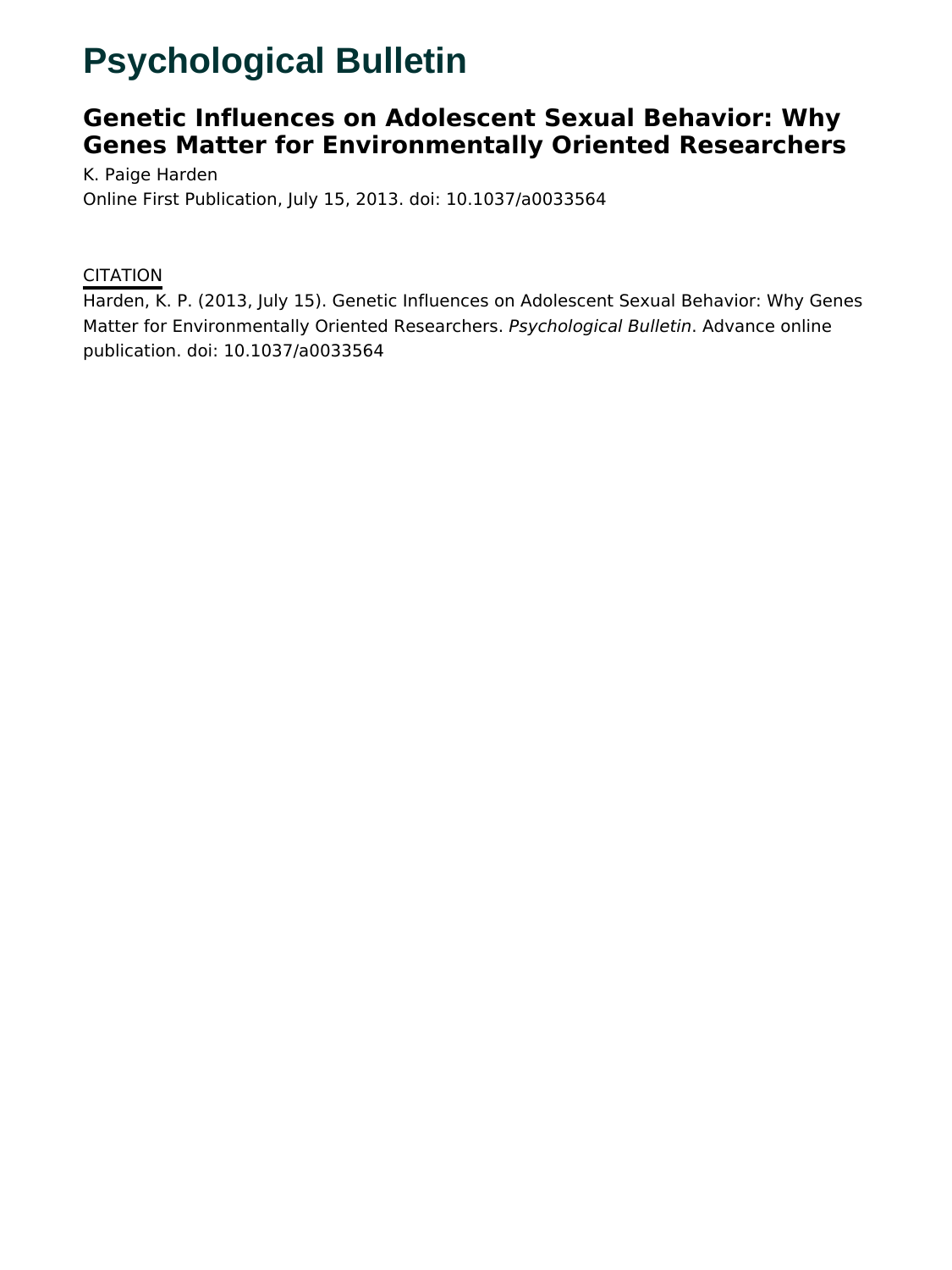## Genetic Influences on Adolescent Sexual Behavior: Why Genes Matter for Environmentally Oriented Researchers

### K. Paige Harden

University of Texas at Austin

There are dramatic individual differences among adolescents in how and when they become sexually active adults, and early sexual activity is frequently cited as a cause of concern for scientists, policymakers, and the general public. Understanding the causes and developmental impact of adolescent sexual activity can be furthered by considering genes as a source of individual differences. Quantitative behavioral genetics (i.e., twin and family studies) and candidate gene association studies now provide clear evidence for the genetic underpinnings of individual differences in adolescent sexual behavior and related phenotypes. Genetic influences on sexual behavior may operate through a variety of direct and indirect mechanisms, including pubertal development, testosterone levels, and dopaminergic systems. Genetic differences may be systematically associated with exposure to environments that are commonly treated as causes of sexual behavior (*gene– environment correlation*). Possible gene– environment correlations pose a serious challenge for interpreting the results of much behavioral research. Multivariate, genetically informed research on adolescent sexual behavior compares twins and family members as a form of quasi experiment: How do twins who differ in their sexual experiences differ in their later development? The small but growing body of genetically informed research has already challenged dominant assumptions regarding the etiology and sequelae of adolescent sexual behavior, with some studies indicating possible positive effects of teenage sexuality. Studies of Gene  $\times$  Environment interaction may further elucidate the mechanisms by which genes and environments combine to shape the development of sexual behavior and its psychosocial consequences. Overall, the existence of heritable variation in adolescent sexual behavior has profound implications for environmentally oriented theory and research.

*Keywords:* age at first sex, behavior genetics, adolescence, twins, gene– environment correlation

The emergence of sexuality is a defining developmental process of adolescence. Pubertal changes that usher in reproductive maturity mark the onset of adolescence, while the establishment of stable partnered relationships and the beginning of reproduction often delineate the increasingly murky boundary between adolescence and adulthood. Many of the hallmark social changes of adolescence—increased autonomy from parents, social reorientation toward peers, heightened novelty seeking— can be conceptualized, through an evolutionary lens, as adaptations that facilitate an adolescent's emerging reproductive potential. Against the backdrop of this universal developmental process, adolescents navigate the transition to sexual maturity in myriad ways, with dramatic individual differences in age at initiating sexual behaviors, sexual attitudes, sex partner choice, and sexual risk taking.

For psychologists, the divergent courses of adolescent sexual development pose a number of intriguing research problems: What

upstream individual differences in decision making, personality, and early environmental experience shape the emergence of sexual behaviors, and how does the course of sexual development shape downstream differences in psychological well-being? Beyond psychology, understanding individual differences in adolescent sexual development—its causes, correlates, and consequences—is a research goal that lies at the nexus of multiple academic disciplines, including demography, sociology, epidemiology, and public health. The sex lives of teenagers have profound implications for understanding not just psychological outcomes but also marriage, fertility, and family size; the distribution of wealth, education, and social capital; and rates of unintended pregnancy, abortion, and sexually transmitted infections. Just as sexuality is an essential part of being human, the study of sexual development is essential for understanding the human life span.

Far from being a topic of esoteric academic interest, the putative causes and consequences of adolescent sexuality have long been a touchstone for real-world public policies, figuring most prominently in federal sex-education policy. Particularly in the United States, policies regarding adolescent sexuality have crystallized around a single dimension of sexual behavior: virginity<sup>1</sup> versus

The author is a Faculty Research Associate of the Population Research Center at the University of Texas at Austin, which is supported by Eunice Kennedy Shriver National Institute of Child Health and Human Development Grant 5-R24-HD042849. Thank you to Elliot Tucker-Drob and Joseph Rodgers for helpful comments on drafts of this article.

Correspondence concerning this article should be addressed to K. Paige Harden, Department of Psychology, University of Texas at Austin, 108 East Dean Keeton Stop #A8000, Austin, TX 78712. E-mail: harden@ psy.utexas.edu

<sup>1</sup> There is not a single, unambiguous definition of *virginity.* Rather, there is a "chaotic maelstrom of virginities," variously defined, for example, by whether one has engaged in certain sex acts or by the presence versus absence of sexual consent (Blank, 2007, p. 254). In this article, I use *virgin* in a narrow, heteronormative sense, to refer to an individual who has not had penile–vaginal intercourse.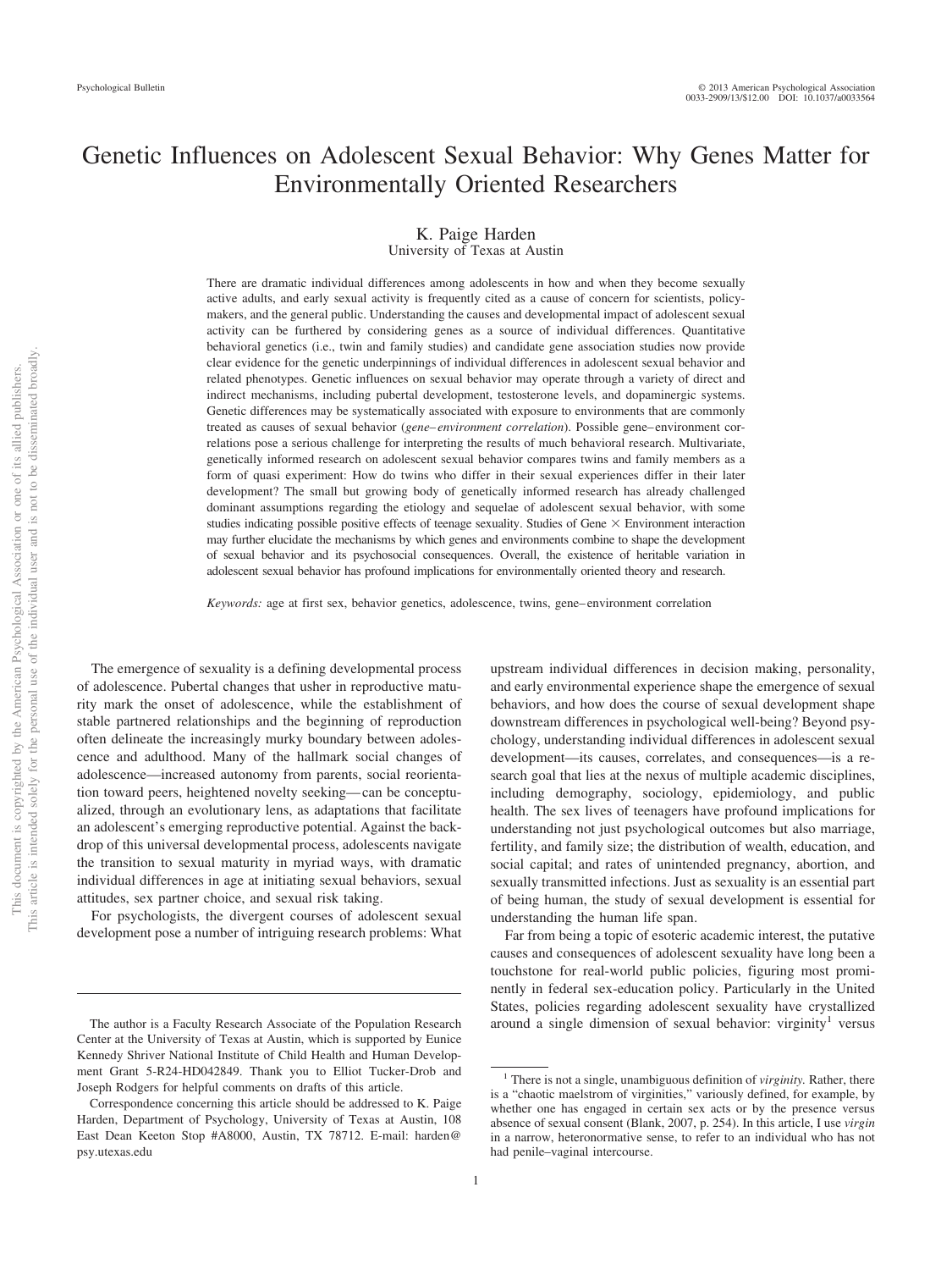nonvirginity. Over 30 years ago, the federal government began funding local programs designed to prevent teenage pregnancy by encouraging abstinence from sexual activity (Adolescent Family Life Act [AFLA], 1981, Title XX of the Public Health Service Act, 1944). Funding for programs designed to delay teenagers' initiation of sexual activity was further increased in 1996, when welfare reform legislation (Personal Responsibility and Work Opportunity Reconciliation Act, 1996, Title V, § 510) allocated \$50 million in federal funds annually for abstinence-education programs. Most recently, AFLA funding was replaced with two new programs, the Personal Responsibility and Education Program and the Teen Pregnancy Prevention, which administer a combined annual budget of \$155 million. These federal programs have strongly influenced local policies, with 86% of school districts reporting that they require promotion of abstinence as the preferred option for adolescents (and 35% prohibiting discussion of contraception altogether; Landry, Kaeser, & Richards, 1999). Considering the resources spent at both the federal and local levels to promote abstinence from sexual intercourse, policymakers, as well as the lay public, are clearly interested in the topic of teenage sexual behavior.

The goal of this article is to encourage researchers and policymakers who are interested in better understanding the causes of adolescent sexual behavior to consider the genome. With this goal in mind, I begin by reviewing results from nearly three decades of twin and family studies, plus more recent research on specific candidate gene associations. Together, these complementary lines of research show that multiple aspects of adolescent sexual behavior—age at first sexual intercourse (AFI), number of sexual partners, sexual risk taking, sexual attitudes, teenage pregnancy, and age at first birth—are influenced by genes. Moreover, many of the same genes found to be associated with sexual behavior have been implicated in an array of psychosocial outcomes, such as depression and delinquent behavior, complicating our understanding of the causal effects of adolescent sexual behavior on psychosocial well-being. I argue that genetically informative research on adolescent sexual behavior is a powerful method for the field to move forward from its current stasis. A genetically informed research design offers a rigorous test of whether individual differences in sexual behavior are causally linked with specific environmental influences (upstream causes) and with specific psychosocial outcomes (downstream consequences). In particular, I describe how multivariate, genetically informative research, although still nascent, has cast doubt on established theories and suggested surprising new directions for future research. Finally, I discuss additional promising avenues for integrating genetic information into the study of the correlates and consequences of sexual behaviors, focusing specifically on possible Gene  $\times$  Environment (G $\times$ E) interactions.

#### **Behavioral Genetic Studies of Adolescent Sexual Behavior**

#### **Why Look for Genetic Differences in Sexual Behavior?**

There are good reasons to expect that genes are an important source of variation for sexual behavior. Most simply, sexual behaviors and fertility outcomes—including adolescent pregnancy are known to run in families. Maternal AFI predicts an adolescent's own age at first sex, an intergenerational association partially mediated by age at menarche in females (Newcomer & Udry, 1984). Moreover, daughters and younger siblings of teenage mothers are much more likely to become teenage mothers themselves (East & Jacobson, 2001; Meade, Kershaw, & Ickovics, 2008), and sons of teenage fathers have higher rates of adolescent fatherhood (Sipsma, Biello, Cole-Lewis, & Kershaw, 2010). Familial similarity in sexual and reproductive behaviors (often referred to as *intergenerational transmission*) is typically discussed in terms of environmental mechanisms (e.g., parental modeling); however, parent– child correlations reflect both cultural and genetic inheritance.

Evolutionary theorists have also suggested the existence of genetic influences on sexual behavior, although this prediction has been historically controversial (Rodgers, Kohler, Kyvik, & Christensen, 2001). In his seminal writing on heredity and natural selection, Fisher (1930, p. 35) described his fundamental theorem of natural selection (FTNS): "The rate of increase in fitness of any organism at any time is equal to its genetic variance in fitness at that time." This theorem has been interpreted to mean that traits that are distantly related to reproductive fitness will show the greatest genetic variation, whereas fitness traits that are under strong directional selection pressure should show the least genetic variation, because genetic variants resulting in lower fitness are quickly driven from the gene pool. According to this reasoning, because adolescent sexual behavior is directly related to fitness adolescents who have sex early and often have the greatest opportunities for reproduction— genetic variation in this behavior would be nonexistent. The conclusion that Fisher's FTNS implies zero genetic variation in sexual behavior and fertility, however, has been challenged as "possibly naïve" (Merilä & Sheldon, 1999, p. 103) and as a "misinterpretation" (Rodgers et al., 2001, p. 185). In fact, contemporary evolutionary genetics has described several processes that would maintain genetic variation in fitness-relevant traits. For example, there may be *balancing selection* in which existing genetic variation is protected from elimination because selection pressures fluctuate across time or environments (Gillespie & Turelli, 1989; McDonald & Ayala, 1974). Alternatively, a genetic variant may influence multiple phenotypes that are subject to opposing selection pressures, a situation known as *antagonistic pleiotropy* (Charmantier, Perrins, McCleery, & Sheldon, 2006; Rose, 1982). Alternatively, large numbers of new mutations affecting the fitness phenotype may arise with each generation, which are then eliminated, more slowly, by natural selection (*mutation-selection balance*; Bulmer, 1989; Hartl & Clark, 2007; Turelli, 1984). In their cross-species analysis (including humans, mice, and *Drosophila*), Hughes and Burleson (2000) argued that mutation-selection balance accounted for most of the genetic variation in fertility-relevant traits. Finally, as Rodgers et al. (2001) described, the "perturbing forces" (p. 184) of modern social change (e.g., contraception, access to induced abortion, shifting norms of sexual attractiveness) have shifted the relationships between sex, fertility, and overall fitness. These mechanisms thus allow for genetic variation in adolescent sexual behavior to be considered as quite possible from the perspective of evolutionary theory.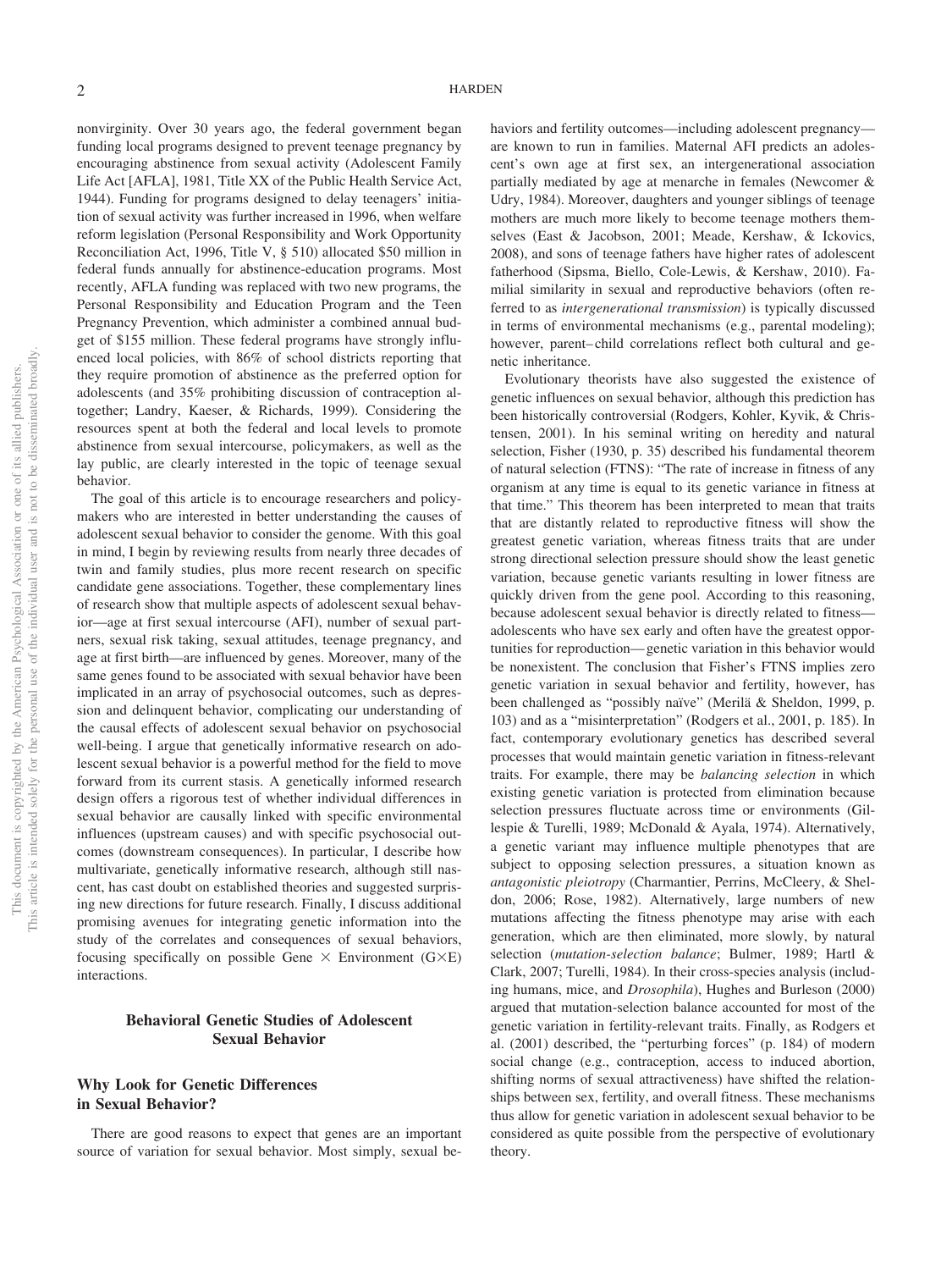In fact, from the perspective of behavior genetics, the existence of genetic variation in adolescent sexual behavior is not only possible but practically inevitable. On the basis of several decades of twin and adoption studies, Turkheimer (2000, p. 160) enshrined the dictum "All human behavioral traits are heritable" as the "first law" of behavioral genetics. Gottlieb (1992) similarly concluded that "genes are an inextricable component of any developmental system, and thus genes are involved in all traits" (p. 147). Even more critical voices, such as Freese (2008), acknowledged that "available evidence sustains the *upshot* that genetic differences matter pervasively for how individual biographies unfold" (pp. S2–S3). The finding that genes influence human behaviors is ubiquitous; it would be more surprising if adolescent sexual behavior were the exception.

Motivated, in part, by these theoretical arguments, a number of scholars (e.g., Guo, Tong, & Cai, 2008; Halpern, 2006; Rodgers & Kohler, 2003; Rodgers, Rowe, & Miller, 2000; Udry, 1988, 1995) have called for a more integrative biosocial perspective on sexual behavior and have produced a body of knowledge regarding how genes relate to individual differences in sexuality. Biosocial theories situate adolescent sexuality within a larger suite of fertilityrelevant phenotypes and behaviors, including not only age at first sex and the number of sexual partners but also the timing of reproductive maturity (e.g., age at menarche), contraceptive use, age at first marriage or cohabiting relationship, age at first birth, spacing between births, fecundity, and family size (Rodgers et al., 2001; Udry, 1979; Wachter & Bulatao, 2003). From this perspective, understanding genetic influence on sexual behavior contributes to a broader understanding of biological differences in reproductive strategy and reproductive fitness.

Yet, despite this stream of theoretical and empirical work, a fully biosocial perspective—which acknowledges and integrates genes in causal explanations of adolescent sexuality—remains, unfortunately, underrepresented in the broader literature. Drawing from a number of psychosocial theories (such as social control theory [Hirschi, 1969], problem behavior theory [Jessor & Jessor, 1975], or the integrative model of health behavior [Buhi & Goodson, 2007; Fishbein, 2000]; see Rodgers, 1996, for a summary), researchers have emphasized multiple domains of social influence, including (a) "disadvantage, disorganization, and dysfunction" in the family system or community (Kirby, 2002, p. 482); (b) norms for sexual behavior, as communicated by peers, romantic partners, parents, religious organizations, and media; (c) environmental constraints that would preclude opportunity for sexual activity; (d) positive attachments to school, parents, religious communities, and future goals; and (e) sexual knowledge, intentions, attitudes, beliefs, and skills. The literature documenting correlations between sexual behavior and these psychosocial factors is vast: Kirby (2002) summarized over 100 antecedents of adolescent sex, while Buhi and Goodson (2007); Kotchik, Shaffer, Miller, and Forehand (2001); Marston and King (2006); Tolman and McClelland (2011); and Zimmer-Gembeck and Helfand (2008) all published extensive narrative reviews. Notably, across the combined 150 published pages of these seven review articles, the word *gene* is never mentioned. Moreover, to the extent that these articles acknowledge the influence of biology on sexual behavior, they limit their discussion to age, gender, physical attractiveness, and pubertal development, with little acknowledgment that there may be other biological differences between persons with relevance for sexual behavior. Although not referring to the study of sexual behavior specifically, Freese (2008) aptly summarized a common attitude within the social sciences toward genetics: "The disciplinary boundary excluding genetic causation—accompanied perhaps by a generalized suspicion about whether behavioral genetics studies really have any merit— continues to justify silence about genes as causes" (p. S3). As I describe in the following sections, the evidence is clear that genes are, in fact, relevant for understanding individual differences in sexual behavior, and as previous advocates of the biosocial perspective have argued, silence about the role of genes in sexual behavior is no longer justified.

#### **Twin and Family Studies**

The hypothesis that genes influence sexual behavior in adolescence has been most frequently tested using quantitative behavioral genetic methods, including twin and family studies. Twin and family studies use the relative similarity of different types of biological and nonbiological relatives in order to estimate the proportion of individual differences in a given phenotype due to genetic versus environmental variation. The most commonly used design is the classical twin study, in which the similarity of monozygotic (MZ) twins reared together is compared to that of dizygotic (DZ) twins. On the basis of genetic theory, MZ twins are assumed to share 100% of their segregating genes, while DZ twins are assumed to share 50% on average. Thus, greater phenotypic similarity of MZ pairs (i.e., similarity in the measured trait or behavior) relative to DZ pairs indicates that additive genetic variance accounts for some percentage of variation in that phenotype, quantified as the heritability  $(h^2)$ . The classical twin model can also be used to estimate the shared environmentality  $(c^2)$  of phenotype based on the extent to which both MZ and DZ pairs are more similar than unrelated individuals. The shared environment is typically conceptualized as the family-level environment but comprises the effect of all family-level environmental variables (including school and neighborhood factors that are shared by siblings, plus family-level characteristics such as race/ethnicity) that make siblings raised together more similar to each other. Finally, the residual variance in a given phenotype, or nonshared environmentality  $(e^2)$ , includes the effect of all environmental variables that make twins different from each other, plus measurement error. For a complete introduction to the parameterizations of the twin model, plus technical details on their estimation, please see Neale and Maes (2007). Additionally, the Appendix defines some key terms used in behavioral genetic research.

The classical twin design makes a number of assumptions that are worth noting. First, it assumes no assortative mating in the parental generation; that is, parents are assumed to be uncorrelated, at least for the phenotype of interest. Violation of this assumption will inflate the genetic relatedness of DZ twins, leading to an underestimation of heritability and overestimation of shared environmental influence. As I discuss below, this assumption may be relevant for interpreting the results of extant twin research on sexual behavior.

Second, the twin design assumes that MZ twins are treated no more similarly than DZ twins. This is perhaps the most easily misunderstood of the twin design assumptions. To the extent that an individual's genetic predispositions result in him or her selecting (or being selected into) a particular environment, a phenome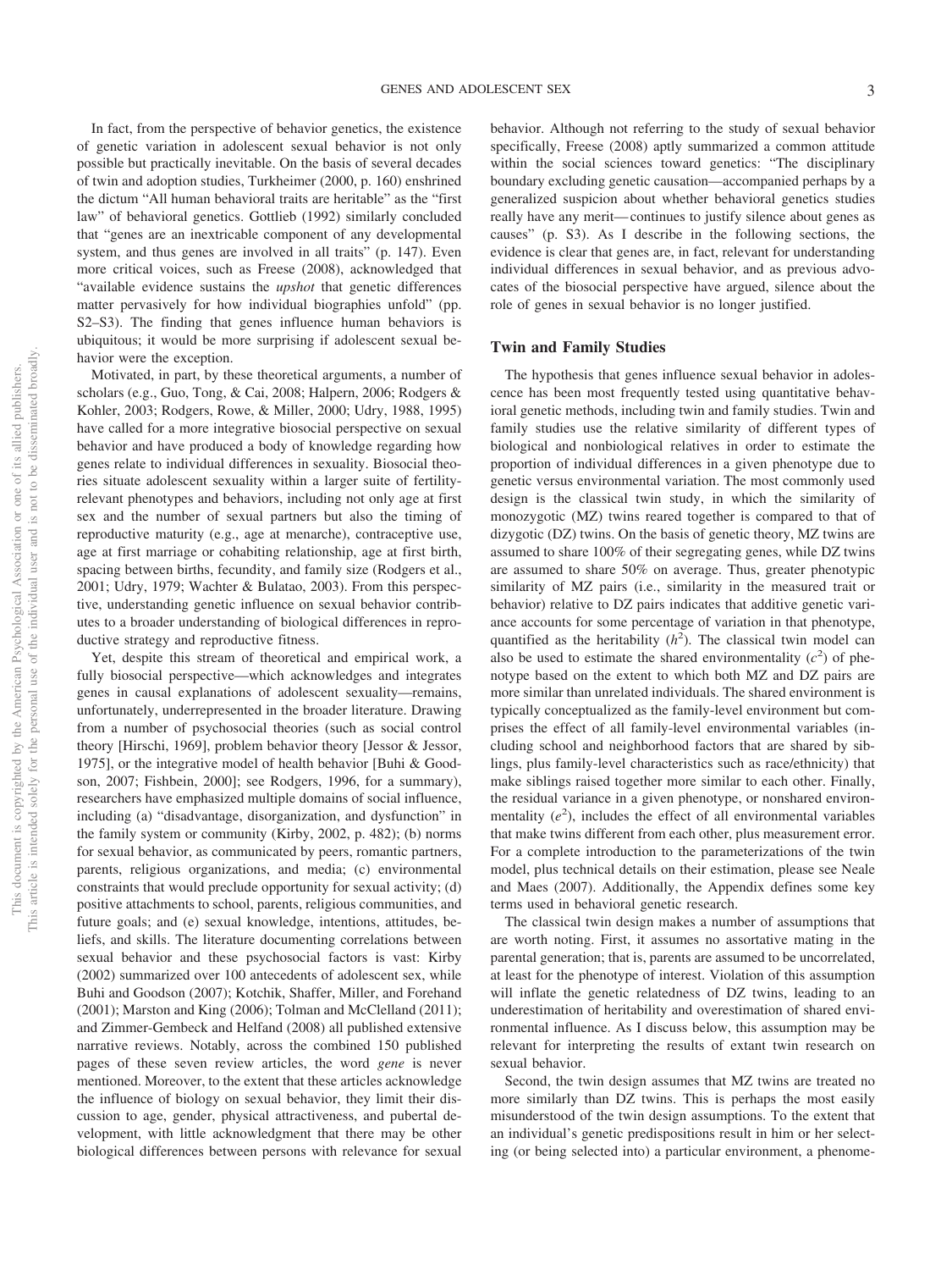non known as gene– environment correlation (rGE), this will result in MZ twins (who are more genetically similar) experiencing more similar environments than DZ twins but would not be a violation of the equal environments assumption (EEA). If, however, MZ twins were systematically treated more similarly than DZ twins just because they were MZ twins, this would violate the EEA. Although this assumption remains the most controversial, in that it is the assumption most likely to be raised as an objection by writers commenting on behavioral genetic research (e.g., Lewontin, Rose, & Kamin, 1984; Pam, Kemker, Ross, & Golden, 1996; Richardson & Norgate, 2005), empirical tests have supported the validity of the EEA (e.g., Kendler, Neale, Kessler, Heath, & Eaves, 1993; Scarr & Carter-Saltzman, 1979). For example, Conley and Rauscher (2011) recently demonstrated that MZ twins who were misclassified at birth as DZ and treated as if they were fraternal (DZ) twins through adolescence were as similar for multiple phenotypes as MZ twins who had been correctly classified.

Third, genes and environments are assumed to be independent, although models can be expanded to include tests of  $G \times E$  interaction, which I discuss in more detail below. Overall, estimates of heritability from classical twin studies are generally consistent with estimates using other family designs with different sets of assumptions, such as twins-reared-apart and adoption designs. More recently, Visscher et al. (2006) examined whether siblingpair similarity in height (a highly heritable trait that is easily measured and therefore often used to validate new methodologies) could be predicted from sibling similarity on a genome-wide set of DNA markers (identity by descent), a design that is free of all assumptions of the classical twin method. Notably, the heritability estimate from the assumption-free method was consistent with previous estimates using twin data.

Table 1 summarizes the results of previous twin and family studies of adolescent sexual behavior, pregnancy, and childbearing. Studies were identified using the databases PsycINFO, Web of Science, and Google Scholar, by entering combinations of search terms for genetic methodology (*twin, behavior genetic, gene, heritability, family, sibling, adoption*) and adolescent sexual phenotypes (*sex, sexual debut, coitus, fertility, age at first intercourse, risky sex, pregnancy, childbirth, adolescent, teenage*). Additional articles were found from the reference sections of previously identified studies. Studies were included if the phenotype was assessed during adolescence or if the phenotype was retrospectively assessed in adulthood but conveyed information about adolescent behavior. For example, AFI was most commonly assessed in adulthood, beyond the period of risk for experiencing first sex, but this variable is, of course, relevant for understanding adolescent sexual behavior, as most people experience first sex during adolescence. Studies were excluded if they focused primarily on adult sexuality or fertility. For example, studies examining childbearing motivation in adult married couples (e.g., W. B. Miller, Pasta, MacMurry, Muhleman, & Comings, 2000; Pasta & Miller, 2000) are not reviewed here. In addition, genetic influences on pubertal development and pubertal timing are considered in the next section, as a pathway for genetic influence on sexual behavior; please see Ellis (2004) for a review of the causes of individual differences in pubertal timing. Overall, the number of twin and family studies specifically focused on adolescent sexuality is small relative to the volume of behavioral genetic research on personality or psychopathology. Nevertheless, the extant literature reveals seven notable patterns.

First, the heritabilities of sexual behavior phenotypes are significant and nontrivial in magnitude. This is unsurprising; as mentioned previously, the ubiquitous finding of nonzero heritability is the first law of behavioral genetics. The median heritability is 34% for AFI (ranging in normative samples from 14% to 72%), 46% for other sexual behaviors (ranging from 16% for risky pregnancy attitudes to 60% for risky sexual attitudes), and 33% for pregnancy and childbearing outcomes (ranging from 0% for age at first birth to 65% for number of births by age 20).

Second, perhaps unexpectedly, there was some contribution of the shared environment  $(c^2)$  to AFI (*Mdn* = 21% in normative samples), although the shared environmentality of other phenotypes was more minimal  $(Mdn = 4\%$  for other sexual behaviors and 8% for pregnancy and childbearing outcomes). At first glance, substantial estimates of shared environmental influence on AFI appear consistent with socialization perspectives on sexuality, which emphasize the importance of family-level environments (including family structure, parent– child relationships, and parental communication about sex) as etiological factors in teenagers' sexual behavior. However, these estimates of  $c^2$  should be interpreted with caution because previous studies paid insufficient attention to the assumption of no assortative mating. If parents are similar to each other with regard to AFI, then the additive genetic correlation between DZ twins would be greater than  $r = .5$ , which is the correlation typically assumed in the twin model. The similarity of DZ twins would thus be inflated relative to MZ twins, resulting in overestimates of shared environmental variance and underestimates of heritability. Assumptions regarding assortative mating can be tested with extended family designs in which multiple generations of family members are included in the statistical models. The degree to which there is assortative mating for sexual phenotypes in modern populations remains unknown. As it stands, there is some evidence for shared environmental effects, with the most substantial  $c^2$  estimates obtained in ethnically heterogeneous samples (e.g., 41% in Harden & Mendle, 2011b, using the Add Health data set) or in samples that have experienced a severe environmental insult (e.g., 73% in Waldron et al., 2008, using a sample of women reporting childhood sexual abuse  $[CSA]$ .

Third, AFI is, by far, the most commonly represented phenotype, probably because of the comparative ease of obtaining reliable retrospective reports of AFI in adult twins. Adult participants would, presumably, have more difficulty providing reliable and valid retrospective reports of other aspects of their sexual behavior in adolescence (e.g., how regularly they used condoms), but adults have nearly all experienced first sex, and thus, the difficulties of right-censored data can be avoided. Data from adolescent twin samples on other aspects of sexual behavior, however, are rarely represented in this research literature. The narrow focus on AFI represents a serious weakness of the behavioral genetic literature currently. When an adolescent begins to have sexual intercourse is, of course, a robust predictor of diverse sexual health outcomes and an interesting topic in its own right, but it is not the only dimension of individual differences in sexual behavior during adolescence, nor is it likely to be the only dimension with a partially genetic etiology. For example, Harden and Mendle (2011a) recently found different magnitudes of genetic influence for two differ-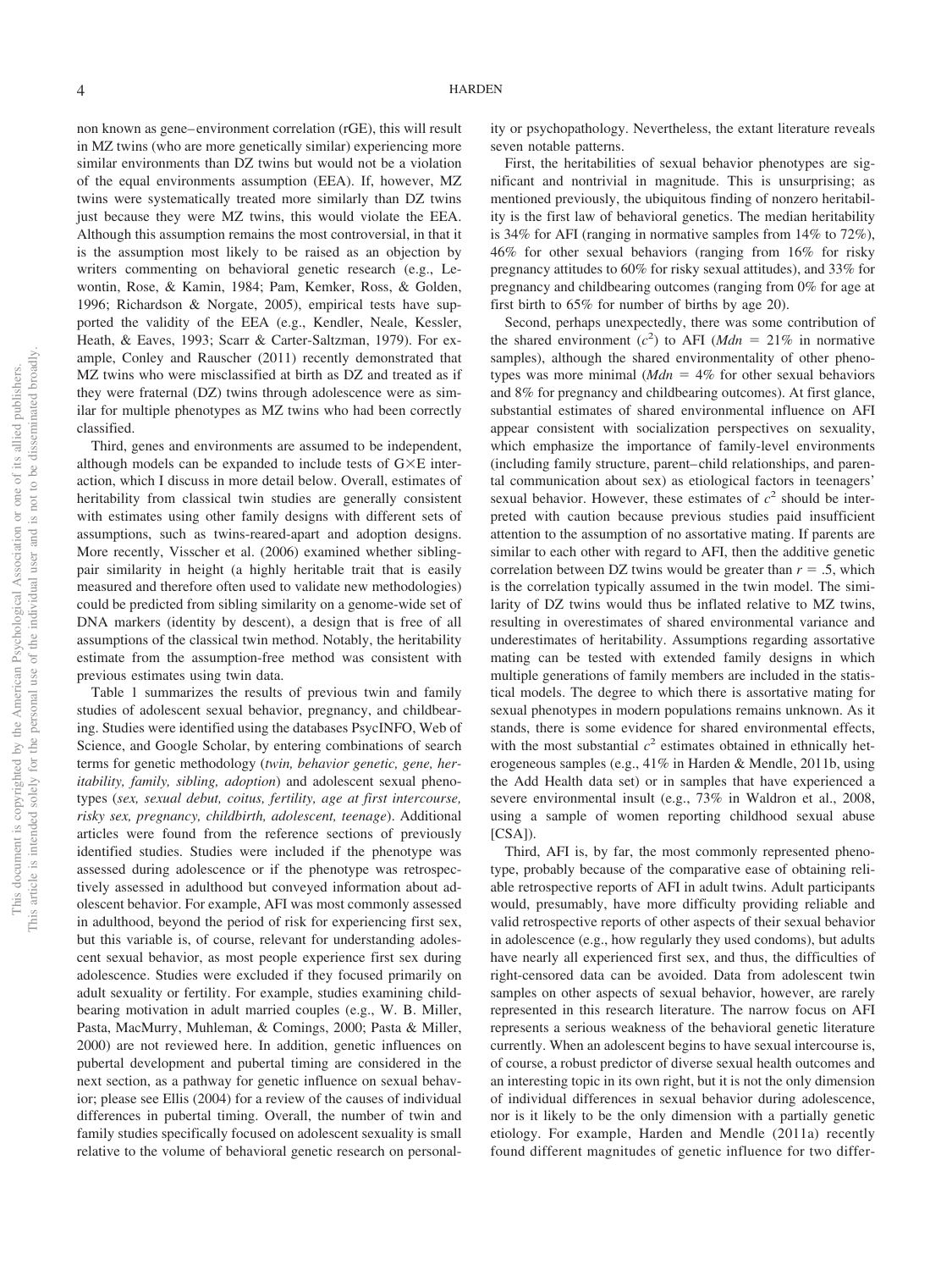| Study                                                  | Phenotype                                                  | h <sup>2</sup>           | c <sup>2</sup>             | Sex                | Age<br>(years)                      | Sample                                              | $N^{\mathrm{a}}$                 | Design                                 | Race/ethnic<br>composition                                                         |
|--------------------------------------------------------|------------------------------------------------------------|--------------------------|----------------------------|--------------------|-------------------------------------|-----------------------------------------------------|----------------------------------|----------------------------------------|------------------------------------------------------------------------------------|
| Martin, Eaves, &<br>Eysenck (1977)                     | Age at first<br>intercourse                                |                          |                            | M/F                | $17 - 52$                           | Twin register at the<br>Institute of<br>Psychiatry  | 1,552                            | Twins                                  |                                                                                    |
| Mealey & Segal (1993)                                  | Age at first date                                          | 33%                      |                            | M/F                | $19 - 67$                           | <b>MISTRA</b>                                       | 164                              | Twins<br>reared<br>apart               | >99% Caucasian                                                                     |
| Dunne et al. (1997)                                    | Age at first<br>intercourse                                | 72%                      | $0\%$                      | М                  | $27 - 40$                           | ATR: younger<br>cohort                              | 972                              | Twins                                  | >99% Caucasian                                                                     |
| Rodgers, Rowe, &<br>Buster (1999)                      | Age at first<br>intercourse                                | 49%<br>54%<br>15%<br>51% | 24%<br>9%<br>27%<br>$0\%$  | F<br>М<br>F<br>M/F | $27 - 40$<br>$20 - 27$              | NLSY79<br><b>NLSY79:</b><br>Caucasian               | 1,640<br>1,088<br>994<br>2,644   | <b>Siblings</b>                        | 74% Caucasian,<br>26% African<br>American                                          |
|                                                        |                                                            | 9%                       | 15%                        | M/F                |                                     | NLSY79: African<br>American                         | 938                              |                                        |                                                                                    |
| Rowe (2002)                                            | Virgin/nonvirgin<br>status                                 | 56%<br>28%               | 7%<br>39%                  | F                  | $12 - 22$                           | Add Health: Waves<br>I and II                       | 360                              | Twins                                  | African Americans<br>excluded                                                      |
| Hunt & Rowe (2003)                                     | Age at first<br>intercourse<br>Age at first<br>intercourse | 49%<br>14%               | 3%<br>15%                  | М<br>F             | $11 - 21$                           | Add Health:<br>Wave I                               | 856<br>896                       | Twins<br>and                           | 100% Caucasian                                                                     |
| Lyons et al. $(2004)$                                  | Age at first<br>intercourse                                | 24%                      | 34%                        | М                  | $36 - 55$                           | Vietnam Era Twin<br>Registry                        | 6,744                            | siblings<br>Twins                      | 90% Caucasian.<br>5% African<br>American, 3%                                       |
| Bricker et al. (2006)                                  | Age at first<br>intercourse                                | 28%                      | 24%                        | M/F                | $18 - 30$                           | Colorado Adoption<br>Project                        | 799                              | Adoption                               | Hispanic/Latino<br>93% Caucasian,<br>4% Hispanic,<br>$\leq$ 1% African<br>American |
| Mustanski, Viken,<br>Kaprio, Winter, &<br>Rose (2007)  | Virgin/nonvirgin<br>status<br>Age at first<br>intercourse  | 67%<br>49%<br>61%<br>54% | 23%<br>36%<br>$0\%$<br>14% | М<br>F<br>М<br>F   | $23 - 27$                           | FinnTwin                                            | 2,262<br>2,634<br>2,262<br>2,634 | Twins                                  | >99% Caucasian                                                                     |
| Waldron et al. (2007)                                  | Age at first<br>intercourse                                | 36%<br>26%               | 32%<br>43%                 | F<br>F             | $28 - 92$<br>$22 - 36$              | ATR: 1981 cohort<br>ATR: 1989 cohort                | 3,553<br>2,994                   | Twins                                  | >99% Caucasian                                                                     |
| Waldron et al. (2008)                                  | Age at first<br>intercourse                                | $0\%$<br>39%<br>51%      | 73%<br>30%<br>8%           | F<br>F<br>М        | $24 - 36$<br>$24 - 36$<br>$24 - 36$ | $ATR: CSA+$<br>ATR: CSA-<br>ATR:<br>$CSA + / CSA -$ | 570<br>2,780<br>2,724            | Twins                                  | >99% Caucasian                                                                     |
| Harden, Mendle, Hill,<br>Turkheimer, & Emery<br>(2008) | Age at first<br>intercourse                                | 24%                      | 18%                        | M/F                | $18 - 24$                           | Add Health:<br>Wave III                             | 1,068                            | Twins                                  | 55% Caucasian,<br>23% African<br>American, 15%<br>Hispanic/Latino                  |
| Rodgers, Bard, et al.<br>(2008)                        | Age at first<br>intercourse                                | 21%                      | 4%                         | F                  | $19 - 28$                           | NLSY79: maternal<br>and offspring<br>generations    | 2,044                            | Mother-<br>daughter-<br>aunt-<br>niece | Nationally<br>representative                                                       |
| Segal & Stohs (2009)                                   | Age at first<br>intercourse                                | 34%<br>32%               |                            | М<br>F             | $19 - 66$<br>$27 - 67$              | MISTRA                                              | 89<br>50                         | Twins<br>reared                        | >99% Caucasian                                                                     |
| Harden & Mendle<br>$(2011b)^{b}$                       | Age at first<br>intercourse                                | 14%                      | 41%                        | M/F                | $24 - 32$                           | Add Health: Wave<br>IV                              | 1,072                            | apart<br>Twins                         | 55% Caucasian,<br>23% African<br>American, 15%<br>Hispanic/Latino                  |
| Harden & Mendle<br>(2011a)                             | Ever sex in<br>romantic                                    | 86%                      | $0\%$                      | M/F                | $13 - 15$                           | Add Health:<br>Wave I                               | 476                              | Twins                                  | 56% Caucasian,<br>23% African                                                      |
|                                                        | relationship                                               | 62%                      | $0\%$                      |                    | $16 - 18$                           |                                                     | 547                              |                                        | American, 14%                                                                      |
|                                                        | Ever sex in<br>nonromantic                                 | 92%                      | $0\%$                      |                    | $13 - 15$                           |                                                     | 476                              |                                        | Hispanic/Latino                                                                    |
|                                                        | relationship                                               | 23%                      | 21%                        |                    | $16 - 18$                           |                                                     | 547                              |                                        |                                                                                    |

(*table continues*)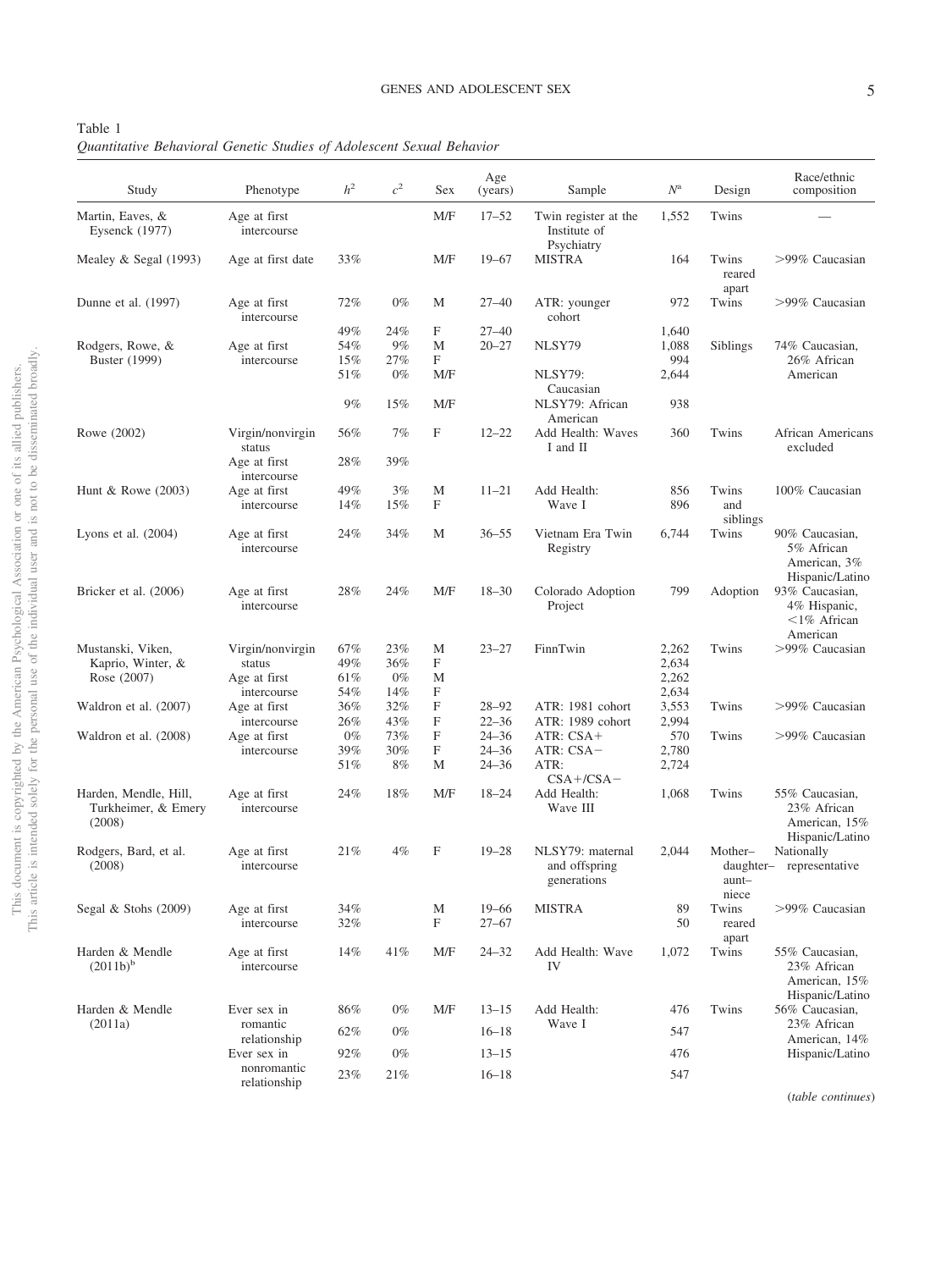#### Table 1 (*continued*)

| Study                                                 | Phenotype                                              | h <sup>2</sup> | c <sup>2</sup> | Sex               | Age<br>(years)         | Sample                                              | $N^{\mathrm{a}}$ | Design                   | Race/ethnic<br>composition                                        |
|-------------------------------------------------------|--------------------------------------------------------|----------------|----------------|-------------------|------------------------|-----------------------------------------------------|------------------|--------------------------|-------------------------------------------------------------------|
| Lyons et al. $(2004)$                                 | Multiple<br>partners<br>$(10 + / \text{year})$         | 49%            | $0\%$          | M                 | $36 - 55$              | Vietnam Era Twin<br>Registry                        | 6.744            | Twins                    | 90% Caucasian.<br>5% African<br>American, 3%<br>Hispanic/Latino   |
| Mustanski, Viken,<br>Kaprio, Winter, &<br>Rose (2007) | Lifetime number<br>of sex<br>partners                  | 55%<br>42%     | $1\%$<br>6%    | M<br>F            | $23 - 27$              | FinnTwin                                            | 2,262<br>2,634   | Twins                    | >99% Caucasian                                                    |
| Zietsch et al. (2008)                                 | Lifetime number<br>of sex<br>partners                  | 59%            | $0\%$          | M/F               | $19 - 52$              | <b>ATR</b>                                          | 4,797            | Twins                    | >99% Caucasian                                                    |
| Verweij, Zietsch, Bailey,<br>& Martin (2009)          | Risky sexual<br>behavior                               | 34%            | 28%            | M/F               | $19 - 52$              | <b>ATR</b>                                          | 4,904            | Twins                    | >99% Caucasian                                                    |
| McHale, Bissel, & Kim<br>$(2009)^{b}$                 | Risky sexual<br>attitudes                              | 60%            | $0\%$          | M/F               | $12 - 22$              | Add Health:<br>Wave II                              | 3,166            | Twins<br>and<br>siblings | 55% Caucasian,<br>23% African<br>American, 15%<br>Hispanic/Latino |
|                                                       | Risky pregnancy<br>attitudes                           | 16%            | 32%            | M/F               | $12 - 22$              | Add Health:<br>Wave II                              |                  |                          |                                                                   |
|                                                       | Lifetime number<br>of sex<br>partners                  | 34%            | 12%            | M/F               | $18 - 24$              | Add Health:<br>Wave III                             |                  |                          |                                                                   |
| Kohler, Rodgers, &<br>Christensen (1999)              | Age at first<br>proception<br>(attempt to<br>conceive) | 30%<br>39%     | $0\%$<br>6%    | M<br>F            | $30 - 39$              | Danish Twin<br>Registry: 1953-<br>1964 birth cohort | 2,984<br>3,254   | Twins                    | >99% Caucasian                                                    |
| Rodgers, Kohler, Kyvik,<br>& Christensen (2001)       | Age at first<br>proception                             | 35%            | $0\%$          | M                 | $35 - 41$              | Danish Twin<br>Registry: 1953-<br>1959 birth cohort | 3,392            | Twins                    | >99% Caucasian                                                    |
|                                                       |                                                        | 53%            | $0\%$          | F                 | $35 - 41$              |                                                     | 3,088            |                          |                                                                   |
| Kirk et al. (2001)                                    | Age at first birth                                     | 21%            | 18%            | F                 | $45+$                  | ATR: 1981 and<br>1989 cohorts                       | 2,710            | Twins                    | >99% Caucasian                                                    |
| Neiss, Rowe, & Rodgers<br>(2002)                      | Age at first birth                                     | 6%             | 20%            | M/F               | $31 - 39$              | NLSY79                                              | 4,612            | Siblings                 | Nationally<br>representative                                      |
| Rodgers, Bard, & Miller<br>(2007)                     | Number of<br>births by age<br>20                       | 65%            | 9%             | F                 | $20+$                  | NLSY79                                              | 1,198            | Siblings                 | Nationally<br>representative                                      |
| Rodgers, Kohler, et al.<br>(2008)                     | Age at first birth                                     | $0\%$          | 26%            | F                 | $46 - 67$              | Danish Twin<br>Registry: 1931-<br>1952 birth cohort | 1,242            | Twins                    | >99% Caucasian                                                    |
| Waldron et al. (2007)                                 | Teenage<br>pregnancy                                   | 30%<br>38%     | $0\%$<br>17%   | $\mathbf{F}$<br>F | $28 - 92$<br>$22 - 36$ | ATR: 1981 cohort<br>ATR: 1989 cohort                | 3,553<br>2,994   | Twins                    | >99% Caucasian                                                    |

Note. Dash indicates data not reported. Add Health = National Longitudinal Study of Adolescent Health; ATR = Australian Twin Registry; CSA = childhood history of sexual abuse;  $MISTRA =$  Minnesota Study of Twins Reared Apart;  $NLSY79 =$ childhood history of sexual abuse; MISTRA = Minnesota Study of Twins Reared Apart; NLSY79 = National Longitudinal Survey of Youth 1979.<br><sup>a</sup> N = number of individuals, calculated as 2 times the number of pairs reported in t from twin and sibling correlations presented in the article.

ent forms of sexual activity: Among older adolescents, genes accounted for 62% of the variation in sexual initiation in a romantic dating relationship but only 23% of the variation in hooking up (sex with a nonromantic partner). Detailed assessments of other aspects of sexual behavior and sexual risk taking in adolescent twin samples—including engagement in noncoital sex acts, monogamy, condom and contraception use, and ease of sexual excitation—are necessary to move beyond overreliance on AFI as the construct of interest. As I discuss in more detail below, this type of data is especially challenging to collect because asking teenagers about their sexual experiences remains a politically sensitive enterprise.

Fourth, as is often the case with behavioral genetic research, many of the relevant data are drawn from European (FinnTwin: Kaprio, 2013; Danish Twin Registry: Skytthe et al., 2012) or European ancestry (Australian Twin Registry: Hopper, Foley,

White, & Pollaers, 2013; Colorado Adoption Project: Plomin & DeFries, 1983; Minnesota Study of Twins Reared Apart: Bouchard, Lykken, McGue, Segal, & Tellegen, 1990) samples. Thus, the results summarized in Table 1 largely describe the heritability of sexual behavior phenotypes within Caucasian populations. An early study by Rodgers, Rowe, and Buster (1999), however, found evidence for racial differences in heritability. Using the National Longitudinal Survey of Youth (NLSY: Bureau of Labor Statistics, U.S. Department of Labor, 2012), a nationally representative panel study of labor-force participation in the United States, they found that the heritability of AFI was 51% among Whites but only 9% (and not significantly different than zero) among African Americans. This remains an important topic for future research: To what extent does the heritability of sexual behaviors differ across race/ethnic groups, and what differences in environmental ex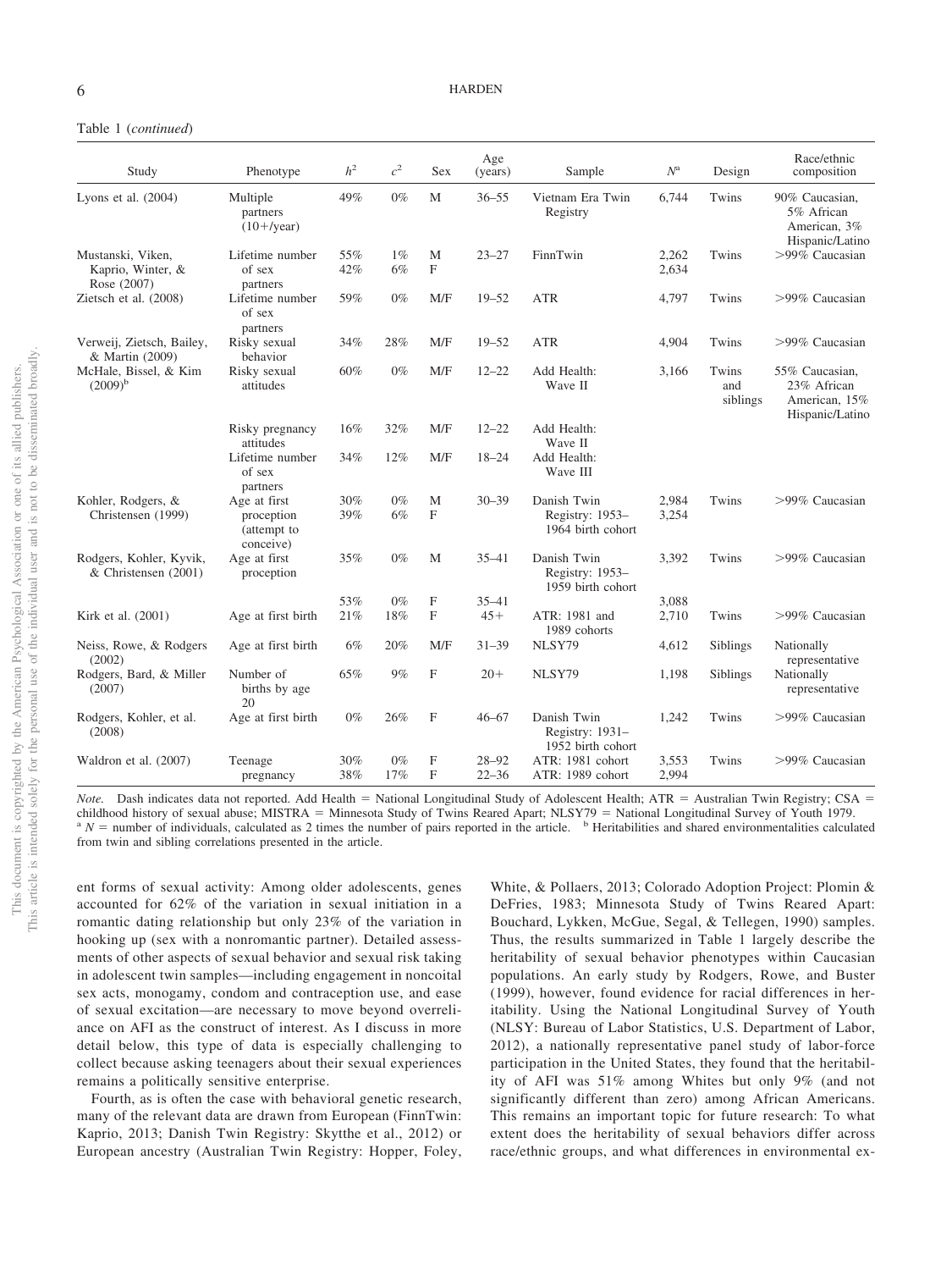perience (e.g., socioeconomic status, family structure, school and neighborhood characteristics) may account for lower genetic variance among racial/ethnic minorities?

Given the homogeneity of most extant twin samples, the twin sample from the National Longitudinal Study of Adolescent Health (Add Health: K. M. Harris, 2009) is notable for its racial/ ethnic diversity: The twin subsample of Add Health is 55% non-Hispanic White, 23% African American, and 14% Hispanic/Latino. However, Add Health researchers have not yet capitalized on this diversity to test hypotheses about race/ethnic differences in the magnitude of genetic versus environmental influence. Given the size of the Add Health twin sample  $(\sim 500 \text{ pairs})$  compared to the international twin registries, it remains to be seen whether such race/ethnic group-specific analyses are adequately powered. In Rowe's (2002) seminal analysis of Add Health, he specifically excluded African American adolescents from analyses because of power concerns. Notably, studies that have analyzed the Add Health twin sample as a single group (not separating by race/ethnic group; e.g., Harden, Mendle, Hill, Turkheimer, & Emery, 2008; Harden & Mendle, 2011a, 2011b; McHale, Bissell, & Kim, 2009) have yielded nonzero heritability estimates for AFI, initiating sex in romantic and nonromantic relationships, sexual attitudes, and number of sex partners, indicating that genetic variation partly accounts for individual differences in adolescent sexual behavior even in racially diverse samples.

Fifth, few studies have tested whether the genetic influences on AFI are moderated by environmental experience. Waldron and colleagues (2008), using data on young adult female twins (ages 24 –36) from the Australian Twin Register, found that CSA moderated the genetic and shared environmental etiology of age at first consensual intercourse: Among women with a history of CSA, genetic influences were negligible, and variation in age at first consensual intercourse could be primarily attributed to betweenfamily differences in the shared environment (73%). In contrast, genes accounted for 39% of the variation in age at first consensual intercourse among women with no CSA history. Using data from Add Health, Hunt and Rowe (2003) found that the heritability of AFI was moderated by the amount of time that siblings spent together. Heritability was lower, and shared environmental influence was higher, for sibling pairs who were in close contact, suggesting that siblings have a mutual social influence on one another that suppresses genetic variation.

Sixth, there is some support for gender differences in the heritability of sexual behaviors, with the heritability of AFI generally found to be 1.3–1.5 times higher in males compared to females (Dunne et al., 1997; Mustanski, Viken, Kaprio, Winter, & Rose, 2007; Waldron et al., 2008). In an earlier cohort of siblings who were adolescents in the 1970s, Rodgers et al. (1999) found a much more pronounced gender difference ( $h^2 = 54\%$  in males and 15% in females; 3.6 times higher in males). Hunt and Rowe (2003) found similar results in the Add Health data  $(h^2 = 49\%$  for boys and 14% for girls; 3.5 times higher in boys). In contrast, Segal and Stohs (2009), using a comparatively small sample of twins reared apart (which may have lacked adequate power to detect gender differences), found equivalent heritabilities across gender (34% in males vs. 32% in females). To the extent that genes are more important for sexual behavior in males, this gender difference may be a result of social processes: Adolescent boys and girls are subject to differing social mores regarding the acceptability of acknowledging sexual desire and experience different social consequences for promiscuous sexual behavior. Because female sexuality is more strongly proscribed by traditional sexual values, this social control process may limit heritable variation in girls' sexual behavior. Finally, in a Danish cohort born in the 1950s–1960s, Kohler, Rodgers, and Christensen (1999) and Rodgers et al. (2001) found that age at proception (the reported age at which one first intentionally attempted to conceive a child) was slightly more heritable in women than in men. The relevance of this variable for understanding sexual behavior among adolescents is unclear, as few modern teenagers report their pregnancies were intentional.

Seventh, outcomes that primarily capture differences between relatively early initiators and everyone else (e.g., sexual intercourse before age 15, pregnancy before age 20) show higher heritabilities than continuous variables such as AFI or age at first birth, the upper tails of which extend into the 20s or even 30s. For example, Harden and Mendle (2011a) found that having sex outside of the context of a romantic relationship was 92% heritable in 13- to 15-year-olds (nearly zero pairs of MZ twins were discordant for this behavior) but only 23% heritable among 16- to 18-yearolds. Similarly, Rodgers, Bard, and Miller (2007) found that number of births by age 20 was 65% heritable, whereas Neiss, Rowe, and Rodgers (2002) found, using the same data set, that age at first birth was only 6% heritable. This pattern of results suggests that the magnitude of genetic influence on sexual behavior or sexual decision making may change across the course of development: Whether an adolescent has sex at age 14 versus 16 may be primarily driven by genetic differences (such as those related to early pubertal timing), but if an individual remains abstinent until after the end of adolescence, whether he or she initiates sex at age 23 versus age 25 may be driven more by differences in environmental circumstances (such as the availability of a suitable longterm romantic partner).

To summarize, the extant behavioral genetic literature indicates that there are indeed genetic influences on adolescent sexual behavior, with AFI the most commonly studied phenotype. There may also be some shared environmental influence in normal-range samples (i.e., those not experiencing severe abuse or trauma), but the effects of sample composition and assumptions regarding assortative mating on these estimates remain unknown. Finally, additional research regarding moderators of genetic influence including race/ethnicity, gender, environmental context, and developmental period—remains necessary, as few studies have gone beyond simple univariate models.

#### **Multiple Pathways Between Genes and Sexual Behavior**

Given the evidence that genes influence adolescent sexual behavior, an obvious next question is how (Anastasi, 1958). Like all other complex human behavioral traits, sexual phenotypes are likely influenced by very many genes, each of small effect, that operate via *intermediate phenotypes* that are perhaps simpler and more etiologically homogeneous. For example, if genes influence testosterone levels and higher testosterone levels increase sexual motivation, resulting in a higher likelihood of initiating sexual intercourse in early adolescence, then testosterone levels would be an intermediate phenotype accounting for some of the genetic variation in sexual behavior. Current understanding of the path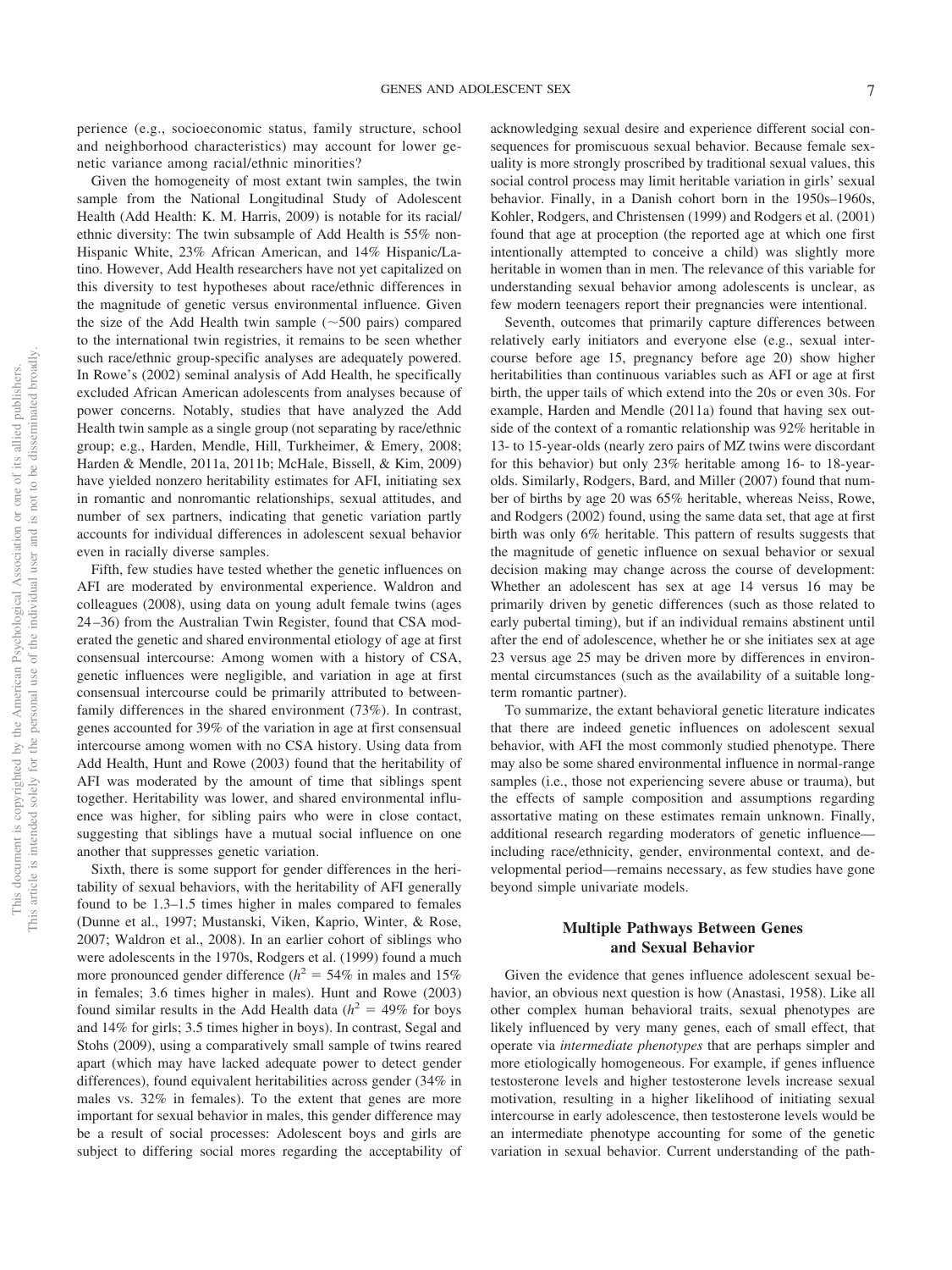ways connecting genes to sexual behavior is tentative at best. Few studies have tested associations with specific candidate genes, and even fewer have used multivariate behavioral genetic methods to test the degree to which specific intermediate phenotypes account for heritable variation in sexual behavior. Nevertheless, evidence from diverse research literatures— experimental animal studies, clinical trials for adult sexual dysfunctions, candidate gene association studies (summarized in Table 2), and observational studies in developmental psychology— can be used to speculate about the roles played by various neurotransmitters and endocrine factors, including gonadal hormones (testosterone and estradiol), oxytocin (OXT), vasopressin (AVP), serotonin (5HT), and dopamine (DA).

#### **Gonadal Hormones and Pubertal Development**

The hormonal and neurological events of puberty are typically necessary for (consensual) sexual behavior (Sisk & Foster, 2004). Pubertal change involves a cascade of hormonal events initiated by pulsatile release of gonadotropin releasing hormone (GnRH) by specialized neurons in the hypothalamus. This process signals the pituitary to synthesize and secrete the gonadotropin hormones, luteinizing hormone (LH) and follicle stimulating hormone (FSH). LH and FSH, in turn, act on the testes in males and the ovaries in females to trigger sperm production or ovulation, as well as the release of gonadal hormones (estradiol, progesterone, and testosterone). Gonadal hormones then cause the morphological changes of puberty, including changes in height, skin, body hair, and body shape and composition. In addition, gonadal hormones have reciprocal effects on the adolescent brain. These neurological effects are both *activational,* in that gonadal hormones act on sexually differentiated neural circuits that were previously organized during embryonic development, and *organizational,* in that gonadal hormones produce "long-lasting structural changes that determine adult behavioral responses" (Schulz, Molenda-Figueira, & Sisk, 2009, p. 598). As described by Sisk and Foster (2004), the emergence of sexuality in adolescence is tied to both the morphological and hormonal changes of puberty:

Steroid hormones are required for the overt expression of reproductive behavior. However, it is clear that some important aspects of behavioral maturation are not driven solely by the appearance of steroid hormones at the time of puberty, . . . further maturation of central and peripheral tissues [is necessary] before behavior can be expressed. (p. 1043)

In this section, I describe the relations between sexual behavior and pubertal status and then consider the specific role of testosterone.

**Pubertal status.** Adolescents can differ in both pubertal timing (whether one experiences events of puberty earlier than one's same-age peers) and tempo (how quickly one progresses through the changes of puberty; Mendle, Harden, Brooks-Gunn, & Graber, 2010). Across cultures and race/ethnic groups, adolescents with early pubertal timing (i.e., early maturers) are more likely to also date, have sex, and give birth in adolescence (e.g., Cavanagh, 2004; Flannery, Rowe, & Gulley, 1993; Kaltiala-Heino, Kosunen, & Rimpelä, 2003; Kim & Smith, 1998; Lam, Shi, Ho, Stewart, & Fan, 2002; B. C. Miller, Norton, Fan, Christopherson, 1998; Udry, 1979; Wyatt, Durvasula, Guthrie, LeFranc, & Forge, 1999; reviewed in Mendle, Turkheimer, & Emery, 2007). However, the

mechanisms underlying these associations remain ambiguous because few studies have attempted to disentangle social mechanisms from biological mechanisms: Is an early-maturing girl more likely to initiate intercourse because her precocious physical development reflects underlying hormonal changes that directly increase her sexual motivation or because her physically mature appearance is valued as sexually attractive by older boys? Of course, these mechanisms are not mutually exclusive, and observed associations may reflect both processes.

Regardless of the specific mechanism, the phenotypic association between pubertal timing and sexual behavior constitutes a pathway for genetic influence on sexual behavior because individual differences in pubertal timing are moderately heritable  $(h^2 =$ 40%– 80%; Ge, Natsuaki, Neiderhiser, & Reiss, 2007; Mustanski, Viken, Kaprio, Pulkkinen, & Rose, 2004; Rowe, 2002). In addition, molecular genetic research has identified genes related to ovarian hormone synthesis (Gorai et al., 2007; Guo et al., 2006; Kadlubar et al., 2003), ovarian hormone receptors (Stavrou, Zois, Chatzikyriakidou, Georgiou, & Tsatsoulis, 2006; Stavrou, Zois, Ioannidis, & Tsatsoulis, 2002), and energy homeostasis and body weight (Elks et al., 2010) as predictors of earlier age at menarche in girls. Rowe (2002) tested the extent to which genetic influences on adolescent sexual behavior could be accounted for by genetic variance in pubertal timing. Using a sample of approximately 450 female–female twin pairs, the correlation between genes influencing age at menarche and genes influencing age at first sex was estimated to be 0.72. That is, nearly 50% of the genetic variance in females' age at first sex could be accounted for by genetic variance in pubertal timing. It is unclear whether similar results would be evident for teenage boys. Given that boys and girls receive different cultural messages regarding the social desirability of losing one's virginity and play different roles in initiating sexually intimate relationships, it is possible that boys' sexual experiences are differentially tied to the timing of puberty.

**Testosterone.** Testosterone levels rise precipitously during adolescence, doubling in females and increasing more than tenfold in males (Granger, Schwartz, Booth, & Arentz, 1999). For both male and female adolescents, genes influence individual differences in testosterone levels. Using a sample of 12-year-old male and female twins from the Netherlands Twin Register, Hoekstra, Bartels, and Boomsma (2006) found that 52% of the variance in testosterone levels, measured from two salivary samples collected on two consecutive days, could be attributed to genetic differences. The remaining 48% of the variance was due to nonshared environmental influences that were unique to the measurement occasion (i.e., due to temporal fluctuation and measurement error). Hoekstra et al.'s results are generally consistent with an earlier study by J. A. Harris, Vernon, and Boomsma (1998). Using a subsample of adolescent twins (ages 16 –21 years) from the Netherlands Twin Register, J. A. Harris et al. found that the heritability of testosterone was 66% in males and 41% in females. In addition, J. A. Harris et al. measured testosterone in the twins' biological parents and found negligible father–son and mother– daughter correlations. The high twin correlations ( $r = .66$  in MZ males and .60 in MZ females; .34 in DZ males and  $-.01$  in DZ females), in conjunction with minimal intergenerational similarity, suggest that different genes influence testosterone concentrations at different points in development (adolescence vs. adulthood).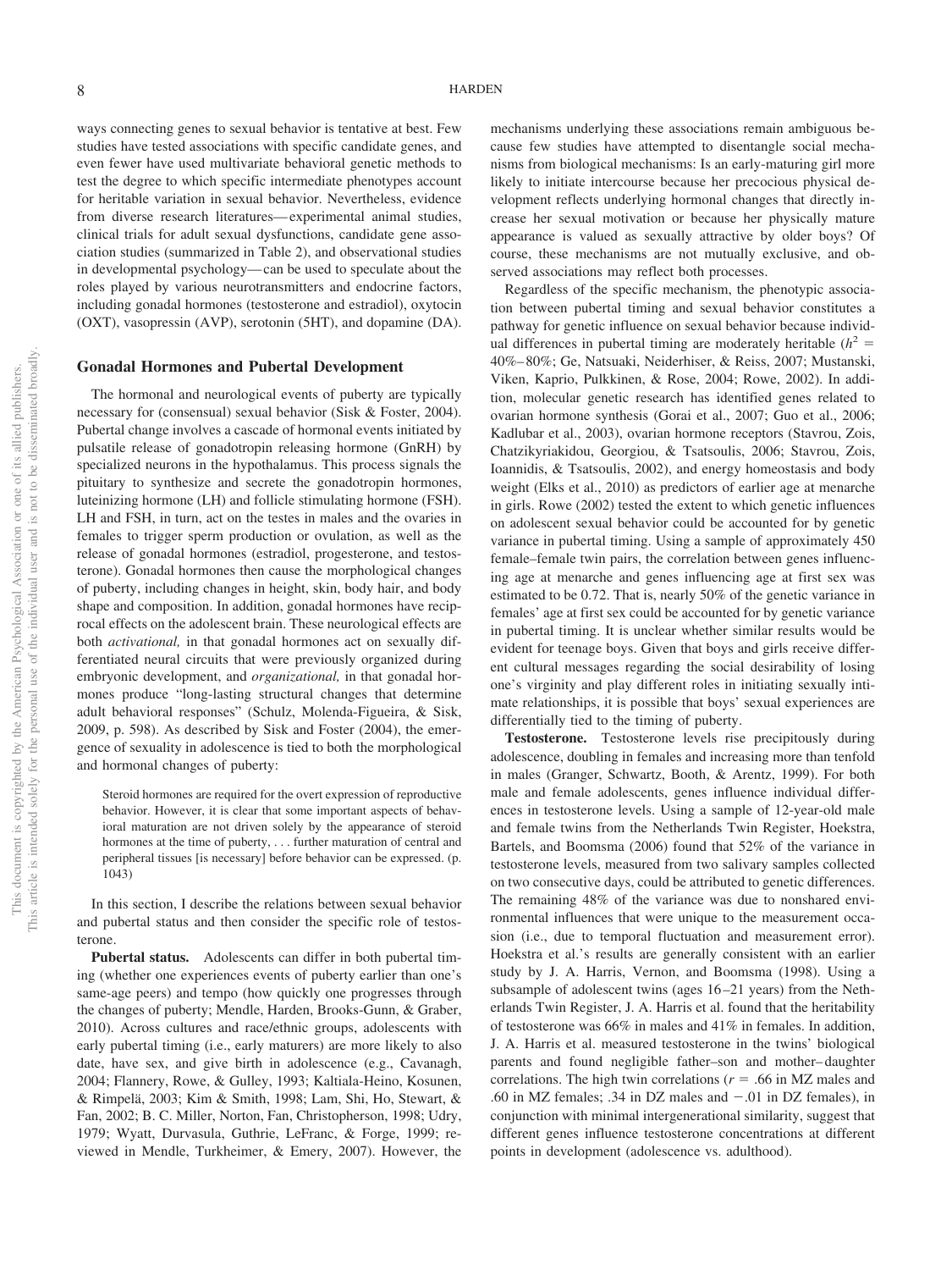|                          | ्र            |
|--------------------------|---------------|
| ו<br>נוב<br>ă            |               |
| j                        |               |
| $\overline{\phantom{a}}$ |               |
|                          |               |
|                          |               |
|                          |               |
|                          |               |
|                          |               |
| ı                        | i             |
|                          |               |
|                          |               |
| i                        |               |
|                          |               |
|                          |               |
|                          |               |
|                          |               |
|                          |               |
|                          |               |
|                          |               |
|                          |               |
|                          |               |
|                          |               |
|                          | $\mathcal{C}$ |
|                          | ģ             |
|                          |               |
| i                        | j             |
|                          | j             |
| i<br>j                   |               |
| j<br>)                   |               |
| ì                        |               |
|                          |               |
|                          |               |
|                          |               |
|                          |               |
| <u>ו</u>                 |               |
|                          |               |
| Š                        | j             |
|                          |               |
|                          |               |
|                          |               |
|                          | ١             |
|                          | Ϊ             |
|                          |               |
| ł                        | j             |
|                          |               |
|                          |               |
|                          | í<br>ï        |
| J                        | ï             |
| ł<br>J<br>Ű              |               |
| ì                        |               |
| ł                        |               |
| ł                        |               |
| ١<br>Ć                   |               |
|                          |               |
|                          |               |
|                          |               |
| $\frac{1}{2}$<br>i       |               |
|                          |               |
|                          |               |
| í<br>j                   |               |
|                          | j             |
| $\overline{MS}$          | З             |
|                          |               |
| ì                        |               |
|                          | hic           |
|                          | i             |

Table 2<br>Molecular Genetic Studies of Adolescent Sexual Behavior *Molecular Genetic Studies of Adolescent Sexual Behavior*

| Study                                                    | Phenotype                                                                                                                                    | Gene                                        | Effect                                                                                                                                          | Moderator                                        | Sample size                             | Age (years)                             | Sex | Race/ethnic composition                                                                                                 |
|----------------------------------------------------------|----------------------------------------------------------------------------------------------------------------------------------------------|---------------------------------------------|-------------------------------------------------------------------------------------------------------------------------------------------------|--------------------------------------------------|-----------------------------------------|-----------------------------------------|-----|-------------------------------------------------------------------------------------------------------------------------|
| W. B. Miller et al.                                      | Age at first sexual                                                                                                                          | DRD <sub>1</sub><br>DRD2 $\times$           | $\rightarrow$                                                                                                                                   | Dopamine: DRD2<br>None                           | 414                                     | $M = 31.6$ (M)<br>$M = 29.6$ (F),       | MÆ  | 100% non-Hispanic                                                                                                       |
| Guo, & Hallfors<br>Halpern, Kaestle,<br>(1999)<br>(2007) | Number of sexual partners<br>intercourse                                                                                                     | DRD2/ANKK1 TaqI<br>A1 allele                | $\rightarrow$                                                                                                                                   | Evident only for highly<br>religious adolescents | 1,434 (717 sibling pairs)               | $18 - 26$                               | MÆ  | Black, 7.4% Asian,<br>59.2% White, 12.9%<br>Hispanic, 15.9%<br>White                                                    |
| Eisenberg et al.<br>(2007)                               | intercourse; virginity<br>Age at first sexual<br>status                                                                                      | DRD2/ANKK1 TaqI<br>$\mathbf{o}$<br>A1 allel | $\rm{Null}$                                                                                                                                     | None                                             | 195                                     | $18.8 - 29.4$                           | MÆ  | American, 14% East<br>White, 2% African<br>$2.3\%$ other $44\%$ non-Hispanic<br>American, 12%<br>South/Central<br>Asian |
| Eisenberg et al.<br>(2007)                               | Virginity status                                                                                                                             | allele<br>DRD47R                            |                                                                                                                                                 | Dopamine: DRD4<br>None                           | 195                                     | $18.8 - 29.4$                           | M/F | American, 14% East<br>White, 2% African<br>44% non-Hispanic<br>American, 12%<br>South/Central                           |
| Garcia et al.<br>(2010)                                  | Virginity status                                                                                                                             | allele<br>DRD47R                            | $N$ ull                                                                                                                                         | None                                             | 181                                     | $M = 20.1$                              | MÆ  | $4\%$ multiracial, $6\%$<br>White, 19% Asian,<br>African American,<br>9% Hispanic, 1%<br>61% non-Hispanic<br>Asian      |
|                                                          | Number of sexual partners<br>Involvement in one-night<br>Ever sexually cheated on<br>extrarelationship sex<br>Number of<br>partners<br>stand |                                             | $\begin{array}{c} \exists E \to \mathbb{R} \ \mathbb{R} \end{array}$<br>$\begin{array}{c} \leftarrow \\ \leftarrow \end{array}$<br>$\leftarrow$ |                                                  |                                         |                                         |     | other                                                                                                                   |
| Ben Zion et al.<br>(2006)                                | relationship partner<br>Sexual desire                                                                                                        | haplotype<br>DRD4 7R                        | $\begin{array}{c} \leftarrow \\ \leftarrow \end{array}$                                                                                         | None                                             | 148                                     | University students<br>(ages not given) | M/F | Israeli                                                                                                                 |
| Hamer (2002)                                             | (heterosexual) sex<br>(homosexual) sex<br>Number of female<br>Number of male<br>Sexual function<br>partners                                  | allele<br>DRD47R                            | $\overline{\mathbf{z}}$<br>$\begin{array}{c} \leftarrow \\ \leftarrow \end{array}$<br>$\begin{array}{c} \leftarrow \\ \leftarrow \end{array}$   | None                                             | 251                                     |                                         | Σ   |                                                                                                                         |
| Guo & Tong<br>(2006)                                     | Risk for initiating sexual<br>intercourse<br>partners                                                                                        | allele<br>DRD47R                            | $\overline{\mathsf{X}}$ ull                                                                                                                     | None                                             | 2,597 (MZ & DZ twins,<br>full siblings) | $19 - 26$                               | M/F | (table continues)<br>American, 15% Hispanic, 3% other<br>White, 7% Asian,<br>57% non-Hispanic<br>18% African            |

GENES AND ADOLESCENT SEX 9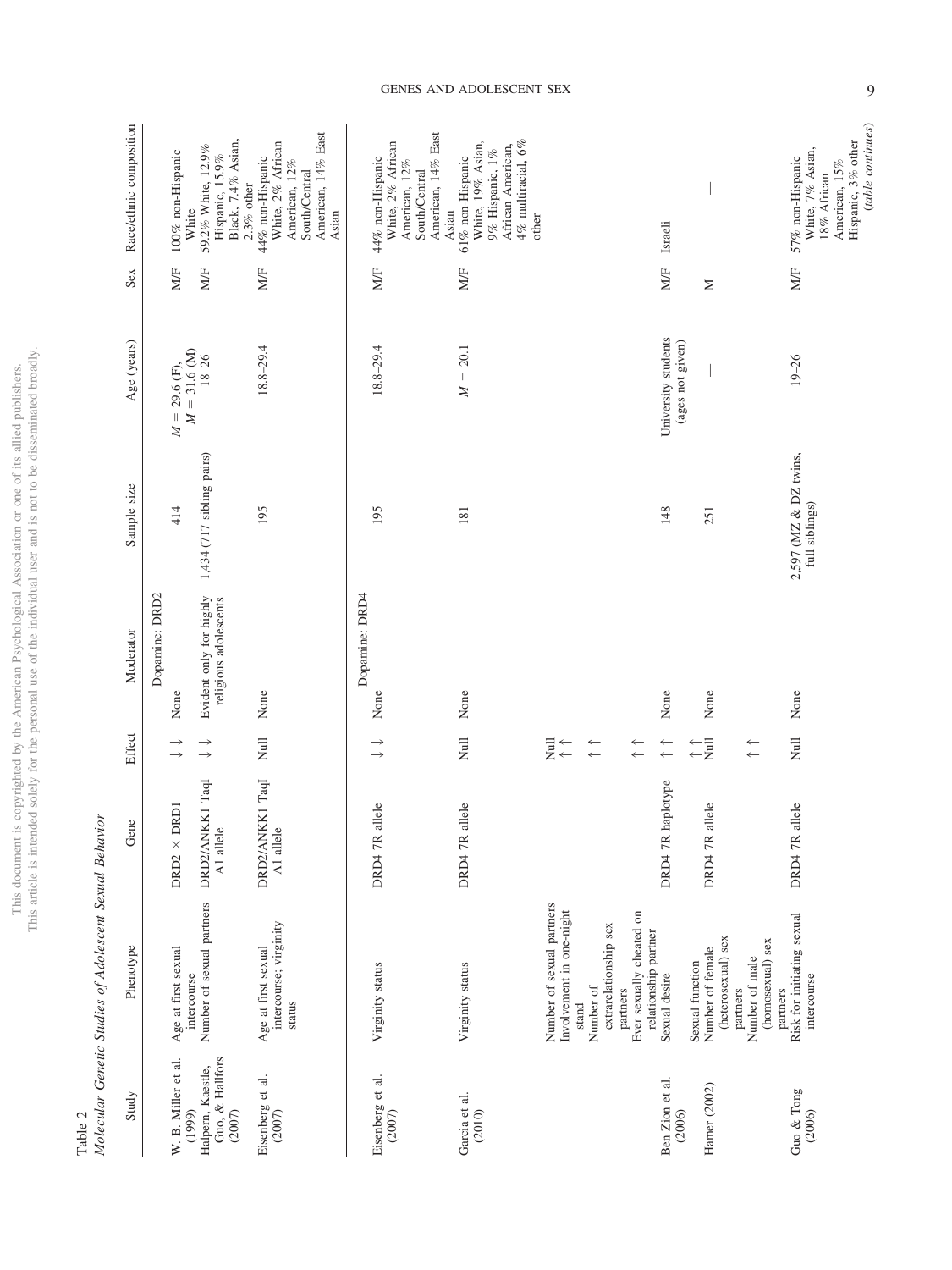| Table 2 (continued)                                           |                                                                                                        |                                                                |                                                         |                                                                                                                                                                                             |                                         |                                                    |                              |                                                                      |
|---------------------------------------------------------------|--------------------------------------------------------------------------------------------------------|----------------------------------------------------------------|---------------------------------------------------------|---------------------------------------------------------------------------------------------------------------------------------------------------------------------------------------------|-----------------------------------------|----------------------------------------------------|------------------------------|----------------------------------------------------------------------|
| Study                                                         | Phenotype                                                                                              | Gene                                                           | Effect                                                  | Moderator                                                                                                                                                                                   | Sample size                             | Age (years)                                        | Sex                          | Race/ethnic composition                                              |
| W. B. Miller et al.                                           | Age at first sex                                                                                       | allele<br>allele<br>DRD47R<br>DRD4 3R                          | $\overline{\mathbf{z}}$<br>$\overbrace{\leftarrow}$     | Not evident in African<br>American youth                                                                                                                                                    | 414                                     | $= 29.6$ (F),<br>$\mathbb{Z}$                      | MÆ                           | 100% non-Hispanic                                                    |
| Guo, & Hallfors<br>Halpern, Kaestle,<br>(2007)<br>(1999)      | Age at first sex                                                                                       | allele<br>DRD47R                                               | $\overline{\mathsf{Z}}$                                 | None                                                                                                                                                                                        | sibling pairs)<br>1,434 (717            | $M = 31.6$ (M)<br>$18 - 26$                        | M/F                          | Black, 7.4% Asian,<br>59.2% White, 12.9%<br>Hispanic, 15.9%<br>White |
|                                                               | Number of sexual partners                                                                              |                                                                | 目                                                       |                                                                                                                                                                                             |                                         |                                                    |                              | $2.3\%$ other                                                        |
| Guo, Tong, Xie,<br>& Lange (2007)                             | Number of sexual partners                                                                              | DAT1 10R carriers                                              | $\leftarrow$<br>$\leftarrow$                            | Dopamine: DAT1<br>Evident only in males                                                                                                                                                     | twins, full siblings)<br>2,597 (MZ & DZ | $18 - 26$                                          | M/F                          | White, 7% Asian,<br>57% non-Hispanic<br>American, 15%<br>18% African |
| Guo, Tong, & Cai<br>(2008)                                    | Number of sexual partners                                                                              | DAT1 10R carriers                                              | $\begin{array}{c} \leftarrow \\ \leftarrow \end{array}$ | with high proportion<br>Not evident in youth<br>from high schools<br>advanced pubertal<br>of sexually active<br>teens, youth with<br>development, or<br>cognitive ability<br>youth with low | 680                                     | $18 - 26$                                          | ≍                            | Hispanic, $3\%$ other $100\%$ non-Hispanic<br>White                  |
| Cherkas, Oelsner,<br>Mak, Valdes, &                           | Number of sexual partners                                                                              | <b>TGxTC</b><br>polymorphism)<br><b>AVPR1A</b>                 | $\overline{\mathsf{z}}$                                 | Vasopressin and oxytocin<br>None                                                                                                                                                            | 398 (149 DZ pairs)                      | 51<br>$M =$                                        | M/F                          |                                                                      |
| Spector (2004)<br>Walum et al.                                | Bonding with sexual                                                                                    | (RS3<br><b>AVPR1A</b>                                          | $\leftarrow$                                            | None                                                                                                                                                                                        | 1,899                                   | $37 - 64$                                          | MÆ                           | "Vast majority" White                                                |
| Prichard et al.<br>(2008)<br>(2007)                           | Sex before age 15<br>partner                                                                           | <b>AGAT</b><br>polymorphism)<br>polymorphism;<br><b>AVPR1A</b> | $\leftarrow$<br>$\leftarrow$                            | None                                                                                                                                                                                        | 2,085                                   | $20 - 24$                                          | MÆ                           | 100% White                                                           |
|                                                               | Using oral contraception                                                                               | polymorphism<br>homozygotes)<br>OXTR (CA)<br>iong/long         | $\rightarrow$<br>$\rightarrow$                          |                                                                                                                                                                                             | 1,080                                   | $20 - 24$                                          | Щ                            | 100% White                                                           |
| Hamer (2002)                                                  | Frequency of sexual                                                                                    | short<br>SHTTLPR                                               | $\leftarrow$<br>$\leftarrow$                            | Serotonin<br>None                                                                                                                                                                           | 241                                     |                                                    | ≍                            |                                                                      |
| Kogan et al.<br>(2010)                                        | Risky sexual behavior<br>intercourse                                                                   | short<br>allele carriers<br>allele carriers<br>SHTTLPR         | $\leftarrow$<br>$\leftarrow$                            | adolescents with<br>Evident among                                                                                                                                                           | 185                                     | $M = 16$                                           | <b>M/F</b>                   | 100% African American                                                |
| Clayton (2006)<br>Bishop, Moline,<br>Schultz, &<br>Ellingrod, | Sexual dysfunction                                                                                     | homozygotes<br><b>SHT2A G/G</b>                                | $\leftarrow$<br>$\leftarrow$                            | high substance use<br>None                                                                                                                                                                  | $\overline{8}1$                         | $18 - 40$                                          | M/F                          | 91% non-Hispanic<br>White                                            |
| associated with phenotype.<br>Note.                           | Dash indicates data not reported. M = male; F = female; DZ = dizygotic; MZ = monozygotic; $\downarrow$ |                                                                |                                                         | $\rightarrow$                                                                                                                                                                               | $\vert\vert$                            | genotype was negatively associated with phenotype; | $\leftarrow$<br>$\leftarrow$ | genotype was positively<br>$\parallel$                               |

This document is copyrighted by the American Psychological Association or one of its allied publishers. This article is intended solely for the personal use of the individual user and is not to be disseminated broadly.

This document is copyrighted by the American Psychological Association or one of its allied publishers.<br>This article is intended solely for the personal use of the individual user and is not to be disseminated broadly.

10 HARDEN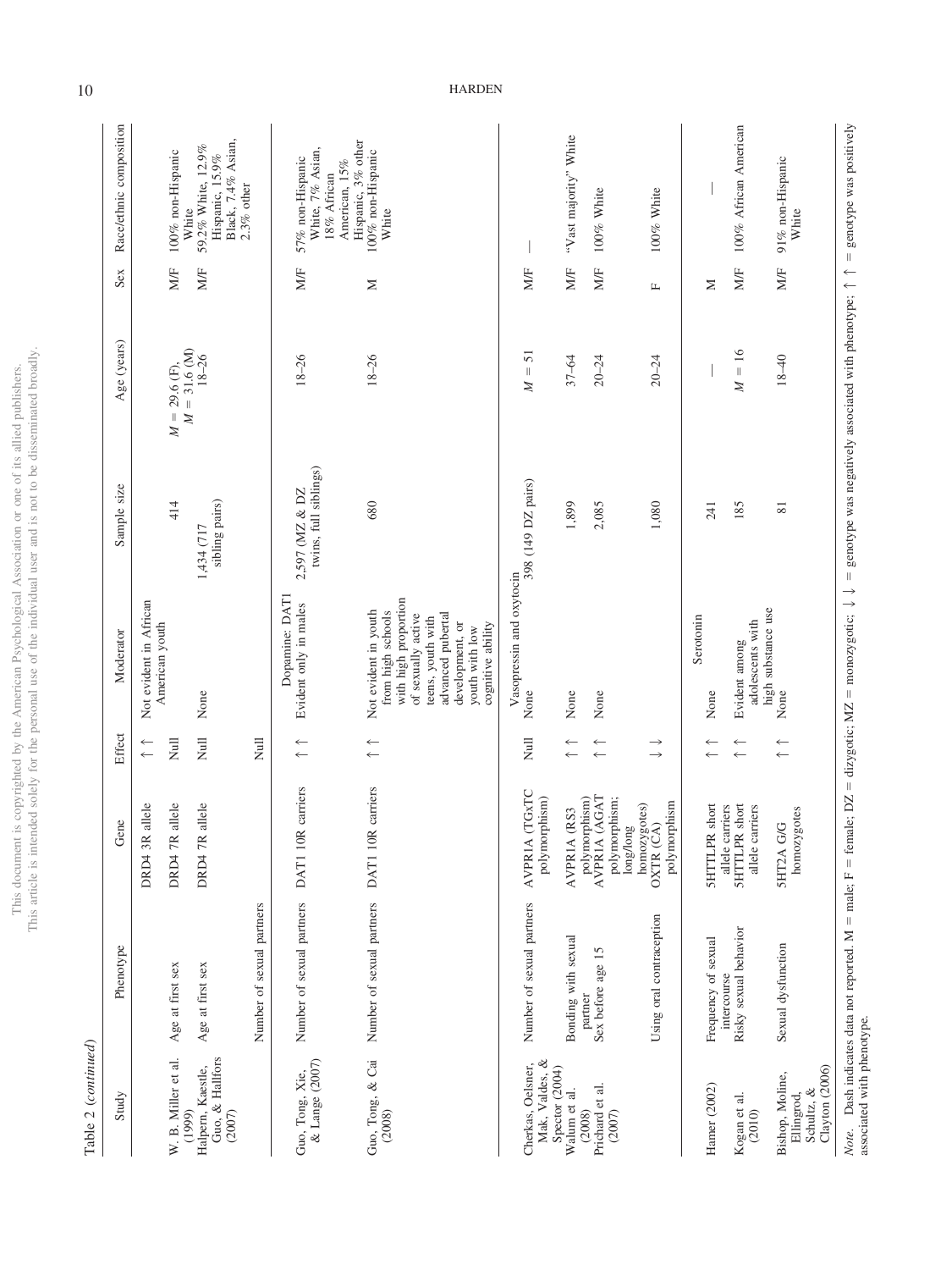Not only are testosterone levels influenced by genes but they also predict individual differences in sexual behavior in adolescents. In experimental and observational studies of normal adult males, testosterone levels are unrelated to sexual behavior (Bhasin et al., 2001), but experimental studies of hypogonadal adult males (i.e., adult males with abnormally low levels of testosterone) have found that testosterone augmentation results in increased sexual motivation and sexual behavior within 2 to 4 weeks (Snyder et al., 2000). In adult females, testosterone administration also produces increases in sexual motivation, even though mean levels of testosterone are still much lower compared to adult males (Burger, Hailes, & Nelson, 1987; Sherwin, 1988; Sherwin & Gelfand, 1987; Sherwin, Gelfand, & Brender, 1985). This pattern of results indicates a nonlinear relation between sexual behavior and testosterone, with no association above the threshold of adult males' normal levels of testosterone but a dose-dependent association below that threshold. Because their levels of testosterone have not yet risen to fully adult levels, adolescents can be conceptualized as analogous to hypogonadal adults, such that variation in testosterone influences adolescent sexuality (Halpern, Udry, Campbell, & Suchindran, 1993; Halpern, Udry, & Suchindran, 1998).

Consistent with this hypothesis, Udry (1988) found that levels of testosterone accounted for 47% of the variance in sexual activity (a composite score of coitus, masturbation, subjective ease of sexual arousal, thinking about sex, and intent to have sex in the future) among boys in Grades 8 –10. After controlling for testosterone, the effects of chronological age and pubertal status were no longer significant. In a follow-up study of 100 boys assessed biannually from age 12 to age 15, Halpern et al. (1993) found that baseline testosterone levels, measured when boys were 12 years old, were the strongest predictor of the transition to first intercourse at each assessment wave. They suggested that baseline testosterone levels are "a proxy for an enduring individual difference that discriminates among boys with different motivational and behavioral propensities" (Halpern et al., 1993, p. 445). Finally, Halpern et al. (1998) conducted a second longitudinal study, again focusing on change in testosterone (measured monthly) and sexual behavior (measured weekly) in 13- to 15-year-olds. Not only were higher average levels of testosterone associated with increased odds of experiencing first sex and increased frequency of sexual activity but within-individual month-to-month change in testosterone predicted increases in sexual activity. Together, this unique line of research—which remains, to my knowledge, unreplicated by other lab groups even 2 decades later—suggests that adolescent males who experience early or rapid increases in testosterone are more likely to engage in coital and noncoital sexual activity.

For girls, testosterone was also shown to predict an array of sexual phenotypes (ever having masturbated, frequency of thinking about sex, anticipation of future sex) in postmenarcheal European American females in Grades 8 –10 (Udry, Talbert, & Morris, 1986). Notably, associations with testosterone were independent of measured pubertal status, suggesting a direct hormonal influence on sexual motivation rather than an indirect effect through more mature physical appearance. Subsequently, Halpern, Udry, and Suchindran (1997) conducted a follow-up study with approximately 200 seventh- and eighth-grade girls who were assessed biannually for 2 years. Independent of pubertal status, higher initial testosterone levels and more rapid increases in testosterone predicted greater likelihood of initiating sexual intercourse. Moreover, there was a significant interaction with religious attendance among White girls, such that testosterone was unrelated to sexual initiation among highly religious girls; no interaction with religious attendance was evident for African American girls.

Overall, individual differences in the timing and tempo of pubertal change, including individual differences in testosterone levels, likely constitute major pathways for genetic influence on sexual behavior in adolescence.

#### **Dopamine (DA)**

One major locus of gonadal hormone influence on the adolescent brain is the dopaminergic system (Blakemore, Burnett, & Dahl, 2010; Forbes & Dahl, 2010; Kuhn et al., 2010). DA is a critical facilitator of sexual behavior (Dominguez & Hull, 2005; Hull & Dominguez, 2006; Melis & Argiolas, 1995). In animal models, blocking DA release in the medial preoptic area (MPOA) impairs sexual motivation and copulation; damage to the MPOA interferes with sexual behavior in "all studied species, including rats, monkeys, goats, dogs, cats, mice, guinea pigs, hamsters, ferrets, gerbils, snakes, birds, lizards, and fish" (Dominguez & Hull, 2005, p. 358). In addition, DA release in the MPOA is dependent on testosterone; after 2 weeks, castrated male rats fail to show DA release in response to receptive females and fail to copulate (Hull, Du, Lorrain, & Matuszewich, 1997). In humans, L-dopa, a precursor to DA that is used to treat Parkinson's disease, can cause increased libido (Jenkins & Groh, 1970; Shapiro, 1973). On that other hand, antipsychotic medications, which are DA antagonists, frequently cause adverse sexual side effects (Compton & Miller, 2001; Wirshing, Pierre, Marder, Saunders, & Wirshing, 2002).

In addition to its role in sexual behavior, DA is also important for the establishment of pair bonds between sexual partners. In prairie voles (a species that establishes sexually monogamous pair bonds), injection of a DA antagonist into the nucleus accumbens inhibits the development of partner preference following copulation, whereas DA agonists facilitate partner preference even without copulation (reviewed in Young & Wang, 2004). Given the role that DA plays in sexual behavior and pair bonding, in conjunction with the links between DA and gonadal hormones, it is perhaps not surprising that most of the candidate gene studies of human sexual behavior have focused on DA-related genes.

**Dopamine receptor D2 (DRD2).** DA D2 receptors have been studied most extensively in the context of addictive disorders: D2 receptors are necessary for the rewarding properties of drugs of abuse (Maldonado et al., 1997), and across a wide variety of substances, addicted individuals have lower D2 receptor density (Volkow et al., 1990, 1996, 2001). With regard to pair bonding, partner preference in prairie voles is dependent on D2 receptor activation (Young & Wang, 2004). Finally, in rats, the effects of DA agonists on sexual behavior are receptor subtype specific, with low-level D2 receptor activation resulting in disinhibition of sexual behavior (Dominguez & Hull, 2005).

In humans, the most commonly studied variant in the *DRD2* gene is a restriction fragment length polymorphism (Taq1A), located in a downstream noncoding region, which has been thought to be in linkage disequilibrium with functional DRD2 polymorphisms. Carriers of the A1 allele of Taq1A show decreased DA D2 receptor binding, and possibly higher DA synthesis, compared to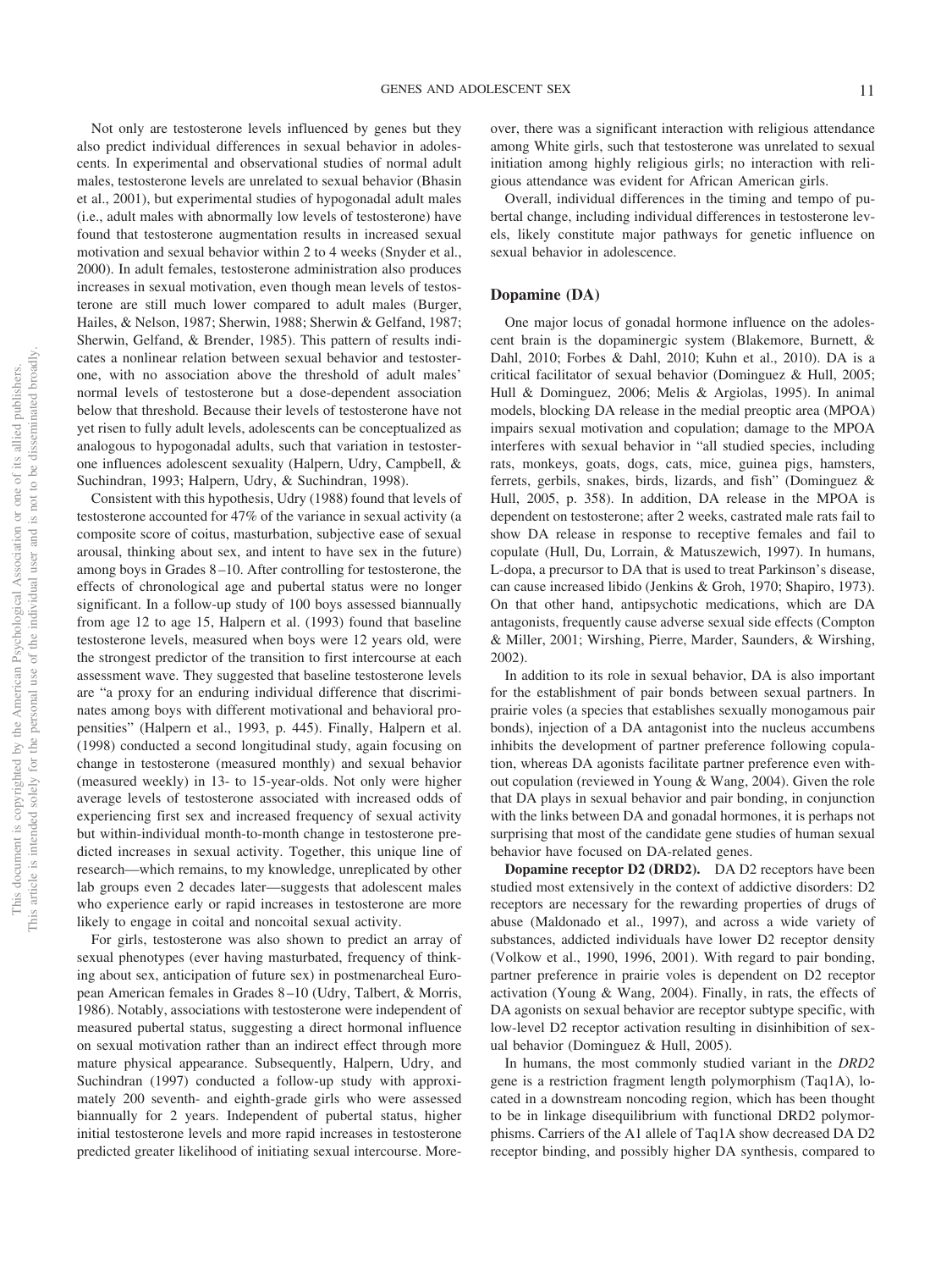A2 homozygotes (reviewed in Willeit & Prashak-Reider, 2010). The A1 allele has been found to be associated with a variety of reward-motivated behaviors, including binge eating, alcohol dependence, opiate use, and gambling (reviewed in Dick et al., 2007), which may be conceptualized as manifestations of a *reward deficiency syndrome* (Comings & Blum, 2000). Interpreting the literature on the Taq1A polymorphism has been complicated by the discovery that it is actually located in a neighboring gene, ankyrin repeat and kinase domain containing 1 (*ANKK1*), which may also be involved in dopaminergic systems through its involvement in signal transduction.

In the first study of dopaminergic genes and human sexual behavior, W. B. Miller et al. (1999) found that a DRD2 haplotype predicted earlier AFI in a sample of approximately 400 European American men and women and that DRD2 significantly interacted with a polymorphism of the D1 receptor gene (DRD1). The effect size reported was quite large, accounting for an additional 32% of the variance over and above psychosocial predictors. This is very likely to be a strong overestimate of the true effect size for DRD2 in the population, given that the effects of most individual genes are anticipated to be much smaller (Manolio et al., 2009). Moreover, this study has not been replicated in independent samples, and the authors themselves noted that "it is not known . . . what the presence or absence of the alleles from DRD1, DRD2, and DRD4 genes, much less their interactions with each other, signifies in terms of neuronal cellular function" (W. B. Miller et al., 1999, p. 46). In contrast, Halpern, Kaestle, Guo, and Hallfors (2007) found evidence for a significant effect of DRD2, but it was opposite the hypothesized direction, with the DRD2/ANKK1 Taq1 A1 allele associated with 30% fewer sex partners (but only for highly religious individuals). Finally, Eisenberg et al. (2007) found that the DRD2/ANKK1 TaqIA polymorphism was unrelated to age at first sex or virginity status. Thus, evidence regarding the role of DRD2 in sexual behavior remains mixed.

**Dopamine receptor D4 (DRD4).** The *DRD4* gene is "one of the most variable human genes known" (Ding et al., 2002, p. 309), including a 48-basepair variable number tandem repeat (VNTR) polymorphism with alleles containing between two and 11 repeats. The DRD4 seven-repeat (7R) allele is the result of a rare mutational event that occurred 50,000 –30,000 years ago (as opposed to the most common and most ancient 4R allele, which is over 300,000 years old), and it has increased in frequency due to positive selection pressure (Ding et al., 2002). Some previous studies have found associations between the DRD4 7R allele and riskier sexual behavior, although the specific phenotypes differed across studies.

First, Eisenberg et al. (2007) found that the DRD4 VNTR polymorphism was significantly associated with virginity status in an ethnically diverse sample of undergraduates (42% male, 44% European American), with  $7R +$  participants less likely to be virgins (16.1%) compared to  $7R$  participants (36.2%). Interestingly, although Eisenberg et al. found no genotypic associations with scores on the Sociosexual-Orientation Inventory (Simpson & Gangestad, 1991), DRD4 7R- participants had significantly higher nonresponse rates (19.5% vs.  $8.3\%$  in  $7R +$  participants) for this questionnaire that assesses sensitive topics related to the tendency to engage in sex in relationships characterized by varying levels of emotional attachment and commitment. In particular,

 $7R$  individuals were less likely to respond to items asking about sexual fantasies.

Second, in another sample of undergraduates (35% male, 61% European American), Garcia et al. (2010) reported that the DRD4 VNTR was not significantly associated with virginity status or total number of sexual partners but that  $7R +$  individuals were twice as likely to report having had a one-night stand (45% vs. 24%), were more than twice as likely to have been sexually unfaithful to a committed partner (50% vs. 22%, although this difference was marginally significant at  $p = .10$ ), and reported more extrarelationship sex partners  $(M = 1.79 \text{ vs. } 1.14)$ . These associations persisted when analyses were restricted to only European Americans.

Third, using a sample primarily composed of Israeli university students (ages  $19-34$ ,  $M = 25$  years), Ben Zion et al. (2006) reported that a five-locus haplotype of DRD4 was significantly associated with sexual desire (self-reported importance of sex, frequency of desire to engage in sexual intercourse, frequency of sexual fantasies, frequency of sexual arousal) and sexual function (difficulties with subjective arousal, erection, or lubrication). Specifically, the haplotype containing the 7R allele was associated with increased sexual desire and improved sexual function, whereas the haplotype containing the more common 4R allele was associated with reduced desire and sexual function.

Fourth, among adult heterosexual males, Hamer (2002) reported that the 7R genotype of DRD4 was not associated with a higher number of female sex partners but was associated with 11 times greater odds of having had sex with at least one male partner. This may indicate a preference for sexual novelty.

Other studies, however, have failed to find an effect for the DRD4  $7R +$  genotype on sexual behavior. Guo and Tong (2006) tested the relation between DRD4 and risk for initiating sexual intercourse in adolescence using a piecewise exponential survival model and data on  $\sim$  2500 adolescent siblings from the Add Health data set. In contrast to other studies, the  $7R +$  genotype was unrelated to sexual initiation; rather, 3R carriers were more likely to have sexual intercourse during adolescence, except in African American youth. In addition, both W. B. Miller et al. (1999) and Halpern et al. (2007) failed to find an association between DRD4 and age at first sex and number of sexual partners.

**Dopamine transporter.** The DA transporter (DAT) pumps DA back into the presynaptic neuron and is a primary mechanism for regulating the concentrations of extracellular DA. DAT is the target of several drugs of abuse, including cocaine, methylphenidate (Ritalin), and amphetamines, which block or reverse the reuptake of extracellular DA and derive their reinforcing properties from the resulting "massive overflow" of DA (Willeit & Prashak-Reider, 2010, p. 882). High densities of DAT are found in brain regions identified as important for pair bonding in animal models, including the caudate and putamen (Staley et al., 1995). The DAT gene (*DAT1,* locus symbol: SLC6A3) contains a 40 basepair VNTR in the 3' untranslated region of exon 15 with 9-repeat and 10-repeat variants most commonly observed (Vandenbergh et al., 1992). The effect of the 3'VNTR DAT1 polymorphism on cellular function is unclear: Two studies found that the 10R allele is associated with higher DA transport binding than the 9R allele, three studies found that 10R homozygotes show lower binding, and four studies found no association with DA binding (Willeit & Prashak-Reider, 2010).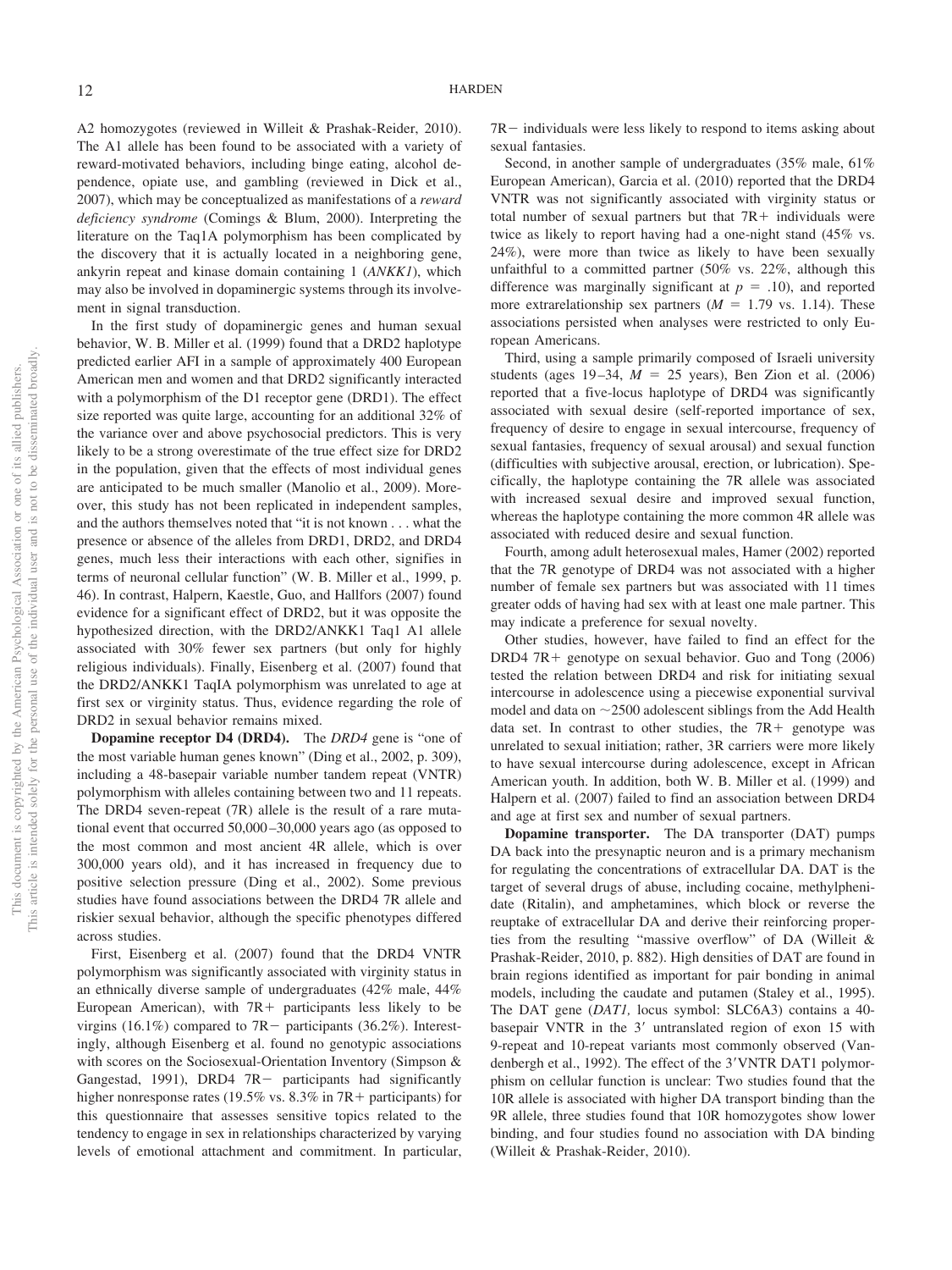Health data set, Guo, Tong, Xie, and Lange (2007) found that, among males, 10R allele carriers had approximately double the number of sexual partners of 9R/9R homozygotes (among 18- to 23-year-old males,  $M = 2.42$  sex partners for 9R/9R homozygotes vs.  $M = 5.29$  sex partners for 10R/10R homozygotes). This association held when comparing within families and across race/ ethnic groups; however, no association between DAT1 and number of sex partners was evident for females. In a follow-up analysis of 680 European American males from the same sample, Guo et al. (2008) found that the protective effect of the 9R/9R DAT1 genotype was moderated by social context and by other developmental characteristics of the individual. Among young adults who had attended high schools where a high percentage of the student body was sexually active by age 16, the 9R/9R genotype was no longer associated with number of sex partners. Similarly, the 9R/9R genotype was not associated with fewer sex partners among teens with advanced pubertal development and low cognitive ability, suggesting that the effects of DAT1 gene are only evident in the absence of interpersonal contexts and intrapersonal traits that push an individual toward sexual activity.

Using a sample of 2,500 young adult siblings from the Add

#### **Vasopressin (AVP) and Oxytocin (OXT)**

AVP and OXT are structurally similar neuropeptides released by the posterior pituitary gland. Across multiple species (rats, rabbits, mice, and monkeys), OXT has been shown to improve erectile function in males and to increase sexual receptivity in females (Argiolas & Melis, 2004; Argiolas, Melis, Mauri, & Gessa, 1987; Arletti & Bertolini, 1985; Caldwell, Prange, & Pedersen, 1986; Carter, 1992; Stoneham, Everitt, Hansen, Lightman, & Todd, 1985). Research in prairie voles, a species that forms monogamous sexual pair bonds and shows biparental care, suggests that OXT and AVP play a role in bonding between sexual partners (reviewed in Young & Wang, 2004): Monogamous prairie voles, compared to nonmonogamous species, have higher OXTreceptor and AVP-receptor densities (Insel & Shapiro, 1992; Insel, Wang, & Ferris, 1994). Administration of an OXT antagonist blocks the development of mating-induced partner preference in females (Young, Lim, Gingrich, & Insel, 2001). Interestingly, the effects of OXT on pair bonding in prairie voles depend on concurrent activation of DA D2 receptors, which, as reviewed above, have also been implicated as important facilitators of sexual behavior across species (Liu & Wang, 2003). Similarly, AVP receptor antagonists block mating-induced partner preference in male prairie voles, while infusion of AVP produces partner preference even without mating (Lim & Young, 2004; Liu, Curtis, & Wang, 2001). Most strikingly, researchers used viral vector gene transfer to increase expression of the AVP receptor gene, AV1AR, in nonmonogamous voles, resulting in the emergence of partner preference behavior in a promiscuous species (Lim et al., 2004). Together, this line of research suggests that OXT and AVP may influence individual differences in sexual monogamy versus promiscuity, but of course, the relevance of animal research for the study of human sexuality is ambiguous. In humans, OXT levels rise during sexual arousal and during orgasm for both men and women (Blaicher et al., 1999; Carmichael et al., 1987), and administration of synthetic OXT (prescribed for women having dif-

A few previous studies have examined associations between human sexual behavior (in adulthood) and the OXT receptor gene, OXTR, or the AVP receptor gene, AVPR1A. Cherkas, Oelsner, Mak, Valdes, and Spector (2004) failed to find any association between AVPR1A (TGxTC polymorphism) and number of sexual partners in a sample of approximately 1,600 female twins pairs in the United Kingdom. Most recently, Walum et al. (2008), in a sample of approximately 500 Swedish twin pairs and their spouses, found that the RS3 polymorphism of AVPR1A was associated with partner bonding, perceived marital problems, and marital status in adult males, but not adult females. Finally, Prichard, Mackinnon, Jorm, and Easteal (2007) followed a sample of approximately 2,000 Australian adults from their early 20s to late adulthood 40 years later. AVPR1A (AGAT polymorphism) was significantly associated with AFI in females, with the *long*/*long* homozygotes more likely to have sex before age 15. In addition, an OXTR polymorphism was associated with likelihood of using oral contraception and likelihood of having children in adult females.

#### **Serotonin (5HT)**

Unlike DA, which generally facilitates sexual motivation and sexual behavior, 5HT has primarily inhibitory effects on sexual behavior (Hull, Muschamp, & Sato, 2004). In rats, 5HT release in the lateral hypothalamus has been shown to inhibit sexual behavior by inhibiting DA release in the nucleus accumbens (Hull, 2011). In humans, antidepressant medications—specifically, selective 5HT reuptake inhibitors (SSRIs)— cause a number of adverse sexual side effects, including reduced libido and inability to achieve orgasm (Gitlin, 1994). Moreover, adult men given SSRIs show less activation, compared to placebo, in the anterior cingulate cortex and the ventral striatum in response to erotic stimuli (Abler et al., 2011). Finally, sexual disorders are commonly comorbid with internalizing psychopathology (anxiety and depressive disorders), which are influenced by the serotonergic system (Laurent & Simons, 2009).

In stark contrast to the extensive literature on 5HT genes and internalizing psychopathology, there have been few previous studies that have examined associations between 5HT genes and sexual behavior, particularly sexual behavior in adolescents. The most frequently investigated 5HT gene is a functional polymorphism (5HTTLPR) in the promoter region of the 5HT transporter gene. Compared to the long (*l*) allele, the short (*s*) allele of 5HTTLPR results in lower transcriptional efficiency for the 5HT transporter and lower 5HT reuptake activity. Hamer (2002) reported that the short (*s*) allele of 5HTTLPR was associated with more frequent sexual intercourse in adult males. More recently, Kogan et al. (2010) followed a sample of 185 African American youth followed from age 14 to age 16 and found that the *s* allele interacted with substance use to predict risky sexual behavior (as measured by number of sex partners, number of sex acts, and frequency of condom use). Among adolescents with high levels of substance use, *s* allele carriers had significantly more risky sexual behavior than *l*/*l* homozygotes. (While these associations remain to be replicated, the association with more frequent sexual intercourse offers an intriguing explanation for the functional value of the *s* allele, which has been studied primarily as a risk factor for de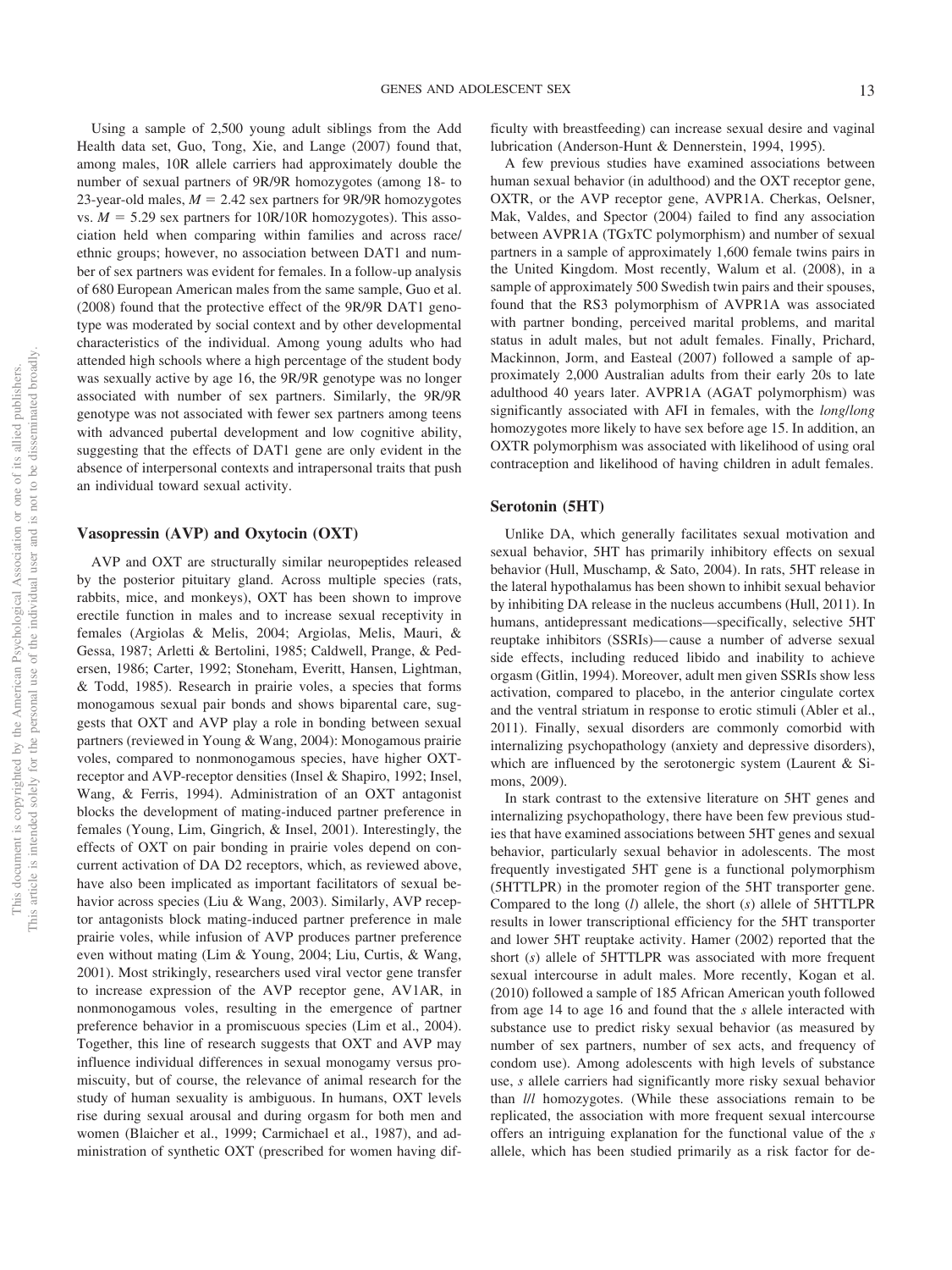pression, anxiety, and impulsive aggression.) Finally, in a small sample of young adults taking SSRI antidepressant medication, Bishop, Moline, Ellingrod, Schultz, and Clayton (2006) found that a single nucleotide polymorphism in the 5HT2A gene, which codes for the 5HT 2A receptor, was associated with sexual dysfunction, with G/G homozygotes more likely to meet clinical thresholds for sexual dysfunction and reporting worse problems with sexual arousal.

#### **Biological Versus Psychological Pathways**

The neurological and endocrine systems described above may influence teenagers' sexual behavior through direct effects on sexual motivation and sexual inhibition. However, it is important to note that genetic influences on sexual behavior may also be relatively indirect. For example, the personality trait of sensation seeking is strongly heritable in adolescence (Harden, Quinn, & Tucker-Drob, 2012), and sensation seeking is correlated with earlier AFI (Donohew et al., 2000). Thus, sensation seeking may be a mediator of some portion of the total genetic variance in age at first sex. Given the myriad psychosocial characteristics that may influence sexual motivation (e.g., extraversion), sexual inhibition (e.g., religiosity), and sexual opportunity (e.g., physical attractiveness), each of which are to some degree heritable, there are correspondingly myriad pathways of genetic influence on sexual outcomes.

Generally, genetic influences on sexual phenotypes will be mediated through both biological pathways and psychological pathways. For example, a teenage pregnancy may reflect both early timing of the physiological changes of puberty and a psychological tendency toward sensation seeking. Rodgers, Kohler, and Christensen (2003), in their analysis of fertility (number of children) in the Danish Twin Registry, evaluated the relative contributions of individual differences in psychology and biology (as measured by the age at which a person first desires to become pregnant vs. the time it takes to become pregnant), but this type of analysis, which traces genetic influences through psychological and biological intermediaries, remains the exception rather than the rule.

#### **Implications of Genetic Influences**

The biologically oriented researcher may well be interested in carefully disentangling and quantifying the pathways of genetic influence, but what of the environmentally oriented social scientist? Over 20 years ago, Udry (1988) commented, "[The social scientist] might well conclude that the biological basis of sexual motivation is the biologist's business and will not affect the models [of the social scientist] in any case" (p. 709). Unfortunately, this commentary on the assumptions of social science researchers remains largely true today. Despite the body of research just described, which illustrates the importance of genes for understanding individual differences in sexual behavior, it is quite likely that the question among sociologists, psychologists, and educators remains the same: What does this have to do with my research? In the following section, I consider how the existence of genetic influence on adolescent sexual behavior is relevant for those who are interested in disentangling its psychosocial consequences and its environmental causes.

Behavioral genetic research is often mischaracterized as suggesting that environmental experiences do not matter for psychological development. This is, quite obviously, not the case for sexual behavior, or for any other complex human behavior. The real lesson of behavioral genetic research is not that environmental experiences do not matter but rather that properly identifying which environments matter is a good deal more difficult that it appears at first glance. One cannot assume that environmental experiences or contexts are exogenous to genes. This issue complicates the study of adolescent sexual behavior in two ways. First, many of the genes that contribute to differences in adolescents' sexual behavior are also linked with a broad array of psychosocial variables, such as depressive symptoms and delinquent behaviors—the same psychosocial variables that are commonly investigated as putative outcomes of sexual experience. Second, heritable differences in adolescents' propensities to sexual behavior are most likely associated with environmental differences (a phenomenon known as *rGE*), including the environments most commonly implicated as causes of sexual behavior. Because of these two processes, the biological basis of sexual motivation will, in fact, affect the models of the social scientist.

As illustrated in the schematic in Figure 1, the same genes that are implicated in individual differences in sexual behavior have also been linked with adverse psychosocial outcomes in adolescence. A comprehensive discussion of each of these links is beyond the scope of this article, but even a sampling of highly cited meta-analyses and narrative reviews illustrates the complex interrelations between commonly investigated genetic variants and various forms of psychopathology. Serotonergic genes, particularly the 5HTTLPR polymorphism, have been extensively investigated with regard to anxiety (e.g., Lesch et al., 1996; see Schinka, Busch, & Robichaux-Keene, 2004, for meta-analysis), disordered eating (see Klump & Culbert, 2007, for review), depression in response to environmental stress (see Karg, Burmeister, Shedden, & Sen, 2011, for meta-analysis; cf. Munafò, Durrant, Lewis, & Flint, 2009; Risch et al., 2009), alcohol dependence (see McHugh, Hoffman, Asnaani, Sawyer, & Otto, 2010, for meta-analysis), binge drinking (Herman et al., 2005), and antisocial behaviors (e.g., Haberstick, Smolen, & Hewitt, 2006; Sakai et al., 2010). The OXT receptor gene has been associated with loneliness, depression, and anxiety (Lucht et al., 2009; Thompson, Parker, Hallmayer, Waugh, & Gotlib, 2011). Dopaminergic genes (and ANKK1, a neighboring gene to the DA D2 receptor gene) have been repeatedly linked with a spectrum of reward-seeking behaviors, including substance use and antisocial behavior (Dick et al., 2007; see Goldman, Oroszi, & Ducci, 2005; Nemoda, Szekely, & Sasvari-Szekely, 2011). Testosterone levels have been linked with aggressive and conduct disordered behaviors in males (Popma et al., 2007; van Bokhoven et al., 2006). Finally, a vast literature links individual differences in pubertal timing with depression, anxiety, disordered eating, academic achievement, substance use, and delinquent behaviors in both girls and boys (see Mendle, Turkheimer, & Emery, 2007; Mendle & Ferrero, 2012, for reviews). Given that the same genes that predispose an adolescent toward having sex may also confer risk for internalizing or externalizing problems, the researcher who is interested in understanding whether sexual experiences influence later psychosocial development must necessarily contend with this genetic third-variable problem.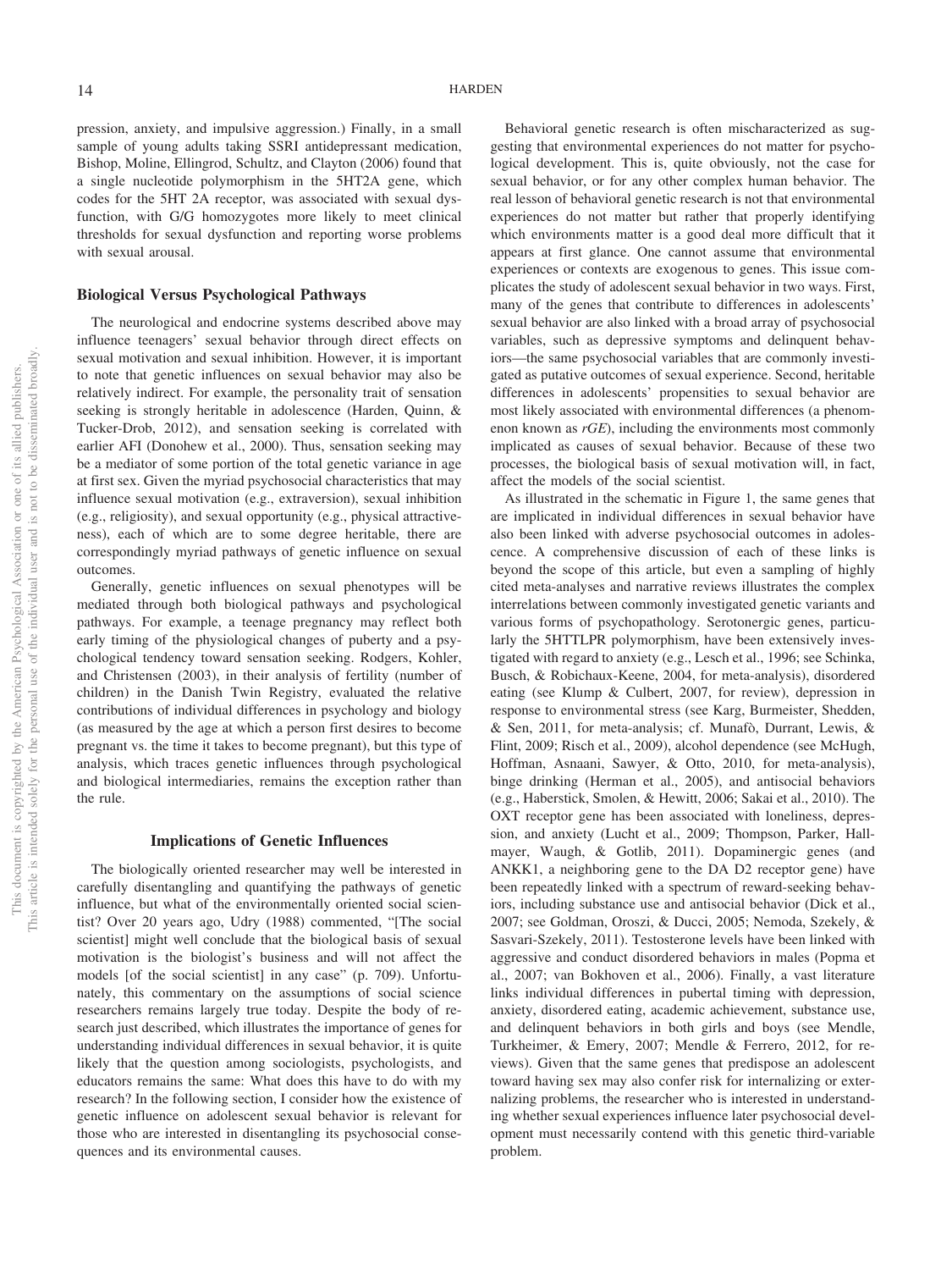

*Figure 1.* Links between genetic variation, adolescent sexual behavior, and adolescent psychosocial outcomes.

In addition, as illustrated in the schematic in Figure 2, genetic differences are also associated with systematic exposure to environmental experiences. Typically, rGEs are conceptualized in terms of three types (Plomin, DeFries, & Loehlin, 1977). *Passive rGE* results from biological parents providing both their children's rearing environment and their genetic makeup. If the parental genotype influences the rearing environment he or she provides and the parental genotype is inherited by the child, then there will be a correlation between the child's phenotype and his or her environmental experience—not because the environment influences the phenotype but because of passive genetic transmission from parent to child. For example, a sexually risk-taking man may be more likely to father a child with a woman to whom he is not married, such that his child is raised in a father-absent home. At

the same time, genetic propensities for sexual risk taking are heritable; consequently, being raised in a father-absent home becomes associated with the adolescent child's genetic propensity for sexual risk taking. Given this situation, the association between family structure and adolescent sexual risk taking is causally ambiguous. It is difficult to tell whether the environmental conditions of a father-absent home influence sexual behavior above and beyond passive rGE.

*Evocative rGE* results from people in an individual's environment responding to him or her in ways that are consistent with his or her genetic predispositions. For example, an early-maturing girl may experience more parent– child conflict as her parents respond negatively to her physically older appearance. If the same genes also predispose her toward earlier sexual activity, there will be an



*Figure 2.* Links between genetic variation, environmental experience, and adolescent sexual behavior.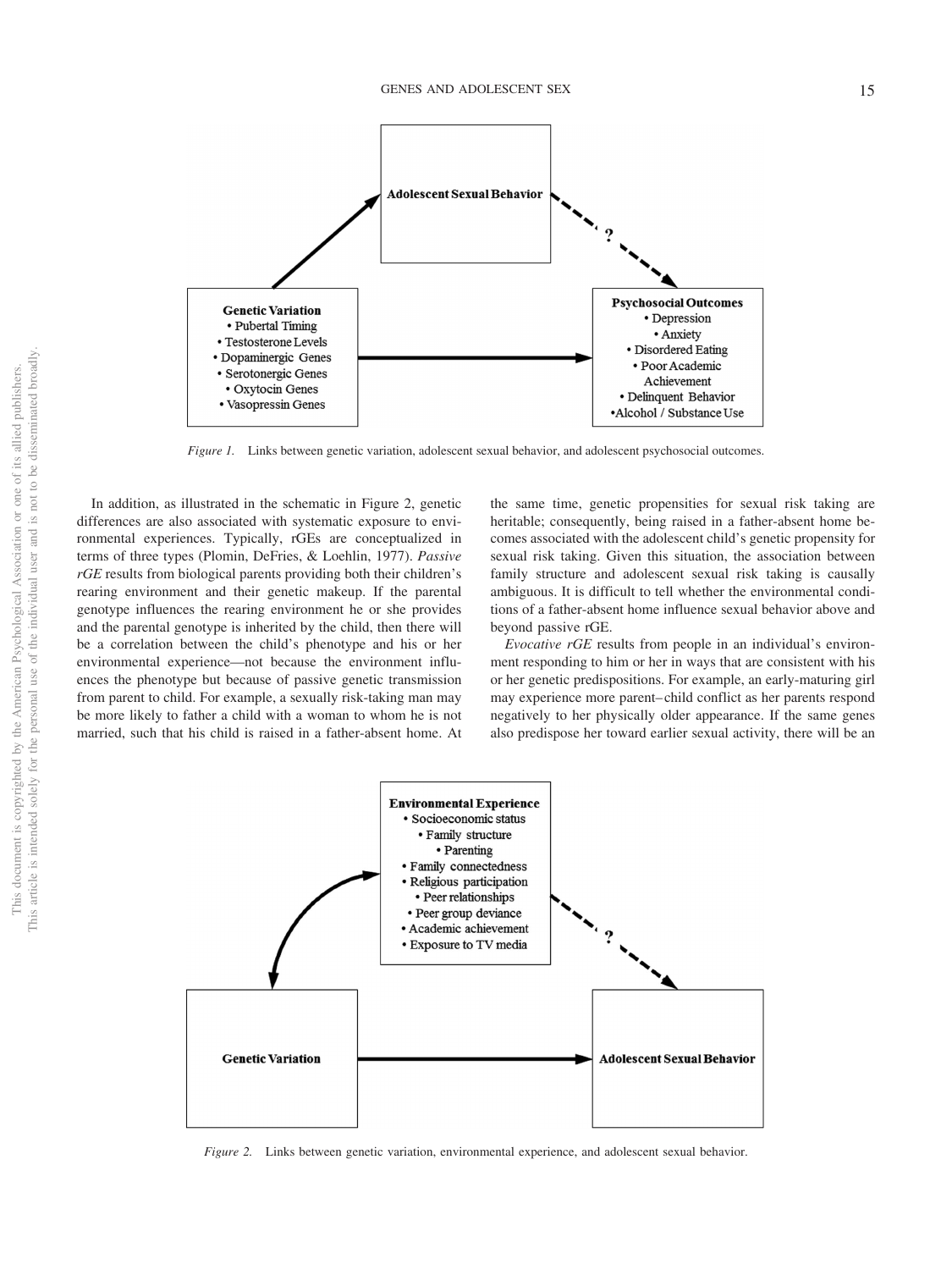observed correlation between parent– child conflict and age at first sex not because parent– child conflict precipitates sexual behavior but because they are both manifestations of the same underlying genetic difference. Finally, *active rGE* results from an individual playing an active role in selecting and shaping his or her environmental niches, such that the (experienced) environment is a product of his or her own likes, interests, personality traits, and preferences—which are themselves under some genetic influence. For example, an adolescent with dopaminergic genes predisposing her to sensation seeking may shun traditional religious activities, finding them boring, and may be more likely to forego using condoms during her sexual encounters. This will result in a correlation between low religiosity and sexual risk taking— but, again, not because of any causal environmental influence.

The net result of rGE is that the variables typically treated as environments in social science models have the potential to be at least partially endogenous to genetic propensities (Kendler & Baker, 2007). This is demonstrably true for nearly every domain of environmental predictor commonly found in studies on this topic, including parenting (Deater-Deckard, Fulker, & Plomin, 1999; Kendler, 1996; Lichtenstein et al., 2003; Neiderhiser et al., 2004; Plomin, Reiss, Hetherington, & Howe, 1994; Spinath & O'Connor, 2003), family connectedness (Jacobson & Rowe, 1999), family cohesion (Jang, Vernon, Livesley, Stein, & Wolf, 2001), family structure (Jockin, McGue, & Lykken, 1996; Johnson, McGue, Krueger, & Bouchard, 2004), parental socioeconomic status (Baker, Treloar, Reynolds, Heath, & Martin, 1996; Rowe, Vesterdal, & Rodgers, 1998; Silventoinen, Kaprio, & Lahelma, 2000), cognitive ability and academic achievement (Bartels, Rietveld, Van Baal, & Boomsma, 2002; Harden, Turkheimer, & Loehlin, 2007; Wainwright, Wright, Geffen, Luciano, & Margin, 2005), peer relationships and peer group deviance (Button et al., 2007; Harden, Hill, Turkheimer, & Emery, 2008; Kendler et al., 2007), sexual attitudes (McHale et al., 2009), religious participation (Harden, 2010; Koenig, McGue, Krueger, & Bouchard, 2005), and even exposure to TV media (Hur, McGue, & Iacono, 1996; Plomin, Corley, DeFries, & Fulker, 1990): rGEs are everywhere.

The weight of behavioral genetic evidence showing nonnegligible genetic influences on sexual behavior—and also on the psychosocial variables commonly hypothesized to result from sexual behavior and the environments that are alleged to shape sexual behavior—poses a serious problem for much social science research on teenage sexual behavior. Many authors have written at length about the need to grapple with genes as uncontrolled third variables that threaten the validity of correlational research designs (e.g., Freese, 2008; Johnson, Turkheimer, Gottesman, & Bouchard, 2009; Moffitt, 2005; Plomin, 1994; Rowe, 1994; Rutter, Pickles, Murray, & Eaves, 2001; Scarr, 1992; Scarr & Grajek, 1982). Yet, as Freese (2008, p. S19) described,

Many quarters of social science still practice a kind of epistemological tacit collusion, in which genetic confounding potentially poses significant problems for inference but investigators do not address it in their own work or raise it in evaluating the work of others.

Below, I describe the growing body of research that has attempted to address the problem of genetic confounding and how these emerging results have suggested new directions in our understanding of teenage sexuality.

#### **Emerging Results From Multivariate Genetically Informed Research**

Compared to the volume of research on teenage sexual activity, there have been relatively few studies that have used a genetically informed design to test whether (a) putative upstream environmental causes or (b) putative downstream consequences remain associated with adolescent sexual behavior after controlling for possible genetic confounds (summarized in Table 3). A genetically informed design leverages the biological similarity of relatives to test whether associations evident in a traditional design (which compares biologically unrelated individuals) are also evident within families. In the paradigmatic case, a study will compare identical twins who differ with regard to some environment of interest and examine whether these twins also differ with regard to sexual behavior (or compare twins who differ in sexual behavior and examine whether they also differ in some putative downstream outcome). For example, if Twin 1 is heavily involved in a religious organization but Twin 2 is not, does Twin 2 show earlier or riskier sexual behavior than Twin 1? Unlike the traditional epidemiological design, this comparison compares identical twins. If an association persists when using an MZ twin comparison, the association cannot be attributed to common underlying genes shared by identical twins. In the case of family-of-origin characteristics that are necessarily the same for siblings (e.g., father absence), this basic design can be slightly modified to compare the children of twin parents. The children of MZ twins (i.e., cousins) have equal probability of inheriting a genetic vulnerability from the twin parent but may differ in some family environmental exposure.

Most commonly, genetically informed research designs have been applied to understanding the consequences of teenage childbearing for the children of teenage mothers (reviewed in Coyne & D'Onofrio, 2012). Van den Oord and Rowe (1999) examined a sample of cousins (children of nontwin sisters) from NLSY to examine the relation between family demographic factors and children's academic test scores and found that the relations between age of the mother at the birth of her first child and child test scores were partly due to third variables, including genes. Because the sisters in the maternal generation did not differ in their biological relatedness, the study was not able to distinguish genetic confounds (i.e., passive rGE) from shared environmental confounds. Also using cousins from the NLSY data, Geronimus, Korenman, and Hillemeier (1994) similarly found that the children of sisters discordant for teenage motherhood did not generally differ with regard to academic achievement or behavioral problems (defined as a composite of both externalizing and internalizing problems). Again, however, the study was unable to distinguish genetic from shared environmental confounds. Incorporating four additional waves of NLSY data, López Turley (2003) replicated the analyses of Geronimus et al. and concluded that teenage childbearing was generally unrelated to academic achievement or behavior problems. Levine, Emery, and Pollack (2007) revisited the cousin data in NLSY yet again and also found no effect of teenage motherhood on children's academic test scores but did find effects for grade repetition, truancy, and early sexual intercourse in adolescence.

In contrast, D'Onofrio et al. (2009) compared siblings from the NLSY data and found that children born when their mothers were still teens were at risk for externalizing behavior problems. These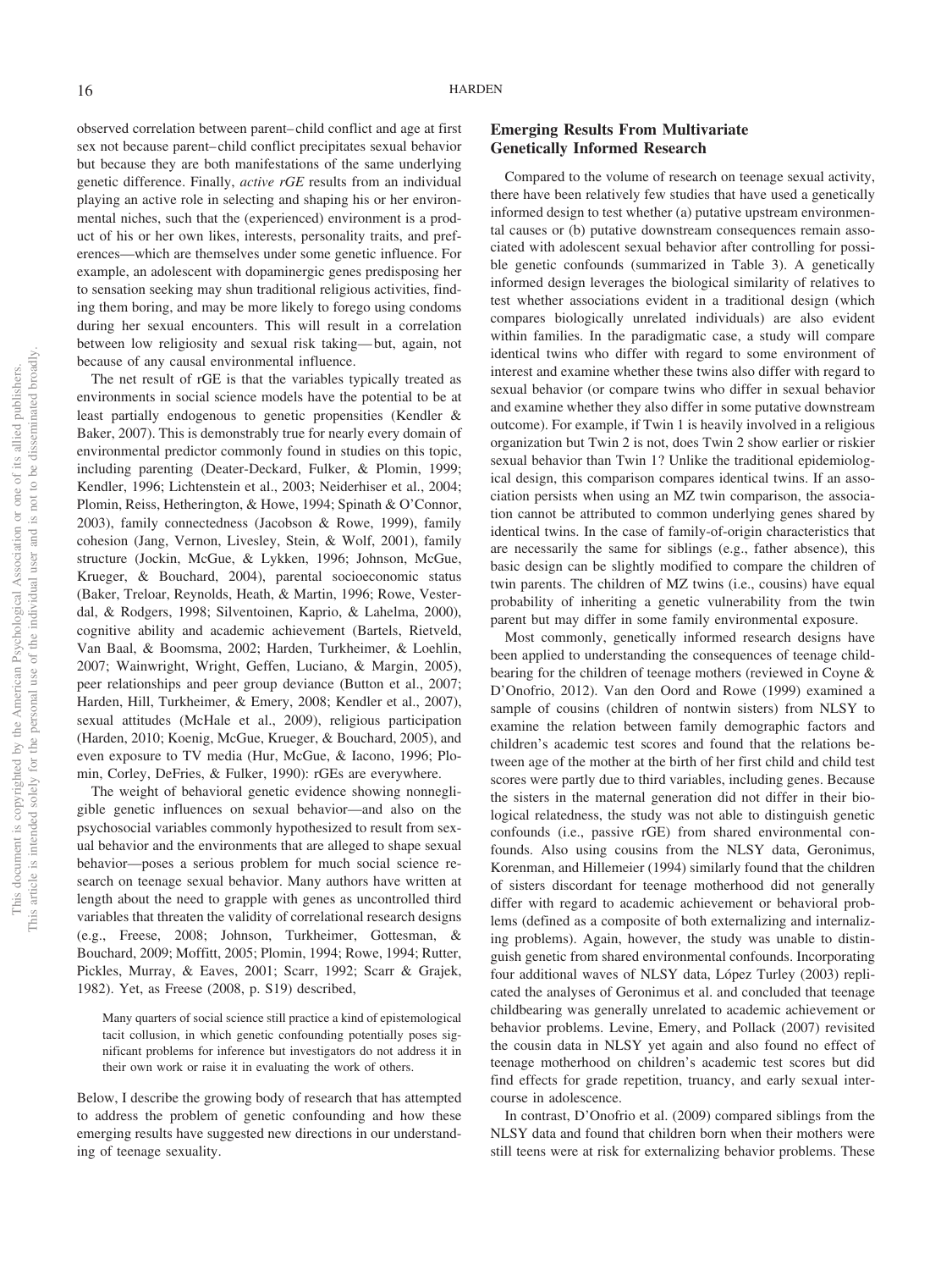| ļ       |        |  |
|---------|--------|--|
|         |        |  |
|         |        |  |
|         |        |  |
|         |        |  |
|         |        |  |
|         |        |  |
|         |        |  |
|         |        |  |
|         |        |  |
|         |        |  |
|         |        |  |
|         |        |  |
|         |        |  |
|         |        |  |
|         |        |  |
|         |        |  |
|         |        |  |
|         |        |  |
|         |        |  |
|         |        |  |
|         |        |  |
|         |        |  |
|         |        |  |
|         |        |  |
|         |        |  |
|         |        |  |
|         |        |  |
|         |        |  |
|         |        |  |
| I       |        |  |
|         |        |  |
|         |        |  |
|         |        |  |
|         |        |  |
|         |        |  |
|         |        |  |
|         |        |  |
|         |        |  |
|         |        |  |
|         |        |  |
|         |        |  |
|         |        |  |
| I       |        |  |
|         | Ī      |  |
|         |        |  |
|         |        |  |
|         | ີ      |  |
|         |        |  |
|         |        |  |
|         |        |  |
|         |        |  |
|         |        |  |
|         |        |  |
|         |        |  |
|         |        |  |
|         |        |  |
|         |        |  |
| I       |        |  |
|         |        |  |
|         |        |  |
|         |        |  |
|         |        |  |
|         |        |  |
|         |        |  |
|         |        |  |
|         | ļ      |  |
|         |        |  |
|         |        |  |
|         |        |  |
|         |        |  |
|         |        |  |
|         |        |  |
|         |        |  |
|         |        |  |
|         |        |  |
|         |        |  |
|         |        |  |
|         |        |  |
|         |        |  |
|         |        |  |
|         |        |  |
|         |        |  |
|         |        |  |
|         |        |  |
|         |        |  |
|         |        |  |
|         |        |  |
|         |        |  |
|         |        |  |
|         |        |  |
|         |        |  |
|         |        |  |
|         |        |  |
|         |        |  |
|         |        |  |
|         |        |  |
|         |        |  |
| :<br>:  | $\sim$ |  |
| $\zeta$ | Ϋ      |  |
|         |        |  |

| Table 3                                                                            | Genetically Informed Studies of Upstream Precursors and Downstream Sequelae of Adolescent Sexual Behavior |                                                                                |                                                                                                        |                                                         |                               |
|------------------------------------------------------------------------------------|-----------------------------------------------------------------------------------------------------------|--------------------------------------------------------------------------------|--------------------------------------------------------------------------------------------------------|---------------------------------------------------------|-------------------------------|
| Study                                                                              | Upstream variable                                                                                         | Sexual behavior phenotype                                                      | Downstream variable                                                                                    | Sample                                                  | Design                        |
| D'Onofrio et al. (2006)                                                            | Parental divorce                                                                                          | Age at first sexual intercourse                                                |                                                                                                        | Australian Twin                                         | Children of twins             |
| ଝ<br>Mendle et al. (2009)<br>Bailey, Wright,<br>Zietsch, Verweij,<br>Martin (2010) | Personality (impulsivity, extraversion,<br>psychoticism, neuroticism)<br>Biological father absence        | Age at first sexual intercourse<br>Sexual risk taking                          |                                                                                                        | NLSY79/CNLSY<br>Australian Twin<br>Registry<br>Registry | Children of sisters<br>Twins  |
| Harden & Mendle<br>(2011b)                                                         | Cognitive ability                                                                                         | Age at first sexual intercourse                                                |                                                                                                        | Add Health                                              | Twins                         |
| Donahue, D'Onofrio,<br>Långström (2013)<br>Lichtenstein, &                         | Early physical and sexual abuse,<br>cigarette use, cannabis use<br>Academic achievement                   | Age at first sexual intercourse<br>Early sexual intercourse<br>(before age 16) |                                                                                                        | Swedish Twin<br>Registry                                | Twins                         |
| Donahue, Lichtenstein,<br>Lundström, et al.<br>(2013)                              | Childhood attention-deficit/hyperactivity<br>disorder, oppositional defiant                               | Early sexual intercourse (by<br>age 15) and number of                          |                                                                                                        | Swedish Twin<br>Registry                                | Twins                         |
| Rodgers, Kohler, et al.<br>(2008)                                                  | disorder, and conduct disorder<br>Educational attainment                                                  | sexual partners<br>Age at first birth                                          |                                                                                                        | Danish Twin                                             | Twin sisters                  |
| Geronimus, Korenman,<br>& Hillemeier (1994)                                        |                                                                                                           | Age at first birth                                                             | Offspring academic test scores, internalizing<br>and externalizing behavior problems                   | NLSY79/CNLSY<br>Registry                                | Children of sisters           |
| van den Oord & Rowe<br>(1999)                                                      |                                                                                                           | Age at first birth                                                             | Offspring academic test scores                                                                         | NLSY79/CNLSY                                            | Children of sisters           |
| ópez Turley (2003)                                                                 |                                                                                                           | Age at first birth                                                             | Offspring academic test scores, internalizing<br>and externalizing behavior problems<br>(composite)    | NLSY79/CNLSY                                            | Children of sisters           |
| Levine, Emery, &<br>Pollack (2007)                                                 |                                                                                                           | Age at first birth                                                             | Offspring academic test scores, grade<br>repetition, truancy, early sexual<br>intercourse              | NLSY79/CNLSY                                            | Children of sisters           |
| D'Onofrio et al. (2009)<br>Harden, Lynch, et al<br>(2007)                          |                                                                                                           | Age at first birth<br>Age at first birth                                       | Offspring internalizing, externalizing, and<br>Offspring disruptive behavior<br>substance use problems | NLSY79/CNLSY<br>Australian Twin<br>Registry             | Children of twins<br>Siblings |
| D'Onofrio (2013)<br>Coyne, Långström,<br>Lichtenstein, &<br>Rickert,               |                                                                                                           | Age at first birth                                                             | Offspring criminal convictions                                                                         | Swedish Twin<br>Registry                                | Children of twins/siblings    |
| Harden, Mendle, Hill,<br>Turkheimer, &<br>Emery (2008)                             |                                                                                                           | Age at first sexual intercourse                                                | Delinquency                                                                                            | Waves $1 &$<br>Add Health:<br>$\equiv$                  | Twins                         |
| Bailey, & Martin<br>Verweij, Zietsch<br>(2009)                                     |                                                                                                           | Sexual risk taking                                                             | Conduct disorder                                                                                       | Australian Twin<br>Registry                             | Twins                         |
| Bornovalova, Hicks,<br>McGue, & Iacono<br>Huibregste,<br>(2011)                    |                                                                                                           | Early sexual intercourse<br>(before age 16)                                    | Risky sex in adulthood                                                                                 | Minnesota Twin<br>Family Study                          | Twins                         |
| Donahue, Lichtenstein,<br>D'Onofrio (2013)<br>Långström, &                         |                                                                                                           | Early sexual intercourse<br>(before age 16)                                    | convictions, and teenage childbearing<br>Substance use, depression, criminal                           | Swedish Twin<br>Registry                                | Twins                         |
|                                                                                    |                                                                                                           |                                                                                |                                                                                                        |                                                         | (table continues)             |

GENES AND ADOLESCENT SEX 17

(table continues)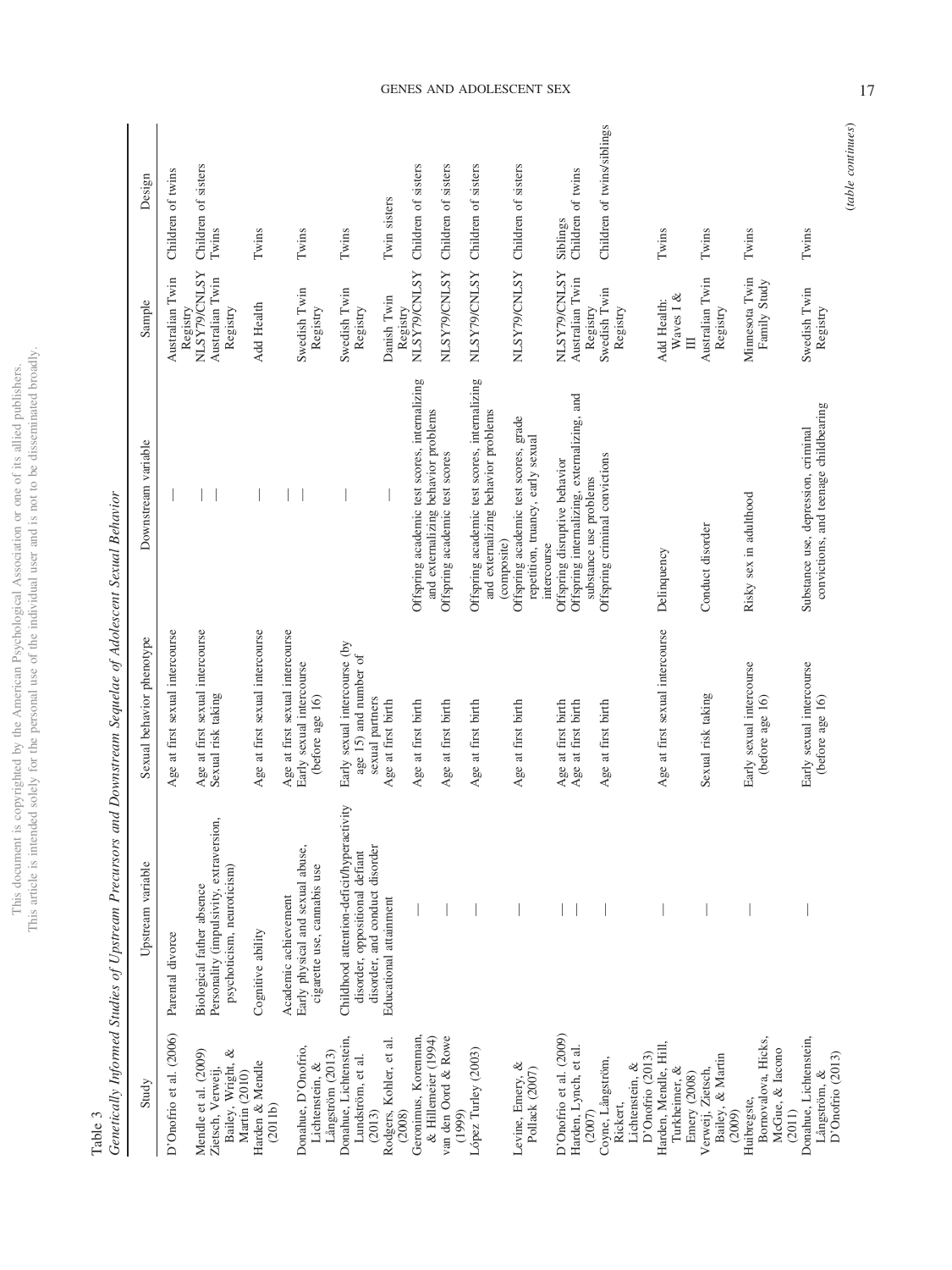|                               | ٠<br>i                   |
|-------------------------------|--------------------------|
|                               |                          |
|                               | j                        |
| i                             |                          |
| í<br>ċ<br>j                   |                          |
|                               |                          |
| Ś                             |                          |
| ζ<br>ï                        |                          |
|                               | j                        |
|                               | í<br>ì                   |
|                               |                          |
|                               | j                        |
|                               |                          |
|                               |                          |
| J                             |                          |
| į<br>$\overline{\phantom{a}}$ | i                        |
| j                             |                          |
|                               | ţ                        |
| ŗ                             |                          |
| i                             |                          |
|                               | í                        |
|                               |                          |
|                               |                          |
| nne i                         | i                        |
|                               |                          |
|                               |                          |
|                               |                          |
|                               | Ì                        |
| чoп u                         |                          |
|                               |                          |
|                               |                          |
| ١                             | I                        |
|                               |                          |
| j                             |                          |
|                               | <b>TIOOT</b>             |
|                               | j                        |
|                               | j                        |
|                               |                          |
|                               |                          |
| į                             |                          |
|                               |                          |
| ਫ਼                            |                          |
|                               | í                        |
| i<br>ï                        |                          |
| j<br>λĺ<br>Ϊ                  |                          |
| I                             |                          |
| ì                             |                          |
| J                             |                          |
| にっこっし                         | Ë                        |
|                               |                          |
|                               |                          |
|                               |                          |
|                               | c                        |
|                               |                          |
| can                           | i controller             |
| ï                             |                          |
|                               |                          |
| é<br>í                        |                          |
| i<br>S                        | ¢                        |
|                               | いきくこう                    |
|                               |                          |
|                               |                          |
|                               |                          |
| .ne                           | $\overline{\phantom{a}}$ |
| š                             |                          |
|                               | .<br>Be                  |
|                               |                          |
|                               | į.                       |
|                               |                          |
| ź<br>¢                        | $\overline{ }$           |
|                               |                          |
| Ì<br>₿                        |                          |
| ł<br>1<br>j                   |                          |
|                               | ł<br>j                   |
| POUT THE                      |                          |
|                               |                          |
| í                             |                          |
| I                             |                          |
|                               |                          |
|                               |                          |
|                               |                          |
| i                             | $\frac{1}{2}$            |
| š                             |                          |
|                               |                          |
| i<br>S                        |                          |
|                               |                          |
|                               |                          |
| í                             |                          |
| ì                             |                          |
|                               | Ŝ                        |
|                               |                          |
| į                             |                          |
|                               |                          |
| ŀ<br>i                        | 11C                      |
|                               |                          |
|                               |                          |
|                               | i                        |
|                               |                          |

Table 3 (

| Study                               | Upstream variable | Sexual behavior phenotype                                                                        | Downstream variable                                | Sample                        | Design             |
|-------------------------------------|-------------------|--------------------------------------------------------------------------------------------------|----------------------------------------------------|-------------------------------|--------------------|
| Harden & Mendle<br>(2011a)          | I                 | Ever sex in romantic<br>relationships                                                            | Delinquency                                        | Waves I &<br>Add Health:<br>Ë | Twins              |
| Moore, & Harden<br>Mendle, Ferrero, |                   | Ever sex in nonromantic<br>Ever sex in romantic<br>relationships<br>relationships                | Depressive symptoms                                | <b>Add Health:</b><br>Wave I  | Twins and siblings |
| Harden (2012)<br>(2013)             | I                 | Ever sex in nonromantic<br>Early age at first sexual<br>intercourse $(\leq 15)$<br>relationships | Relationship dissatisfaction in young<br>adulthood | Waves I-IV<br>Add Health:     | Twins and siblings |
|                                     |                   | Late age at first sexual<br>intercourse $($ >19)                                                 |                                                    |                               |                    |

results are generally consistent with those of Harden, Lynch, et al. (2007), who found that the association between teenage motherhood and offspring internalizing, externalizing, and substance use problems was attenuated but not eliminated when comparing children of discordant twin sisters. Most recently, Coyne, Långström, Rickert, Lichtenstein, and D'Onofrio (2013) found that the children of MZ twin sisters discordant for teenage childbearing did, in fact, significantly differ in their risk for criminal conviction. Putting these studies together, it appears that the negative psychosocial outcomes observed in the children of teen mothers are at least partly due to confounding family background factors, although most studies have been unable to determine the extent to which these confounds are genetic. However, the effects of teenage motherhood seem more robust for disinhibited behaviors assessed when the offspring are themselves adolescents or adults (e.g., early sexual intercourse, externalizing problems, criminal convictions), compared to effects on childhood cognition.

Additional studies have used a children-of-twin design to test the associations between family structure and AFI. These studies have yielded mixed results. Using a sample of several thousand adult twin pairs and their children from the Australian Twin Registry, D'Onofrio et al. (2006) found that identical twins who were discordant for divorce had children with significantly different AFIs. The children who had experienced parental divorce showed earlier initiation of first sex. By comparing children of identical twins who experienced different familial environments but who had equal chance of inheriting risk genes from their twin parent, this design controls for passive rGE. These results are consistent with a causal effect of parental divorce on AFI. Mendle et al. (2009), using a sample of American twin sisters from the NLSY data set, found that twins who differed in whether the father of their children resided in the family home did not have children who differed in their age at first sex. Moreover, siblings in the offspring generation who differed in the length of their exposure to father absence did not differ in their age at first sex. These results suggest that the phenotypic correlation between father absence and earlier age at first sex was due to passive rGE rather than environmental causation.

At present, it is unclear how to reconcile these apparently diverging findings. Is divorce, with its attendant residential instability and specter of interparental conflict, a more potent environmental influence than the mere presence or absence of a biological father? Should the relative role of environmental causation versus rGE be expected to be consistent across Australian samples and U.S. samples, given possible cultural differences in the nature of divorce and the ethnic homogeneity of Australian samples compared to nationally representative U.S. samples? Considerably more research is needed to parse the conditions under which family structure exerts a true effect on adolescent sexual timing.

Other research using a twin-control method to examine earlylife risk factors for sexual behavior has largely found null results. Donahue, D'Onofrio, Lichtenstein, and Långström (2013) tested whether twins who were discordant for early physical abuse, early sexual abuse, cigarette use, or cannabis use differed in their likelihood of engaging in early sexual intercourse (before age 16). None of these early-life risk factors were significantly associated with early sexual intercourse when using a co-twin control design. In particular, results suggested that cannabis use and early sexual intercourse shared common genetic influences. Similarly, Dona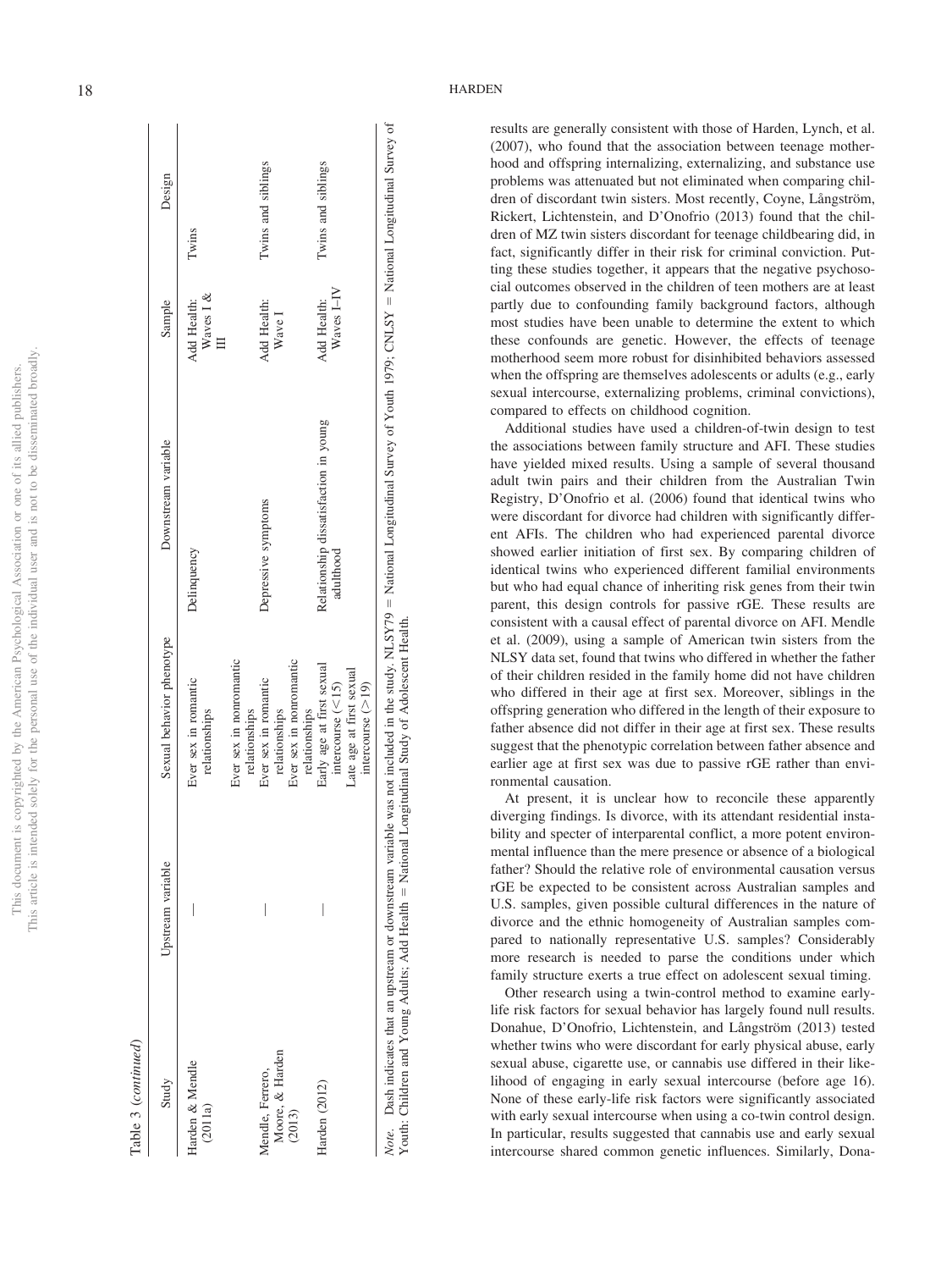hue, Lichtenstein, Lundström, et al. (2013) tested whether twins who differed in childhood symptoms of attention-deficit/hyperactivity disorder, oppositional defiant disorder, and conduct disorder differed in their likelihood of having had sexual intercourse and their number of sexual partners by age 15. Again, associations between early behavioral problems and sexual behavior did not persist when comparing within families.

A few studies have used a twin design to examine the associations between adolescent sexual behavior and individual differences in cognitive ability or personality. Zietsch, Verweij, Bailey, Wright, and Martin (2010) analyzed data from nearly 5,000 adult Australian twins and found that sexual risk taking was significantly and positively associated with an array of personality traits, including impulsivity, extraversion, psychoticism, and neuroticism. However, in all cases, the sexual behavior–personality association was due to common underlying genetic influences; that is, "the genetic influences that shape our personality may also predispose us to risky sexual behavior" (Zietsch et al., 2010, p. 12). Harden and Mendle (2011b) analyzed the relation between cognitive ability, academic achievement, and AFI in same-sex twin pairs from Add Health. Results suggested that neither cognitive ability nor academic achievement is best conceptualized as a cause of delayed sexual intercourse. MZ twins who differed in ability or achievement did not differ in their age at first sex. Rather, the association between cognitive ability and age at first sex was primarily driven by common family-level environmental influences, and the association with academic achievement was primarily driven by overlapping genetic influences. These results are broadly consistent with a previous investigation by Rodgers, Kohler, et al. (2008), who found that the association between lower educational attainment and earlier age at first birth among Danish twins could be attributed to between-family environmental confounds rather than to a causal effect of education on fertility timing.

Additional studies have examined the association between teenage sexual behavior and risk for downstream outcomes: delinquency, depressive symptoms, and sexual risk behaviors in adulthood. Several of these studies found no effects of early sexual activity. Donahue, Lichtenstein, Långström, and D'Onofrio (2013), using a population-based cohort of Swedish twins, found that twins discordant for early sexual intercourse (before age 16) did not differ with regard to later substance use, depression, criminal convictions, and teenage childbearing. Similarly, Huibregtse, Bornovalova, Hicks, McGue, and Iacono (2011) found that twins who were discordant for early sexual initiation (defined as having oral, vaginal, or anal sex by age 16) did not significantly differ with regard to risky sexual behavior in adulthood. (Risky sexual behavior was measured using a composite of number of regular and casual sex partners, teenage pregnancy, and sex under the influence of drugs or alcohol.) Using twins from the Australian Twin Register, Verweij, Zietsch, Bailey, and Martin (2009) found no evidence for a causal effect of risky sexual behavior on symptoms of adolescent conduct disorder; the phenotypic association could be accounted for entirely by common genetic influences.

Verweij et al.'s (2009) results are consistent with a study by Harden, Mendle, Hill, Turkheimer, and Emery (2008), which also found overlapping genetic influences on earlier AFI and delinquent behaviors in a sample of same-sex twins from Add Health. Notably, after controlling for these genetic confounds, earlier age at first sex was associated with lower levels of delinquency in early adulthood (Harden, Mendle, et al., 2008). This finding may be initially surprising given that adolescent sexual intercourse is often considered part of a spectrum of deviant behaviors. Yet previous authors have argued that sexual behavior, although clearly correlated with socially deviant behavior, is not synonymous with delinquency (Rodgers & Rowe, 1990). Moreover, these results are consistent with a large body of research in adults suggesting that intimate romantic relationships can precipitate desistance from antisocial behavior (e.g., Burt et al., 2010; Laub, Nagin, & Sampson, 1998; Sampson & Laub, 1990). Although adolescent relationships obviously differ from adult marriages, it is possible that adolescents' sexual relationships provide a source of social and emotional support that supplements weakening bonds to parents or to conventional social organizations. Supporting this hypothesis, Harden and Mendle (2011a) found that, after controlling for genetic confounds, only sex in the context of a romantic relationship was associated with lower delinquency, whereas nonrelationship sex was associated with increased delinquency. Similarly, Mendle, Ferrero, Moore, and Harden (2013) found that, after controlling for between-family genetic and environmental differences using a sibling comparison design, neither dating nor sex with a dating partner was significantly associated with depressive symptoms or clinical-level depression, whereas sex outside of the context of romantic relationship did predict an increased risk for depression.

Finally, Harden (2012) used a sibling comparison design to examine the relation between AFI and individuals' satisfaction with their marriages and cohabiting relationships when they were in their late 20s. Young adults who had initiated sex early (before age 15) were largely indistinguishable from young adults who first had sex on time (between ages 15 and 19). In contrast, young adults who had delayed sex until no longer teenagers (first sex after age 19) reported significantly less relationship dissatisfaction—an association that persisted when comparing siblings discordant for timing of first sex and when statistically controlling for adolescent dating involvement, physical attractiveness, body mass index, religiousness, educational attainment, and income. At first glance, these results, in which the better outcome was observed in individuals who delayed sexual activity, may seem difficult to reconcile with the studies described previously, in which earlier first sex was either neutral with regard to psychosocial outcomes or associated with more positive outcomes (e.g., less delinquency). I would contend that this apparent discrepancy highlights the complexity of sexual experiences for psychosocial development, with no one behavior (or lack thereof) being always associated with better outcomes.

Putting this literature together, two general themes are apparent. First, the mechanisms underlying established correlates of early sex are a good deal more complicated than they appear. Even the association between single-parent family structure and earlier AFI, which is taken as given by most researchers in the field, remains ambiguous. Only two studies have directly tested passive rGE, using different populations and yielding different results. If a marital intervention succeeded in keeping together a couple who would have otherwise divorced, would this change in marital status have a causal effect on the sexual behavior of the couple's teenage daughter? Given the causal ambiguity of simple epidemiological associations between divorce and sexual behavior and the scarcity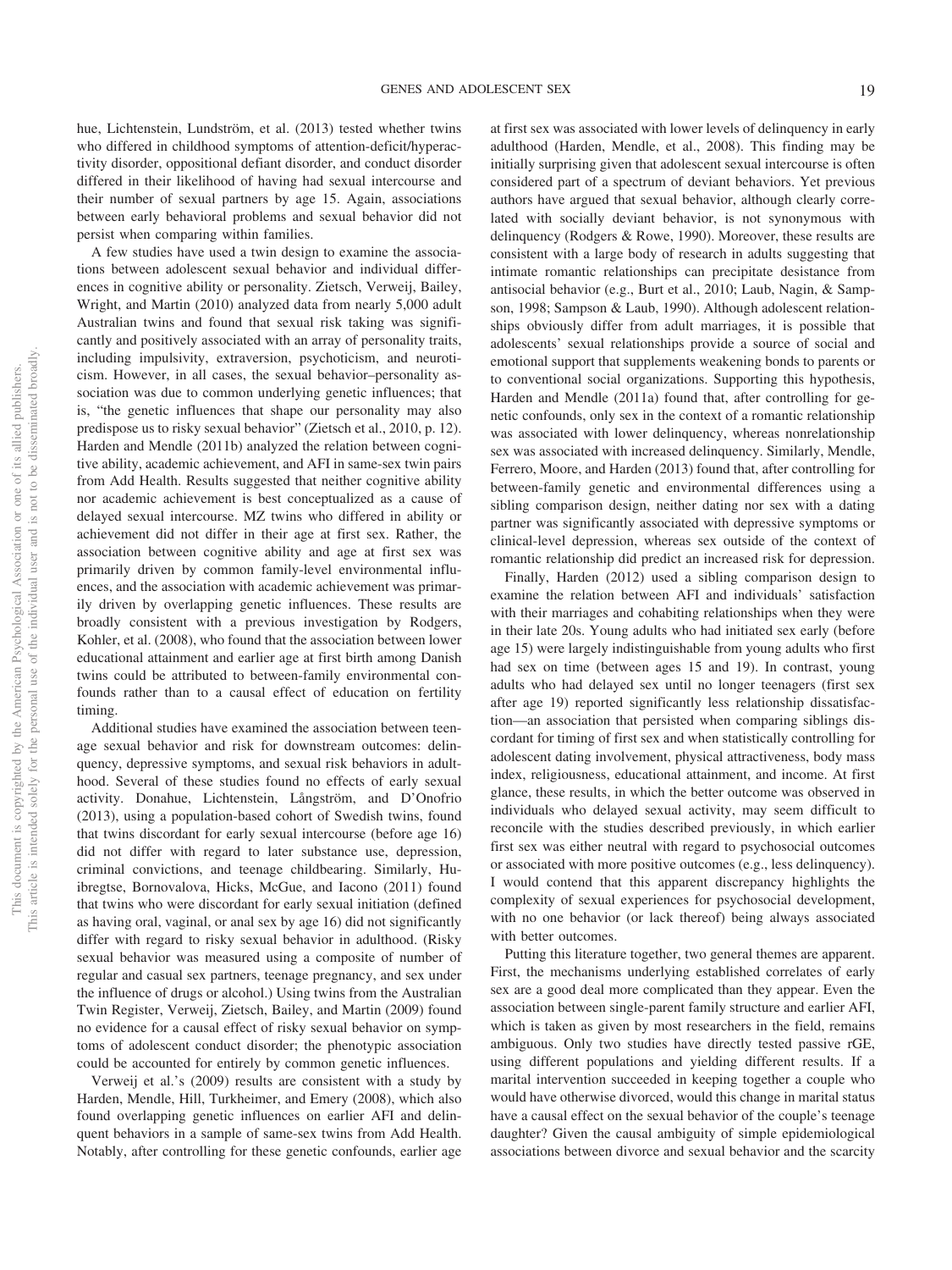of randomized controlled experiments and genetically informed studies on the topic, we do not yet know.

Second, this small body of genetically informed research has also challenged our understanding of the consequences of adolescent sexual activity for subsequent psychosocial development. Researchers have long known that sexual involvement is correlated with depression and delinquency, and implicit assumptions that these associations are causal have been reflected in abstinence-only sex-education policies. For example, under federal welfare reform legislation enacted in 1996, states were mandated to comply with a strict definition of abstinence education in order to receive matching federal funds, including teaching that sexual abstinence results in "social, *psychological* [emphasis added], and health gains" and that sexual activity outside marriage (which describes nearly all teenage sex) "is likely to have harmful *psychological* [emphasis added] and physical effects" (Personal Responsibility and Work Opportunity Reconciliation Act, 1996, Title V, § 510(b)(2)(A–H)). Similar claims about the detrimental psychological sequelae of teenage sex are found at the state level: The Texas Education Code (2009, § 28.004) mandates that schools teach students about the "emotional trauma associated with adolescent sexual activity." Researchers have also described adolescent sex as psychopathogenic. For example, Hallfors, Waller, Bauer, Ford, and Halpern (2005) advocated that "girls who are engaging in . . . sexual intercourse should be screened for depression and provided with anticipatory guidance about the mental health risks of [this behavior]" (p. 169). Yet the handful of genetically informed research studies on this topic have found the elevated rates of depressive symptoms and delinquency seen in sexually active teenagers are not, in fact, the result of sexual experience itself but rather are artifacts of common, underlying genetic predispositions. Moreover, once controlling for these common genetic risks, sex in the context of a romantic dating relationship was unassociated with depressive symptoms (Mendle et al., 2013) and actually predicted lower levels of delinquency (Harden & Mendle, 2011a). Given the emerging results from behavioral genetic studies, claims that teenage sex always causes psychological harm appear to lack scientific justification.

#### **What's Next? Recommendations for Future Research**

This article has reviewed the quantitative genetic studies demonstrating that there are moderate genetic influences on a variety of sexual behaviors in adolescence, discussed the various possible routes of genetic influences (such as pubertal timing, hormone levels, and dopaminergic genes), and described how genetically informed research challenges our understanding of the environmental causes and psychosocial consequences of sexual behavior. This final section suggests general avenues for future research.

#### **Quantitative Genetic Research and Gene Environment Interaction**

First, quantitative genetic studies continue to be valuable tools for understanding adolescent sexual behavior (and other behaviors of interest to social science). Some have suggested that quantitative genetic designs, most notably twin studies, have become obsolete in the face of new knowledge about the complexity of the human genome and new technologies that allow for economical and efficient genotyping of large numbers of people (e.g., Charney, 2012). Heritability studies, which focus on a single variable measured in two or more biological relatives and which have as their primary aim to estimate the proportion of variance due to genetic differences between people, are the target of particularly pointed criticism in the genomic era. Such criticism from outside the field of behavioral genetics is joined by criticism from within. As Turkheimer (2000) suggested over a decade ago, if "all human behavioral traits are heritable" (p. 160), then the null hypothesis that teenage sex is not influenced by genes is no longer plausible. Research designed solely to estimate the heritability of sexual phenotypes pays rapidly diminishing dividends.

Yet quantitative genetic designs are not synonymous with simple heritability studies. In particular, quantitative genetic designs can be productively leveraged to estimate  $G \times E$  interactions between measured environments and the omnibus effects of genes. In fact, twin studies and molecular genetic studies of  $G \times E$  interaction should be considered consilient approaches (Sher et al., 2010). Moffitt, Caspi, and Rutter (2005) recommended twin and adoption studies of  $G \times E$  interaction as Step 1 in their strategy for investigating interactions with measured genes. Not only may "quantitative models  $\dots$  offer clues to whether  $G \times E$  is likely to play a part in the etiology [of a phenotype]" (Moffitt et al., 2005, p. 474) but such models may also help to identify candidate environmental risks and help optimize the measurement of the risk environment. In the field of alcohol use, for example, environments first identified as moderators of genetic influence using twin designs (e.g., peer group composition, parental monitoring) have been productively investigated as moderators of measured genotypes (Dick, 2011; Sher et al., 2010).

Quantitative genetic studies of  $G \times E$  interaction are not informative about specific genetic loci, but they can be informative regarding the social structures and environmental contexts in which genetic influences on sexual behavior are amplified versus suppressed. Do genetic influences on adolescent sexual behavior depend on the individual's environmental context? Are certain individuals more genetically sensitive to the effects of the environment? There have been surprisingly few studies in this vein, most notably, Waldron et al.'s (2008) analysis of how experiences with CSA moderated the genetic influences on age at first consensual sexual experience, with dramatically lower (and not significantly different from zero) heritability in CSA+ females.

The paucity of  $G \times E$  research on sexual behavior stands in stark contrast to the burgeoning theoretical and empirical literature on the early-life environmental antecedents of earlier reproductive maturation (earlier pubertal timing, earlier age at first intercourse, and earlier childbirth). Beginning with Belsky, Steinberg, and Draper's (1991) landmark publication, evolutionary life-history theorists have articulated a number of hypotheses (e.g., psychosocial acceleration theory, paternal investment theory) linking harsh, inconsistent, resource-scarce, or otherwise adverse environments with accelerated reproductive development (see Ellis, 2004, for review). Consistent with these perspectives, a growing number of empirical studies have documented that various indices of early environmental adversity (e.g., biological father absence, lower socioeconomic status, maternal harshness, insecure infant attachment) are indeed correlated with earlier pubertal timing and sexual activity (Belsky, Houts, & Fearon, 2010; Belsky, Steinberg, Houts,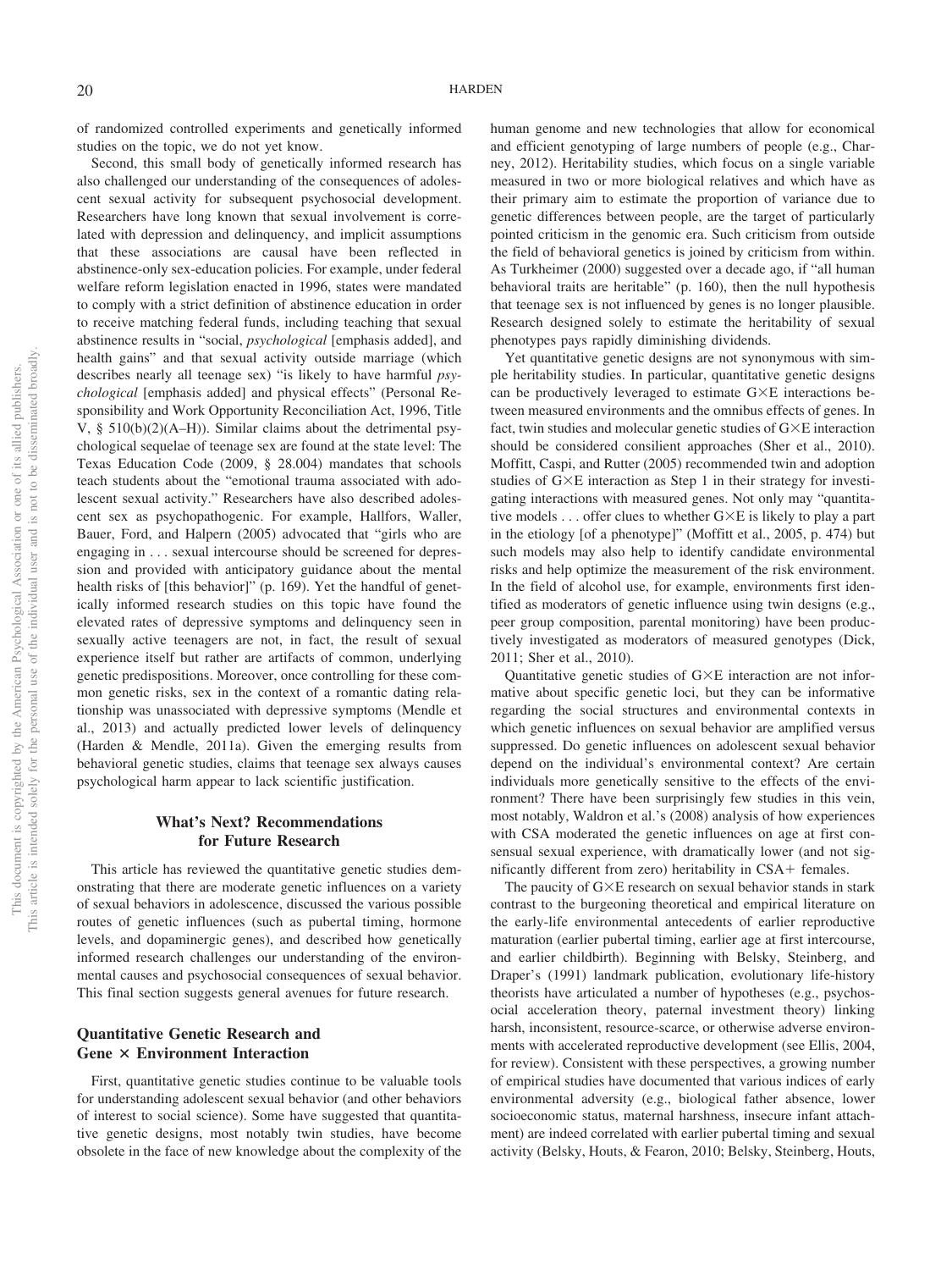Halpern-Felsher, & the NICHD Early Child Care Research Network, 2010; Ellis, 2004). However, these findings are ambiguous given the very likely possibility of passive rGE (e.g., Comings, Muhleman, Johnson, & MacMurray, 2002; Mendle et al., 2009; Rowe, 2002), and the few genetically informed studies of evolutionary life-history predictions have yielded mixed results (Mendle et al., 2009; Tither & Ellis, 2008). Investigations of Gene  $\times$  Early Environment interactions may prove to reconcile these apparently divergent literatures. Genetic influences on sexual behavior may be suppressed in adverse environmental contexts, resulting in both moderate to high estimates of heritability in normal advantaged samples and strong, broadband environmental effects in disadvantaged contexts, similar to what is observed for genetic influences on cognitive ability (e.g., Tucker-Drob, Rhemtulla, Harden, Turkheimer, & Fask, 2011). More generally, there should be efforts by quantitative genetic researchers to integrate genetically informed research with the larger theoretical literature on the etiology of individual differences in sexual behavior.

#### **Beyond a Risk Perspective on Adolescent Sex**

In addition to estimating Latent Gene  $\times$  Measured Environment interactions, behavioral genetic designs allow researchers to parse the effects of sexual experiences per se from the endogenous individual differences that govern selection into these experiences, as I have described above. Results from this emerging literature suggest that adolescent sexual behavior—like any complex behavior—is a marker for an array of biological differences between people, including differences in pubertal timing, hormonal levels, serotonergic genes, and dopaminergic genes. Moreover, these biological differences overlap substantially with genetic predispositions toward an array of adverse psychosocial outcomes, including anxiety, depression, and delinquent behavior. Because most studies have not specifically considered and controlled for these biological differences, it is not surprising that the observed effects of sexual behavior have emerged as primarily negative. However, in addition to being reflective of underlying biological differences, sex is also a personally salient, statistically normative, relational experience that may shape subsequent psychological outcomes in complex—and potentially positive—ways. By using genetically informative designs to test specific hypotheses about the causes and consequences of sexual behavior, researchers may uncover a more nuanced understanding of adolescent sexuality.

In particular, recent results from multivariate behavioral genetic research challenge the predominant risk perspective, in which sexual behavior is conceptualized as necessarily posing a threat to teenagers' psychological well-being. Many of the epidemiological correlations between sexual activity and disinhibited personality, delinquency, and internalizing psychopathology appear to be linked to common underlying genetic influences. After controlling for these common underlying predispositions, sexual activity emerges as largely neutral— or even positive—in relation to teenagers' psychosocial outcomes, especially when sexual activity occurs in the context of a romantic dating relationship. (In contrast, behavioral genetic research on teenage childbearing does suggest that the offspring of teenage mothers are at elevated risk for disinhibited behavior problems.) These results regarding teenage sex are consistent with new theoretical work reconceptualizing sexuality as a normative dimension in adolescent development that may have "positive consequences and qualities" (Tolman & Mc-Clelland, 2011, p. 242) and that "does not necessarily jeopardize future well-being" (Haydon, Herring, & Halpern, 2012, p. 225).

More fully understanding the consequences of adolescent sexual relationships may be fostered further by moving beyond a narrow "Has she or hasn't she?" focus on virginity versus nonvirginity to a broader consideration of the various biological, intrapersonal, relational, and contextual factors that may condition the impact of sexual behavior on subsequent development. Adolescents' sexual experiences may be pleasurable, painful, or mundane; hotly anticipated or hardly planned; deliberately saved for particular types of relationships or eagerly initiated at the first available opportunity. Teenagers may have sex with people they love, like, or hardly know at all. Moreover, their motivations for sexual activity are likely to be incredibly varied. Meston and Buss (2007), for instance, identified 237 reasons for engaging in sexual intercourse, including such diverse motives as reducing stress, experiencing physical pleasure, getting revenge, increasing social status, succumbing to partner pressure, and boosting self-esteem. In fact, given that the bulk of Meston and Buss's participants were university students, their study could be conceived of as a survey of late-adolescent sexual motives. Similarly, in an early study of adolescent sexual experience, high schoolers reported a variety of motivations for first sexual intercourse, including *so that my partner would love me more, to please the partner, partner forced me, and not to hurt the partner* (Rodgers, 1996). It is time for researchers of adolescence to begin to understand how sexual motives—along with sexual values, relationship qualities, peer norms, and broader demographic contexts—moderate the effects of genetic predispositions on sexual behavior and the effects of sexual behavior on psychosocial development.

#### **Molecular Genetic Research**

On the whole, molecular genetic studies of sexual behavior have produced findings that are far from established. Insufficient sample sizes, unreplicated or contradictory results, and an overreliance on a handful of usual-suspect candidate genes are unfortunately common in molecular genetic research on sexual behavior. Much of the published molecular genetic work on sexual phenotypes would not pass current editorial standards in a journal such as *Behavior Genetics,* which now requires either a direct replication within a given article or adequate power to meet criteria for genome-wide significance (Hewitt, 2012). As the per-loci cost of human genotyping has plummeted, sample sizes in the thousands or even tens of thousands have become the new normal, and researchers in molecular genetics have had to grapple with the increasing complexity of highly multivariate data sets comprising up to a million genetic variants. Researchers in psychiatric disorders, cognition, and personality—the traditional mainstays of psychological research on individual differences— have stayed on the methodological cutting edge of molecular genetic work, whereas the study of sexual outcomes has lagged in comparison. Given the importance of sex and fertility for physical health, wealth, educational attainment, and overall well-being, particularly in women, I would contend that this topic merits the same careful attention from behavioral geneticists as psychiatric outcomes, rather than continuing to languish on the "back burner of the research stove" (Hamer, 2000, p. 1).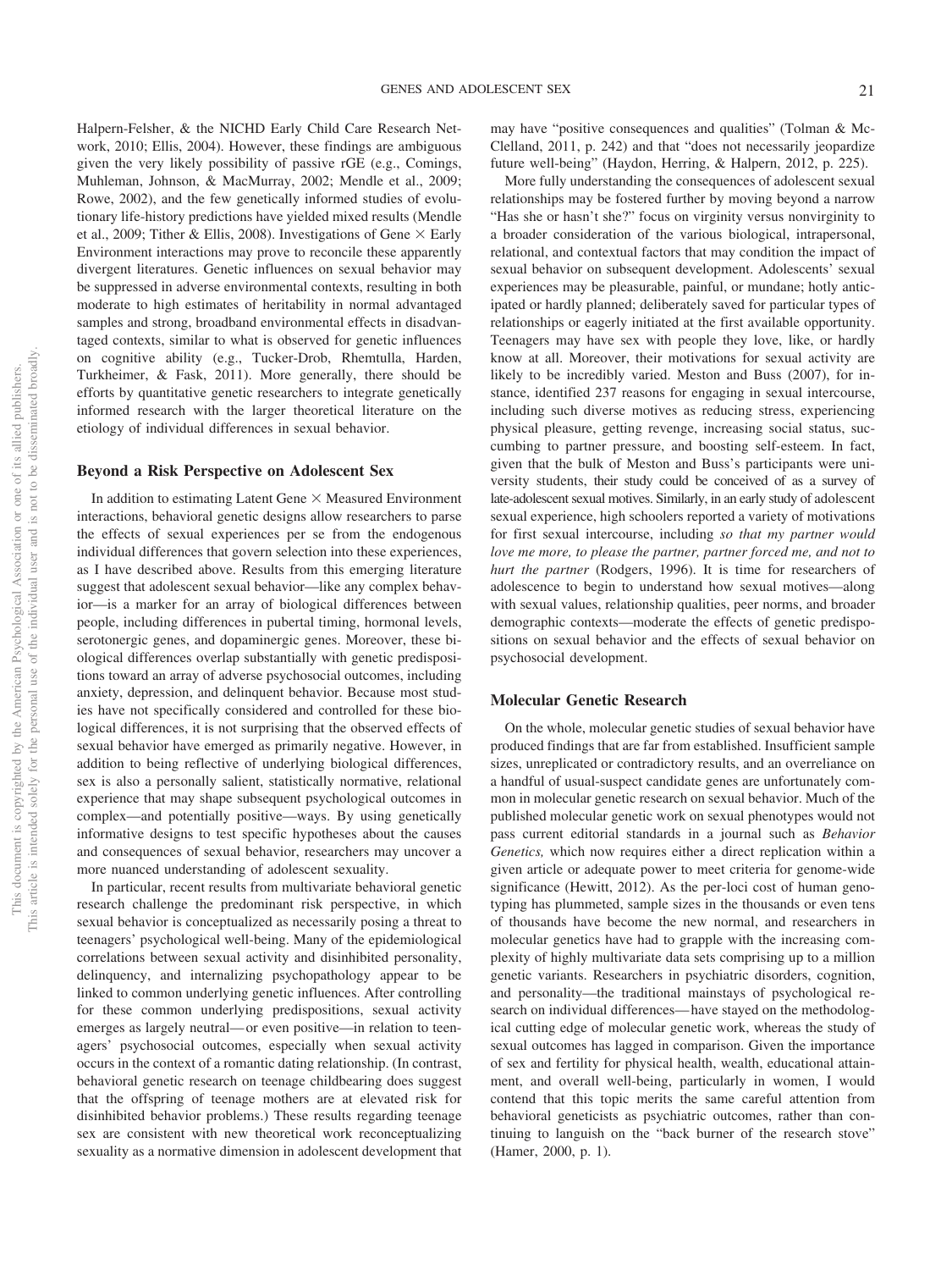#### **Adolescent Sex as a Uniquely Sensitive Topic**

Finally, it is important to note that there are considerable and unique challenges to conducting research on adolescent sexuality, particularly the political sensitivity of the topic. The defunding of the American Teenage Study continues to be a cautionary tale in this regard. Designed by Ronald Rindfuss, Richard Udry, Barbara Entwisle, and Peter Bearman, the American Teenage Study, a proposed 5-year longitudinal study of adolescent sexual behavior, was initially awarded funding by the National Institute of Child Health and Human Development in 1991, but this funding was canceled in response to political objections and was ultimately outlawed in 1993 (Boonstra, 2001). When proposing legislation to outlaw the funding of the American Teenage Study and redirect these funds to abstinence-only education programs, Senator Helms (Republican–North Carolina) warned of "reprehensible sex surveys that the sexual liberation crowd is pushing, the real purpose of which is to cook the scientific facts to legitimize homosexual and other sexually promiscuous lifestyles" ("National Institutes of Health Revitalization Amendments," 1992, p. S4737). Although this is an extreme characterization, it speaks to the fear that scientists are motivated by an ideological agenda and that studies asking teenagers about their sexual practices are, in fact, giving tacit approval for behaviors that parents and other adults might find dangerous, immoral, or otherwise objectionable. Moreover, these concerns can have unfortunate ripple effects, in that educators, researchers, and institutional review boards may shy away from proposing or approving research on teenagers' sexual behavior because of the possibility that parents or community members may object to a study's content.

A few studies have attempted to mitigate these concerns by directly testing the risks of participating in sex research. With young adult participants (college students), completing sex surveys has been found to meet minimal-risk requirements, in that participants who answered questions about sex reported more positive affect and greater perceived benefits to the research than participants who took cognitive tests (Yeater, Miller, Rinehart, & Nason, 2012). Moreover, Halpern, Udry, and Suchindran (1994) found that even repeated administration of sex surveys did not affect adolescent males' sexual behavior. Despite these reassurances, however, research on adolescent sexual behavior is likely to continue to be perceived as sensitive and controversial by the general public.

These challenges are compounded by the methodological demands of the biosocial perspective. Both quantitative behavioral genetic designs (e.g., twin studies) and molecular genetic studies require very large sample sizes for adequate power, and characterizing the multiple environmental contexts in which teenagers are embedded—neighborhoods, schools, families, peer groups, romantic partners—requires buy-in from many adults in each teenager's life. The Add Health study has been unusually successful in overcoming these challenges, as it combines a prospective longitudinal design, national representativeness, large numbers of sibling pairs, measurement of numerous specific candidate genes, and rich information on multiple aspects of sexual behavior. As such, it is probably not surprising that many of the results described in the current article are drawn from the Add Health data. Just as molecular genetic research on health and psychopathology is increasingly moving

to a consortium model, large-scale collaborative studies may be the best bet for advancing research on teenage sexuality, as it is difficult for any one investigator to overcome the challenges of this research alone.

#### **Conclusion**

Social and behavioral scientists, policymakers, and the lay public have a long-standing interest in better understanding the causes and consequences adolescent sexual behavior. Federal and state governments have invested billions of dollars in sex-education programs, many of which are specifically designed to reduce or delay adolescent sex. At the same time, social scientists have conducted thousands of studies examining the personality, family, peer, school, and neighborhood factors thought to affect adolescents' sexual behavior and how their sexual experience affects their later educational achievement, psychological well-being, and physical health. Largely missing in these academic and lay discussions, however, is the role of individual genetic differences. In the current article, I have reviewed evidence from quantitative and molecular behavioral genetics showing that genetic differences shape individual differences in an array of sexual behaviors during adolescence. Moreover, I have discussed the implications of heritable variation in sexual behavior for research aiming to understand its environmental etiology and mental health consequences. The emerging genetically informed literature on sexual behavior, while still nascent, has already begun to challenge entrenched assumptions about adolescent sex being inherently psychopathogenic. Extending genetically informed research on adolescent sexual behavior holds great promise for invigorating the study of this major developmental transition.

#### **References**

- Abler, B., Seeringer, A., Hartmann, A., Grön, G., Metzger, C., Walter, M., & Stingl, J. (2011). Neural correlates of antidepressant-related sexual dysfunction: A placebo-controlled fMRI study on healthy males under subchronic paroxetine and bupropion. *Neuropsychopharmacology, 36,* 1837–1847. doi:10.1038/npp.2011.66
- Adolescent Family Life Act, Pub. L. No. 97-35, 95 Stat. 578 (1981).
- Anastasi, A. (1958). Heredity, environment, and the question "how?" *Psychological Review, 65,* 197–208. doi:10.1037/h0044895
- Anderson-Hunt, M., & Dennerstein, L. (1994). Increased female sexual response after oxytocin. *British Medical Journal, 309,* 929. doi:10.1136/ bmj.309.6959.929
- Anderson-Hunt, M., & Dennerstein, L. (1995). Oxytocin and female sexuality. *Gynecologic Obstetric Investigation, 40,* 217–221. doi:10.1159/ 000292340
- Argiolas, A., & Melis, M. R. (2004). The role of oxytocin and the paraventricular nucleus in the sexual behavior of male mammals. *Physiology & Behavior, 83,* 309 –317. doi:10.1016/j.physbeh.2004.08.019
- Argiolas, A., Melis, M. R., Mauri, A., & Gessa, G. L. (1987). Paraventricular nucleus lesion prevents yawning and penile erection induced by apomorphine and oxytocin but not by ACTH in rats. *Brain Research, 421,* 349 –352. doi:10.1016/0006-8993(87)91305-9
- Arletti, R., & Bertolini, A. (1985). Oxytocin stimulates lordosis behavior in female rats. *Neuropeptides, 6,* 247–253. doi:10.1016/0143- 4179(85)90095-2
- Baker, L. A., Treloar, S. A., Reynolds, C. A., Heath, A. C., & Martin, N. G. (1996). Genetics of educational attainment in Australian twins: Sex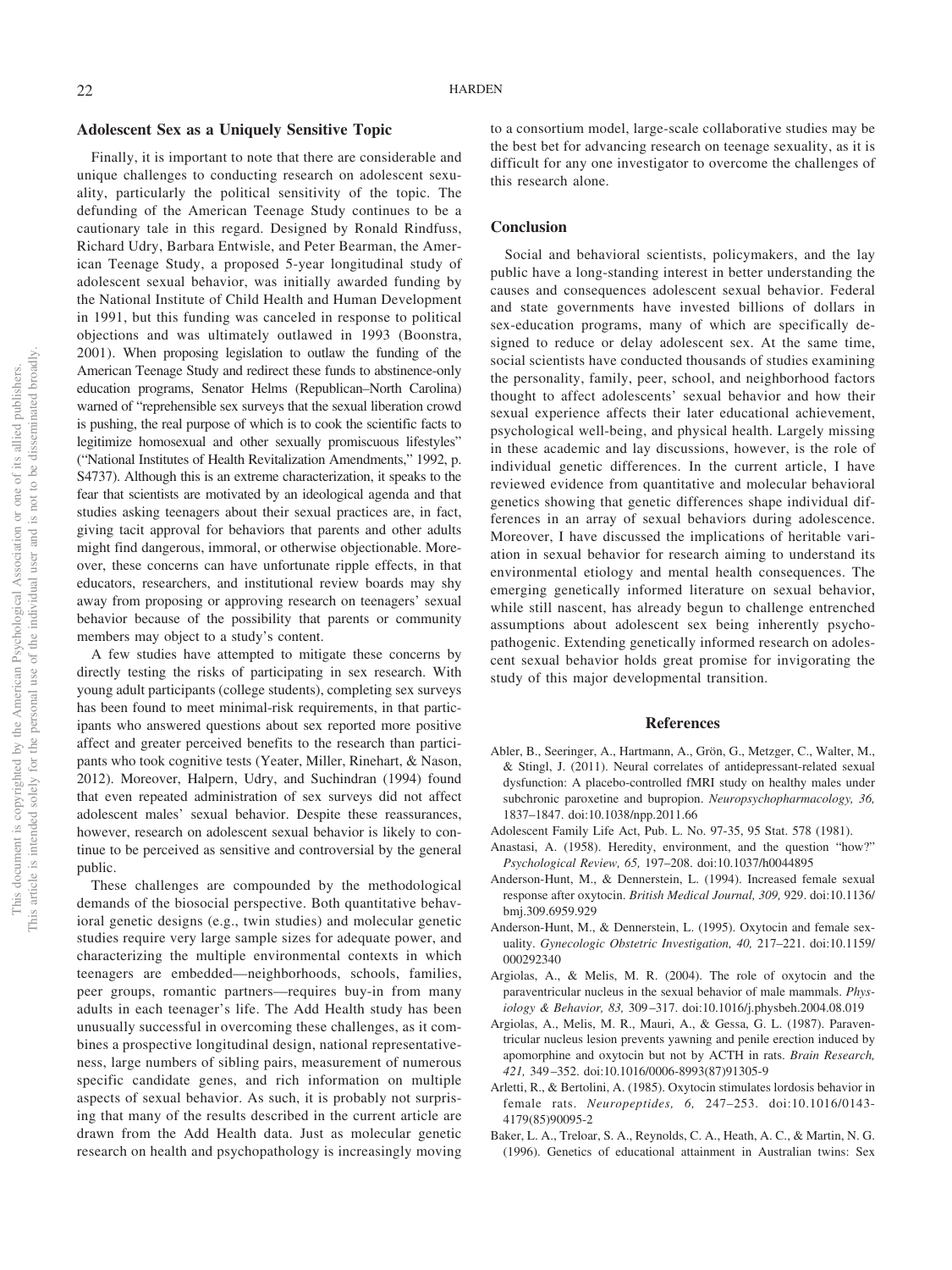differences and secular changes. *Behavior Genetics*, 26, 89-102. doi: 10.1007/BF02359887

- Bartels, M., Rietveld, H., Van Baal, G. C. M., & Boomsma, D. I. (2002). Genetic and environmental influences on the development of intelligence. *Behavior Genetics, 32,* 237–249. doi:10.1023/A:1019772628912
- Belsky, J., Houts, R. M., & Fearon, R. M. P. (2010). Infant attachment security and the timing of puberty: Testing an evolutionary hypothesis. *Psychological Science, 21,* 1195–1201. doi:10.1177/0956797610379867
- Belsky, J., Steinberg, L., & Draper, P. (1991). Childhood experience, interpersonal development, and reproductive strategy: An evolutionary theory of socialization. *Child Development*, 62, 647–670. doi:10.2307/ 1131166
- Belsky, J., Steinberg, L., Houts, R. M., Halpern-Felsher, B. L., & the NICHD Early Child Care Research Network. (2010). The development of reproductive strategy in females: Early maternal harshness  $\rightarrow$  earlier menarche ¡ increased sexual risk taking. *Developmental Psychology, 46,* 120 –128. doi:10.1037/a0015549
- Ben Zion, I. Z., Tessler, R., Cohen, L., Lerer, E., Raz, Y., Bachner-Melman, R.,... Ebstein, R. P. (2006). Polymorphisms in the dopamine D4 receptor gene (DRD4) contribute to individual differences in human sexual behavior: Desire, arousal and sexual function. *Molecular Psychiatry, 11,* 782–786. doi:10.1038/sj.mp.4001832
- Bhasin, S., Woodhouse, L., Casaburi, R., Singh, A. B., Bhasin, D., Berman, N., . . . Storer, T. W. (2001). Testosterone dose-response relationships in healthy young men. *American Journal of Physiology: Endocrinology and Metabolism, 281,* E1172–E1181.
- Bishop, J. R., Moline, J., Ellingrod, V. L., Schultz, S. K., & Clayton, A. H. (2006). Serotonin  $2A - 1438$  G/A and G-protein Beta3 subunit C825T polymorphisms in patients with depression and SSRI-associated sexual side-effects. *Neuropsychopharmacology, 31,* 2281–2288. doi:10.1038/sj .npp.1301090
- Blaicher, W., Gruber, D., Bieglmayer, C., Blaicher, A. M., Knogler, W., & Huber, J. C. (1999). The role of oxytocin in relation to female sexual arousal. *Gynecologic Obstetric Investigation, 47,* 125–126. doi:10.1159/ 000010075
- Blakemore, S.-J., Burnett, S., & Dahl, R. E. (2010). The role of puberty in the developing adolescent brain. *Human Brain Mapping, 31,* 926 –933. doi:10.1002/hbm.21052
- Blank, H. (2007). *Virgin: The untouched history*. New York, NY: Bloomsbury Publishing.
- Boonstra, H. (2001, June). The "Add Health" survey: Origins, purposes, and design. *Guttmacher Report on Public Policy, 4*(3), 10 –12.
- Bouchard, T. J., Jr., Lykken, D. T., McGue, M., Segal, N. L., & Tellegen, A. (1990, October 12). Sources of human psychological differences: The Minnesota Study of Twins Reared Apart. *Science, 250,* 253–228. doi: 10.1126/science.2218526
- Bricker, J. B., Stallings, M. C., Corley, R. P., Wadsworth, S. J., Bryan, A., Timberlake, D. S.,... DeFries, J. C. (2006). Genetic and environmental influences on age at sexual initiation in the Colorado Adoption Project. *Behavior Genetics, 36,* 820 – 832. doi:10.1007/s10519-006-9079-2
- Buhi, E. R., & Goodson, P. (2007). Predictors of adolescent sexual behavior and intention: A theory-guided systematic review. *Journal of Adolescent Health, 40,* 4 –21. doi:10.1016/j.jadohealth.2006.09.027
- Bulmer, M. G. (1989). Maintenance of genetic variability by mutationselection balance: A child's guide through the jungle. *Genome, 31,* 761–767. doi:10.1139/g89-135
- Bureau of Labor Statistics, U.S. Department of Labor. (2012). *National Longitudinal Survey of Youth 1979 cohort, 1979 –2010 (Rounds 1–24)* [Computer file]. Columbus, OH: Center for Human Resource Research, The Ohio State University.
- Burger, H., Hailes, J., & Nelson, J. (1987). Effect of combined implants of oestradiol and testosterone on libido in postmenstrual women. *British Medical Journal, 294,* 936 –937. doi:10.1136/bmj.294.6577.936
- Burt, S. A., Donnellan, M. B., Humbad, M. N., Hicks, B. M., McGue, M., & Iacono, W. G. (2010). Does marriage inhibit antisocial behavior? An examination of selection vs causation via a longitudinal twin design. *Archives of General Psychiatry, 67,* 1309 –1315. doi:10.1001/ archgenpsychiatry.2010.159
- Button, T. M. M., Corley, R. P., Rhee, S. H., Hewitt, J. K., Young, S. E., & Stallings, M. C. (2007). The role of conduct disorder in explaining the comorbidity between alcohol and illicit drug dependence in adolescence. *Drug and Alcohol Dependence, 87,* 46 –53. doi:10.1016/j.drugalcdep .2006.07.012
- Caldwell, J. D., Prange, A. J., Jr., & Pedersen, C. A. (1986). Oxytocin facilitates the sexual receptivity of estrogen-treated female rats. *Neuropeptides, 7,* 175–189. doi:10.1016/0143-4179(86)90093-4
- Carmichael, M. S., Humbert, R., Dixen, J., Palmisano, G., Greenleaf, W., & Davidson, J. M. (1987). Plasma oxytocin increases in the human sexual response. *Journal of Clinical Endocrinology & Metabolism, 64,* 27–31. doi:10.1210/jcem-64-1-27
- Carter, C. S. (1992). Oxytocin and sexual behavior. *Neuroscience and Biobehavioral Reviews, 16,* 131–144. doi:10.1016/S0149- 7634(05)80176-9
- Cavanagh, S. E. (2004). The sexual debut of girls in early adolescence: The intersection of race, pubertal timing, and friendship group characteristics. *Journal of Research on Adolescence, 14,* 285–312. doi:10.1111/j .1532-7795.2004.00076.x
- Charmantier, A., Perrins, C., McCleery, R. H., & Sheldon, B. C. (2006). Quantitative genetics of age at reproduction in wild swans: Support for antagonistic pleiotropy models of senescence. *PNAS: Proceedings of the National Academy of Sciences, USA, 103,* 6587– 6592. doi:10.1073/pnas .0511123103
- Charney, E. (2012). Behavior genetics and postgenomics. *Behavioral and Brain Sciences, 35,* 331–358. doi:10.1017/S0140525X11002226
- Cherkas, L. F., Oelsner, E. C., Mak, Y. T., Valdes, A., & Spector, T. D. (2004). Genetic influences on female infidelity and number of sexual partners in humans: A linkage and association study of the role of the vasopressin receptor gene (AVPR1A). *Twin Research*, 7, 649-658. doi:10.1375/1369052042663922
- Comings, D. E., & Blum, K. (2000). Reward deficiency syndrome: Genetic aspects of behavioral disorders. *Progress in Brain Research, 126,* 325– 341. doi:10.1016/S0079-6123(00)26022-6
- Comings, D. E., Muhleman, D., Johnson, J. P., & MacMurray, J. P. (2002). Parent– daughter transmission of the androgen receptor gene as an explanation of the effect of father absence on age of menarche. *Child Development, 73,* 1046 –1051. doi:10.1111/1467-8624.00456
- Compton, M. T., & Miller, A. H. (2001). Sexual side effects associated with conventional and atypical antipsychotics. *Psychopharmacology Bulletin, 35*(3), 89 –108.
- Conley, D., & Rauscher, E. (2011). *The equal environments assumption in the post-genomic age: Using misclassified twins to estimate bias in heritability models* (NBER Working Paper No. 16711). Retrieved from http://www.nber.org/papers/w16711
- Coyne, C. A., & D'Onofrio, B. M. (2012). Some (but not much) progress toward understanding teenage childbearing: A review of research from the past decade. *Advances in Child Development and Behavior, 42,* 113–152. doi:10.1016/B978-0-12-394388-0.00004-6
- Coyne, C. A., Långström, N., Rickert, M. E., Lichtenstein, P., & D'Onofrio, B. M. (2013). Maternal age at first birth and offspring criminality: Using the children-of-twins design to test causal hypotheses. *Development and Psychopathology, 25,* 17–35. doi:10.1017/ S0954579412000879
- Deater-Deckard, K., Fulker, D. W., & Plomin, R. (1999). A genetic study of the family environment in the transition to early adolescence. *Journal of Child Psychology and Psychiatry, 40,* 769 –775. doi:10.1111/1469- 7610.00492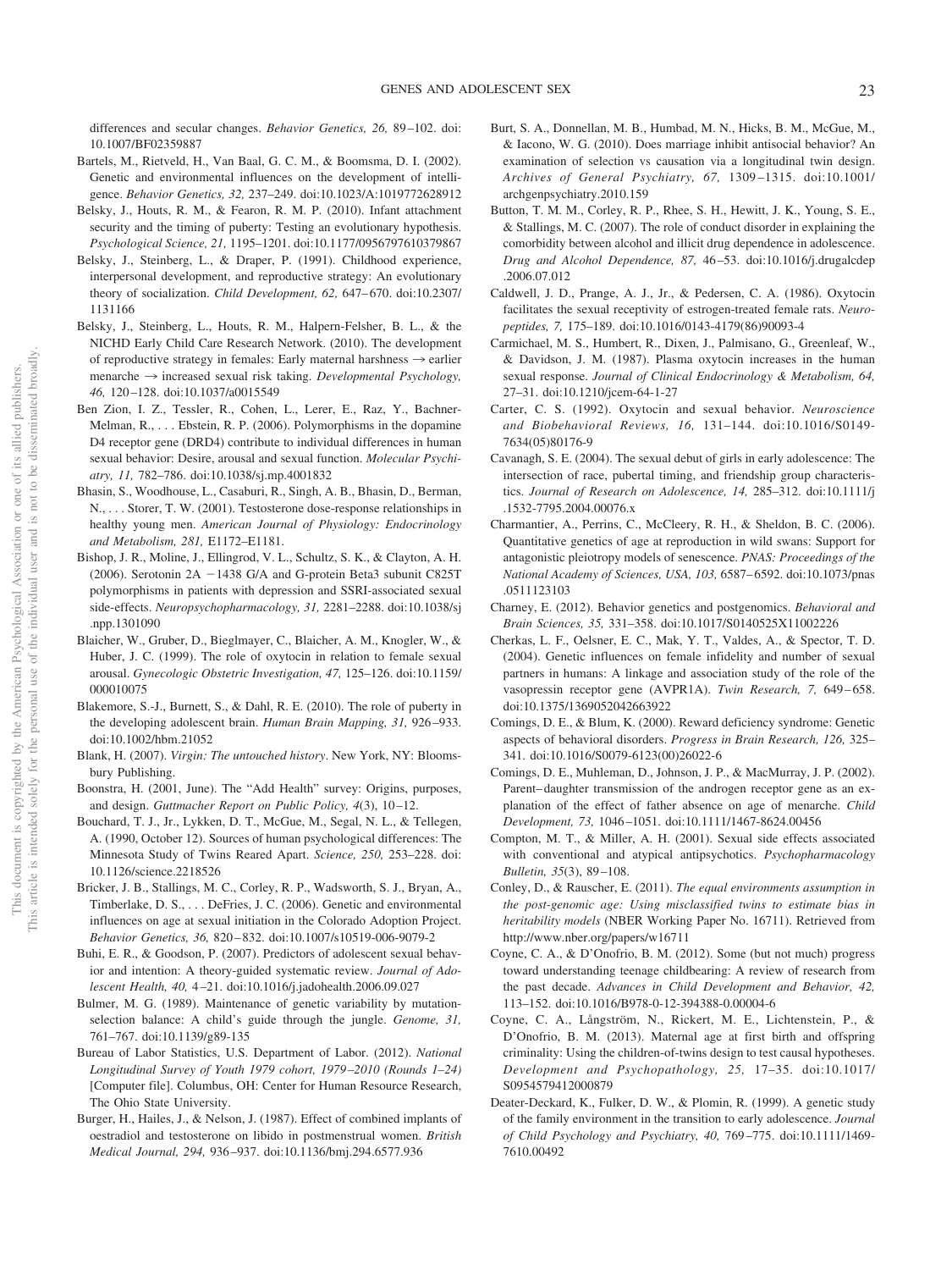- Dick, D. M. (2011). Gene-environment interaction in psychological traits and disorders. *Annual Review of Clinical Psychology, 7,* 383– 409. doi:10.1146/annurev-clinpsy-032210-104518
- Dick, D. M., Wang, J. C., Plunkett, J., Allev, F., Hinrichs, A., Bertelsen, S., . . . Goate, A. (2007). Family-based association analyses of alcohol dependence phenotypes across *DRD2* and neighboring gene *ANKK1*. *Alcoholism: Clinical and Experimental Research, 31,* 1645–1653. doi: 10.1111/j.1530-0277.2007.00470.x
- Ding, Y.-C., Chi, H.-C., Grady, D. L., Morishima, A., Kidd, J. R., Kidd, K. K., . . . Moyzis, R. K. (2002). Evidence of positive selection acting at the human dopamine receptor D4 gene locus. *PNAS: Proceedings of the National Academy of Sciences, USA, 99,* 309 –314. doi:10.1073/pnas .012464099
- Dominguez, J. M., & Hull, E. M. (2005). Dopamine, the medial preoptic area, and male sexual behavior. *Physiology & Behavior, 86,* 356 –368. doi:10.1016/j.physbeh.2005.08.006
- Donahue, K. L., D'Onofrio, B. M., Lichtenstein, P., & Långström, N. (2013). Testing putative causal associations of risk factors for early intercourse in the Study of Twin Adults: Genes and Environment (STAGE). *Archives of Sexual Behavior, 42,* 35– 44. doi:10.1007/s10508- 012-9947-1
- Donahue, K. L., Lichtenstein, P., Långström, N., & D'Onofrio, B. M. (2013). Why does early sexual intercourse predict subsequent maladjustment? Exploring potential familial confounds. *Health Psychology, 32,* 180 –189. doi:10.1037/a0028922
- Donahue, K. L., Lichtenstein, P., Lundström, S., Anckarsäter, H., Hellner Gumpert, C., Långström, N., & D'Onofrio, B. M. (2013). Childhood behavior problems and adolescent sexual risk behavior: Familial confounding in the Child and Adolescent Twin Study in Sweden (CATSS). *Journal of Adolescent Health, 52,* 606 – 612. doi:10.1016/j.jadohealth .2012.11.001
- D'Onofrio, B. M., Goodnight, J. A., Van Hulle, C. A., Rodgers, J. L., Rathouz, P. J., Waldman, I. D., & Lahey, B. B. (2009). Maternal age at childbirth and offspring disruptive behaviors: Testing the causal hypothesis. *Journal of Child Psychology and Psychiatry, 50,* 1018 –1028. doi:10.1111/j.1469-7610.2009.02068.x
- D'Onofrio, B. M., Turkheimer, E., Emery, R. E., Slutske, W. S., Heath, A. C., Madden, P. A. F., & Martin, N. G. (2006). A genetically informed study of the processes underlying the association between parental marital instability and offspring adjustment. *Developmental Psychology, 42,* 486 – 499. doi:10.1037/0012-1649.42.3.486
- Donohew, L., Zimmerman, R., Cupp, P. S., Novak, S., Colon, S., & Abell, R. (2000). Sensation seeking, impulsive decision-making, and risky sex: Implications for risk-taking and design of interventions. *Personality and Individual Differences, 28,* 1079 –1091. doi:10.1016/S0191- 8869(99)00158-0
- Dunne, M. P., Martin, N. G., Slutske, W. S., Dinwiddie, S. H., Bucholz, K. K., Madden, P. A. F., & Heath, A. C. (1997). Genetic and environmental contributions to variance in age at first sexual intercourse. *Psychological Science, 8,* 211–216. doi:10.1111/j.1467-9280.1997 .tb00414.x
- East, P. L., & Jacobson, L. J. (2001). The younger siblings of teenage mothers: A follow-up of their pregnancy risk. *Developmental Psychology, 37,* 254 –264. doi:10.1037/0012-1649.37.2.254
- Eisenberg, D. T. A., Campbell, B., MacKillop, J., Modi, M., Dang, D., Lum, J. K., & Wilson, D. S. (2007). Polymorphisms in the dopamine D4 and D2 receptor genes and reproductive and sexual behaviors. *Evolutionary Psychology, 5,* 696 –715. doi:10.1186/1744-9081-3-2
- Elks, C. E., Perry, J. R., Sulem, P., Chasman, D. I., Franceschini, N., He, C., . . . Murray, A. (2010). Thirty new loci for age at menarche identified by a meta-analysis of genome-wide association studies. *Nature Genetics, 42,* 1077–1085. doi:10.1038/ng.714
- Ellis, B. J. (2004). Timing of pubertal maturation in girls: An integrated life history approach. *Psychological Bulletin, 130,* 920 –958. doi:10.1037/ 0033-2909.130.6.920
- Fishbein, M. (2000). The role of theory in HIV prevention. *AIDS Care, 12,* 273–278. doi:10.1080/09540120050042918
- Fisher, R. A. (1930). *The genetical theory of natural selection*. Oxford, England: Clarendon Press.
- Flannery, D. J., Rowe, D. C., & Gulley, B. L. (1993). Impact of pubertal status, timing, and age on adolescent sexual experience and delinquency. *Journal of Adolescent Research, 8,* 21– 40. doi:10.1177/ 074355489381003
- Forbes, E. E., & Dahl, R. E. (2010). Pubertal development and behavior: Hormonal activation of social and motivational tendencies. *Brain and Cognition, 72,* 66 –72. doi:10.1016/j.bandc.2009.10.007
- Freese, J. (2008). Genetics and the social science explanation of individual outcomes. *American Journal of Sociology, 114*(Suppl. 1), S1–S35. doi: 10.1086/592208
- Garcia, J. R., MacKillop, J., Aller, E. L., Merriwether, A. M., Wilson, D. S., & Lum, J. K. (2010). Associations between dopamine D4 receptor gene variation with both infidelity and sexual promiscuity. *PLoS ONE, 5*(11), Article e14162. doi:10.1371/journal.pone.0014162
- Ge, X., Natsuaki, M. N., Neiderhiser, J. M., & Reiss, D. (2007). Genetic and environmental influences on pubertal timing: Results from two national sibling studies. *Journal of Research on Adolescence, 17,* 767– 788. doi:10.1111/j.1532-7795.2007.00546.x
- Geronimus, A. T., Korenman, S., & Hillemeier, M. M. (1994). Does young maternal age adversely affect child development? Evidence from cousin comparisons in the United States. *Population and Development Review, 20,* 585– 609. doi:10.2307/2137602
- Gillespie, J. H., & Turelli, M. (1989). Genotype-environment interactions and the maintenance of polygenic variation. *Genetics, 121,* 129 –138.
- Gitlin, M. J. (1994). Psychotropic medications and their effects on sexual function: Diagnosis, biology, and treatment approaches. *Journal of Clinical Psychiatry, 55,* 406 – 413.
- Goldman, D., Oroszi, G., & Ducci, F. (2005). Genetics of addictions: Uncovering the genes. *Nature Reviews Genetics, 6,* 521–532. doi: 10.1038/nrg1635
- Gorai, I., Inada, M., Morinaga, H., Uchiyama, Y., Yamauchi, H., Hirahara, F., & Chaki, O. (2007). CYP17 and COMT gene polymorphisms can influence bone directly, or indirectly through their effects on endogenous sex steroids, in postmenopausal Japanese women. *Bone, 40,* 28 –36. doi:10.1016/j. bone.2006.07.017
- Gottlieb, H. (1992). *Individual development and evolution*. New York, NY: Oxford University Press.
- Granger, D. A., Schwartz, E. B., Booth, A., & Arentz, M. (1999). Salivary testosterone determination in studies of child health and development. *Hormones and Behavior, 35,* 18 –27. doi:10.1006/hbeh.1998.1492
- Guo, G., & Tong, Y. (2006). Age at first sexual intercourse, genes, and social context: Evidence from twins and the dopamine D4 receptor gene. *Demography, 43,* 747–769. doi:10.1353/dem.2006.0029
- Guo, G., Tong, Y., & Cai, T. (2008). Gene by social context interactions for number of sexual partners among White male youths: Geneticsinformed sociology. *American Journal of Sociology, 114*(Suppl. 1), S36 –S66. doi:10.1086/592207
- Guo, G., Tong, Y., Xie, C., & Lange, L. A. (2007). Dopamine transporter, gender, and number of sexual partners among young adults. *European Journal of Human Genetics, 15,* 279 –287. doi:10.1038/sj.ejhg.5201763
- Guo, Y., Xiong, D.-H., Yang, T.-L., Guo, Y.-F., Recker, R. R., & Deng, H.-W. (2006). Polymorphisms of estrogen-biosynthesis genes *CYP17* and *CYP19* may influence age at menarche: A genetic association study in Caucasian females. *Human Molecular Genetics, 15,* 2401–2408. doi:10.1093/hmg/ddl155
- Haberstick, B. C., Smolen, A., & Hewitt, J. K. (2006). Family-based association test of the 5HTTLPR and aggressive behavior in a general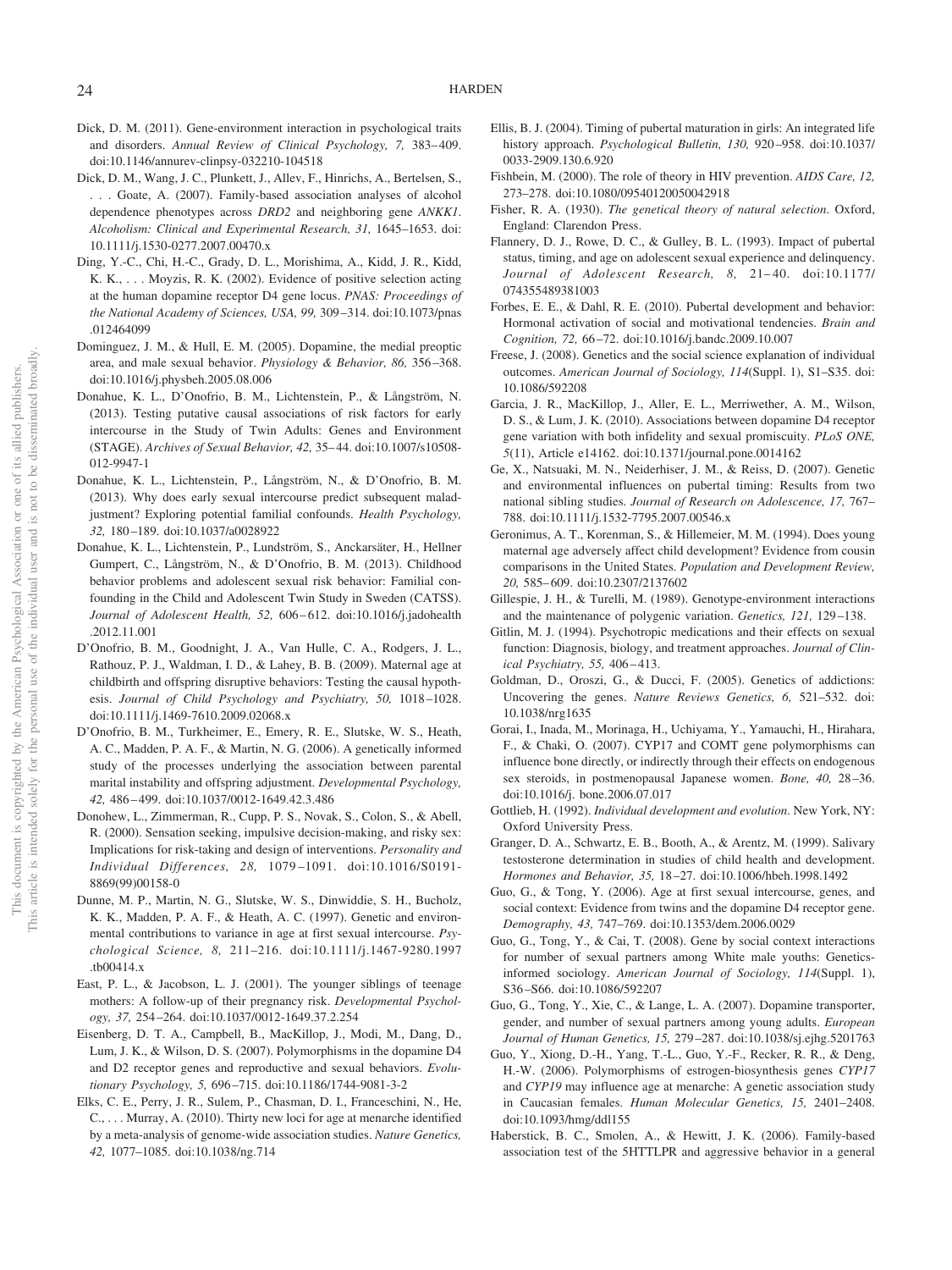population sample of children. *Biological Psychiatry, 59,* 836 – 843. doi:10.1016/j.biopsych.2005.10.008

- Hallfors, D. D., Waller, M. W., Bauer, D., Ford, C. A., & Halpern, C. T. (2005). Which comes first in adolescence—sex and drugs or depression? *American Journal of Preventive Medicine, 29,* 163–170. doi:10.1016/j .amepre.2005.06.002
- Halpern, C. T. (2006). Integrating hormones and other biological factors into a developmental systems model of adolescent female sexuality. *New Directions for Child and Adolescent Development, 2006*(112), 9 –22. doi:10.1002/cd.159
- Halpern, C. T., Kaestle, C. E., Guo, G., & Hallfors, D. D. (2007). Geneenvironment contributions to young adult sexual partnering. *Archives of Sexual Behavior, 36,* 543–554. doi:10.1007/s10508-006-9084-9
- Halpern, C. T., Udry, J. R., Campbell, B., & Suchindran, C. (1993). Testosterone and pubertal development as predictors of sexual activity: A panel analysis of adolescent males. *Psychosomatic Medicine, 55,*  $436 - 447$ .
- Halpern, C. T., Udry, J. R., & Suchindran, C. (1994). Effects of repeated questionnaire administration in longitudinal studies of adolescent males' sexual behavior. *Archives of Sexual Behavior, 23,* 41–57. doi:10.1007/ BF01541617
- Halpern, C. T., Udry, J. R., & Suchindran, C. (1997). Testosterone predicts initiation of coitus in adolescent females. *Psychosomatic Medicine, 59,* 161–171.
- Halpern, C. T., Udry, J. R., & Suchindran, C. (1998). Monthly measures of salivary testosterone predict sexual activity in adolescent males. *Archives of Sexual Behavior, 27,* 445– 465. doi:10.1023/A:1018700529128
- Hamer, D. H. (2000). Genetic influences on human fertility and sexuality: Introductory comments from a biological scientist. In J. L. Rodgers, D. C. Rowe, & W. B. Miller (Eds.), *Genetic influences on human fertility and sexuality: Theoretical and empirical contributions from the biological and behavioral sciences* (pp. 1–2). Boston, MA: Kluwer. doi: 10.1007/978-1-4615-4467-8\_1
- Hamer, D. H. (2002). Genetics of sexual behavior. In J. Benjamin, R. P. Ebstein, & R. H. Belmaker (Eds.), *Molecular genetics and the human personality* (pp. 257–272): Washington, DC, American Psychiatric Association.
- Harden, K. P. (2010). Does religious involvement protect against early drinking? A behavior genetic approach. *Journal of Child Psychology and Psychiatry, 51,* 763–771. doi:10.1111/j.1469-7610.2010.02247.x
- Harden, K. P. (2012). True love waits? A sibling comparison study of age at first sexual intercourse and romantic relationships in young adulthood. *Psychological Science, 23,* 1324 –1336. doi:10.1177/ 0956797612442550
- Harden, K. P., Hill, J. E., Turkheimer, E., & Emery, R. E. (2008). Gene-environment correlation and interaction in peer effects on adolescent alcohol and tobacco use. *Behavior Genetics, 38,* 339 –347. doi: 10.1007/s10519-008-9202-7
- Harden, K. P., Lynch, S. K., Turkheimer, E., Emery, R. E., D'Onofrio, B. M., Slutske, W. S.,... Martin, N. G. (2007). A behavior genetic investigation of adolescent motherhood and offspring mental health problems. *Journal of Abnormal Psychology, 116,* 667– 683. doi:10.1037/ 0021-843X.116.4.667
- Harden, K. P., & Mendle, J. E. (2011a). Adolescent sexual activity and the development of delinquent behavior: The role of relationship context. *Journal of Youth and Adolescence, 40,* 825– 838. doi:10.1007/s10964- 010-9601-y
- Harden, K. P., & Mendle, J. E. (2011b). Why don't smart teens have sex? A behavioral genetic analysis. *Child Development, 82,* 1327–1344. doi:10.1111/j.1467-8624.2011.01607.x
- Harden, K. P., Mendle, J., Hill, J. E., Turkheimer, E., & Emery, R. E. (2008). Rethinking timing of first sex and delinquency. *Journal of Youth and Adolescence, 37,* 373–385. doi:10.1007/s10964-007-9228-9
- Harden, K. P., Quinn, P. D., & Tucker-Drob, E. M. (2012). Genetically influenced change in sensation seeking drives the rise of delinquent behavior during adolescence. *Developmental Science, 15,* 150 –163. doi:10.1111/j.1467-7687.2011.01115.x
- Harden, K. P., Turkheimer, E., & Loehlin, J. C. (2007). Genotype by environment interaction in adolescents' cognitive aptitude. *Behavior Genetics, 37,* 273–283. doi:10.1007/s10519-006-9113-4
- Harris, J. A., Vernon, P. A., & Boomsma, D. I. (1998). The heritability of testosterone: A study of Dutch adolescent twins and their parents. *Behavior Genetics, 28,* 165–171. doi:10.1023/A:1021466929053
- Harris, K. M. (2009). *The National Longitudinal Study of Adolescent Health (Add Health), Waves I & II, 1994 –1996; Wave III, 2001–2002; Wave IV, 2007–2009* [Data file and documentation]. Chapel Hill, NC: Carolina Population Center, University of North Carolina at Chapel Hill. doi:10.3886/ICPSR27021.v9
- Hartl, D. L., & Clark, A. G. (2007). *Principles of population genetics* (4th ed.) Sunderland, MA: Sinauer.
- Haydon, A. A., Herring, A. H., & Halpern, C. T. (2012). The association between patterns of emerging sexual behavior and reproductive health in young adulthood. *Perspectives on Sexual and Reproductive Health, 44,* 218 –227. doi:10.1363/4421812
- Herman, A. I., Kaiss, K. M., Ma, R., Philbeck, J. W., Hasan, A., Dasti, H., & DePetrillo, P. B. (2005). Serotonin transporter promoter polymorphism and monoamine oxidase type A VNTR allelic variants together influence alcohol binge drinking risk in young women. *American Journal of Medical Genetics Part B: Neuropsychiatric Genetics, 133*(B), 74 –78. doi:10.1002/ajmg.b.30135
- Hewitt, J. K. (2012). Editorial policy on candidate gene association studies and candidate gene-by-environment interaction studies of complex traits. *Behavior Genetics, 42,* 1–2. doi:10.1007/s10519-011-9504-z
- Hirschi, T. (1969). *Causes of delinquency*. Berkeley: University of California Press.
- Hoekstra, R. A., Bartels, M., & Boomsma, D. I. (2006). Heritability of testosterone levels in 12-year-old twins and its relation to pubertal development. *Twin Research and Human Genetics, 9,* 558 –565. doi: 10.1375/twin.9.4.558
- Hopper, J. L., Foley, D. L., White, P. A., & Pollaers, V. (2013). Australian Twin Registry: 30 years of progress. *Twin Research and Human Genetics, 16,* 34 – 42. doi:10.1017/thg.2012.121
- Hughes, K. A., & Burleson, M. H. (2000). Evolutionary causes of genetic variation in fertility and other fitness components. In J. L. Rodgers, D. C. Rowe, & W. B. Miller (Eds.), *Genetic influences on human fertility and sexuality: Theoretical and empirical contributions from the biological and behavioral sciences* (pp. 7–33). Boston, MA: Kluwer. doi:10.1007/ 978-1-4615-4467-8\_3
- Huibregtse, B. M., Bornovalova, M. A., Hicks, B. M., McGue, M., & Iacono, W. (2011). Testing the role of adolescent sexual initiation in later-life sexual risk behavior: A longitudinal twin design. *Psychological Science, 22,* 924 –933. doi:10.1177/0956797611410982
- Hull, E. M. (2011). Sex, drugs and gluttony: How the brain controls motivated behaviors. *Physiology & Behavior, 104,* 173–177. doi: 10.1016/j.physbeh.2011.04.057
- Hull, E. M., & Dominguez, J. M. (2006). Getting his act together: Roles of glutamate, nitric oxide, and dopamine in the medial preoptic area. *Brain Research, 1126,* 66 –75. doi:10.1016/j.brainres.2006.08.031
- Hull, E. M., Du, J., Lorrain, D. S., & Matuszewich, L. (1997). Testosterone, preoptic dopamine, and copulation in male rats. *Brain Research Bulletin, 44,* 327–333. doi:10.1016/S0361-9230(97)00211-6
- Hull, E. M., Muschamp, J. W., & Sato, S. (2004). Dopamine and serotonin: Influences on male sexual behavior. *Physiology & Behavior, 83,* 291– 307. doi:10.1016/j.physbeh.2004.08.018
- Hunt, C. B., & Rowe, D. C. (2003). Genetic and shared environmental influences on adolescents' timing of first sexual intercourse: The mod-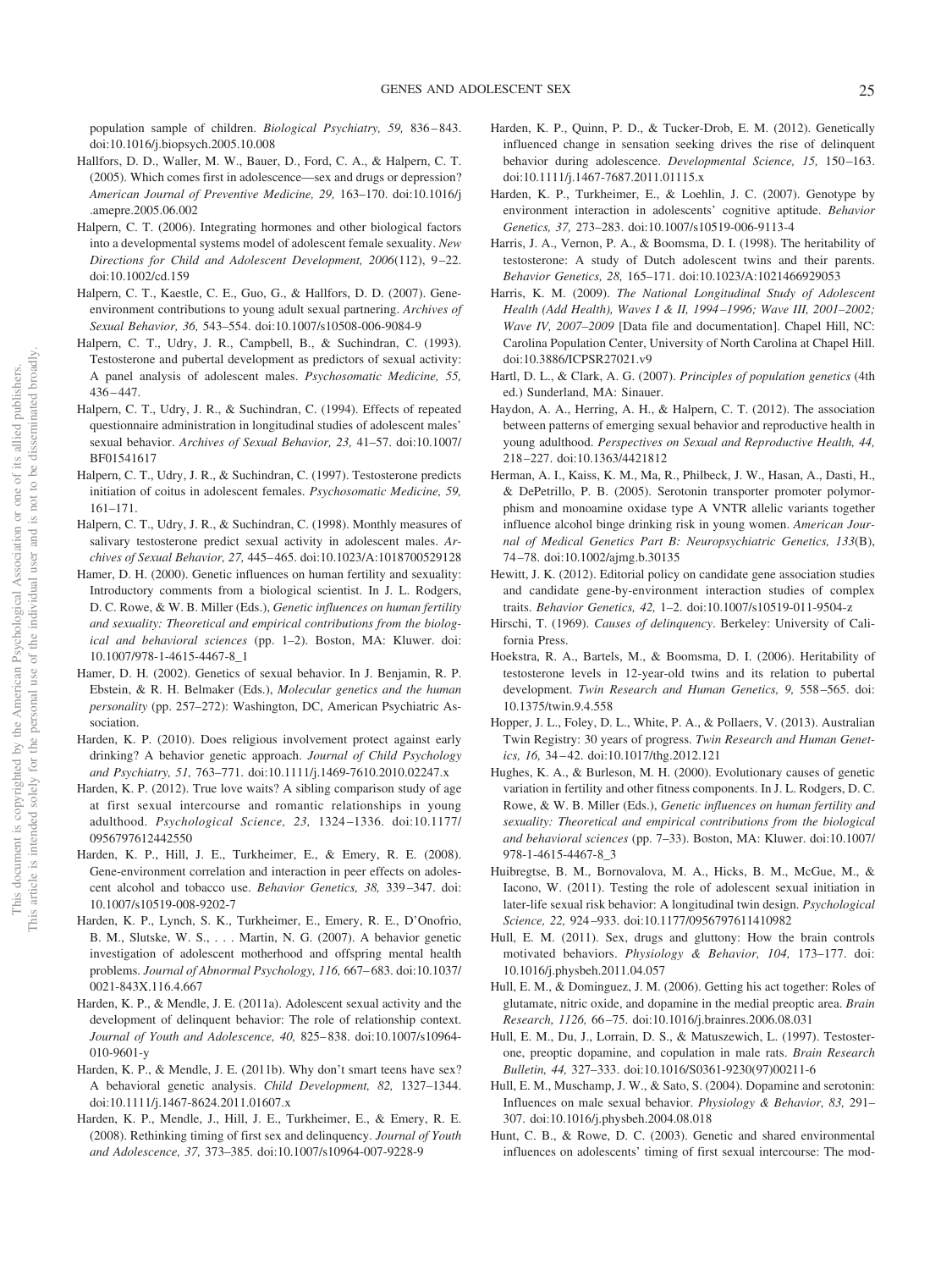- Hur, Y.-M., McGue, M., & Iacono, W. G. (1996). Genetic and shared environmental influences on leisure-time interests in male adolescents. *Personality and Individual Differences, 21,* 791– 801. doi:10.1016/0191- 8869(96)00106-7
- Insel, T. R., & Shapiro, L. E. (1992). Oxytocin receptor distribution reflects social organization in monogamous and polygamous voles. *PNAS: Proceedings of the National Academy of Sciences, USA, 89,* 5981–5985. doi:10.1073/pnas.89.13.5981
- Insel, T. R., Wang, Z. X., & Ferris, C. F. (1994). Patterns of brain vasopressin receptor distribution associated with social organization in microtine rodents. *Journal of Neuroscience, 14,* 5381–5392.
- Jacobson, K. C., & Rowe, D. C. (1999). Genetic and environmental influences on the relationships between family connectedness, school connectedness, and adolescent depressed mood: Sex differences. *Developmental Psychology, 35,* 926 –939. doi:10.1037/0012-1649.35.4.926
- Jang, K. L., Vernon, P. A., Livesley, W. J., Stein, M. B., & Wolf, H. (2001). Intra- and extra-familial influences on alcohol and drug misuse: A twin study of gene– environment correlation. *Addiction, 96,* 1307– 1318. doi:10.1046/j.1360-0443.2001.969130710.x
- Jenkins, R. B., & Groh, R. H. (1970). Mental symptoms in parkinsonian patients treated with L-dopa. *Lancet, 296,* 177–180. doi:10.1016/S0140- 6736(70)92535-3
- Jessor, S. L., & Jessor, R. (1975). Transition from virginity to nonvirginity among youth: A social-psychological study over time. *Developmental Psychology, 11,* 473– 484. doi:10.1037/h0076664
- Jockin, V., McGue, M., & Lykken, D. T. (1996). Personality and divorce: A genetic analysis. *Journal of Personality and Social Psychology, 71,* 288 –299. doi:10.1037/0022-3514.71.2.288
- Johnson, W., McGue, M., Krueger, R. F., & Bouchard, J. (2004). Marriage and personality: A genetic analysis. *Journal of Personality and Social Psychology, 86,* 285–294. doi:10.1037/0022-3514.86.2.285
- Johnson, W., Turkheimer, E., Gottesman, I. I., & Bouchard, T. J. (2009). Beyond heritability twin studies in behavioral research. *Current Directions in Psychological Science, 18,* 217–220. doi:10.1111/j.1467-8721 .2009.01639.x
- Kadlubar, F. F., Berkowitz, G. S., Delongchamp, R. R., Wang, C., Green, B. L., Tang, G.,... Wolff, M. S. (2003). The CYP3A4 1B variant is related to the onset of puberty, a known risk factor for the development of breast cancer. *Cancer Epidemiology, Biomarkers & Prevention, 12,* 327–331.
- Kaltiala-Heino, R., Kosunen, E., & Rimpelä, M. (2003). Pubertal timing, sexual behavior and self-reported depression in middle adolescence. *Journal of Adolescence, 26,* 531–545. doi:10.1016/S0140- 1971(03)00053-8
- Kaprio, J. (2013). The Finnish Twin Cohort Study: An update. *Twin Research and Human Genetics, 16,* 157–162. doi:10.1017/thg.2012.142
- Karg, K., Burmeister, M., Shedden, K., & Sen, S. (2011). The serotonin transporter promoter variant (5-HTTLPR), stress, and depression metaanalysis revisited: Evidence of genetic moderation. *Archives of General Psychiatry, 68,* 444 – 454. doi:10.1001/archgenpsychiatry.2010.189
- Kendler, K. S. (1996). Parenting: A genetic-epidemiologic perspective. *American Journal of Psychiatry, 153,* 11–20.
- Kendler, K. S., & Baker, J. H. (2007). Genetic influences on measures of the environment: A systematic review. *Psychological Medicine, 37,* 615– 626. doi:10.1017/S0033291706009524
- Kendler, K. S., Jacobson, K. C., Gardner, C. O., Gillespie, N., Aggen, S. A., & Prescott, C. A. (2007). Creating a social world: A developmental twin study of peer-group deviance. *Archives of General Psychiatry, 64,* 958 –965. doi:10.1001/archpsyc.64.8.958
- Kendler, K. S., Neale, M. C., Kessler, R. C., Heath, A. C., & Eaves, L. J. (1993). A test of the equal-environment assumption in twin studies of

psychiatric illness. *Behavior Genetics, 23,* 21–27. doi:10.1007/ BF01067551

- Kim, K., & Smith, P. K. (1998). Childhood stress, behavioural symptoms and mother– daughter pubertal development. *Journal of Adolescence, 21,* 231–240. doi:10.1006/jado.1998.0149
- Kirby, D. (2002). Antecedents of adolescent initiation of sex, contraceptive use, and pregnancy. *American Journal of Health Behavior, 26,* 473– 485. doi:10.5993/AJHB.26.6.8
- Kirk, K. M., Blomberg, S. P., Duffy, D. L., Heath, A. C., Owens, I. P., & Martin, N. G. (2001). Natural selection and quantitative genetics of life-history traits in Western women: A twin study. *Evolution, 55,* 423– 435.
- Klump, K. L., & Culbert, K. M. (2007). Molecular genetic studies of eating disorder: Current status and future directions. *Current Directions in Psychological Science, 16,* 37– 41. doi:10.1111/j.1467-8721.2007 .00471.x
- Koenig, L. B., McGue, M., Krueger, R. F., & Bouchard, T. J. (2005). Genetic and environmental influences on religiousness: Findings for retrospective and current religiousness ratings. *Journal of Personality, 73,* 471– 488. doi:10.1111/j.1467-6494.2005.00316.x
- Kogan, S. M., Brody, G. H., Chen, Y., Grange, C. M., Slater, L. M., & DiClemente, R. J. (2010). Risk and protective factors for unprotected intercourse among rural African American young adults. *Public Health Reports, 125,* 709 –717.
- Kohler, H.-P., Rodgers, J. L., & Christensen, K. (1999). Is fertility behavior in our genes? Findings from a Danish twin study. *Population and Development Review, 25,* 253–288. doi:10.1111/j.1728-4457.1999 .00253.x
- Kotchick, B. A., Shaffer, A., Miller, K. S., & Forehand, R. (2001). Adolescent sexual risk behavior: A multi-system perspective. *Clinical Psychology Review, 21,* 493–519. doi:10.1016/S0272-7358(99)00070-7
- Kuhn, C., Johnson, M., Thomae, A., Lou, B., Simon, S. A., Zhou, G., & Walker, Q. D. (2010). The emergence of gonadal hormone influences on dopaminergic function during puberty. *Hormones and Behavior, 58,* 122–137. doi:10.1016/j.yhbeh.2009.10.015
- Lam, T. H., Shi, H. J., Ho, L. M., Stewart, S. M., & Fan, S. (2002). Timing of pubertal maturation and heterosexual behavior among Hong Kong Chinese adolescents. *Archives of Sexual Behavior, 31,* 359 –366. doi: 10.1023/A:1016228427210
- Landry, D. J., Kaeser, L., & Richards, C. L. (1999). Abstinence promotion and the provision of information about contraception in public school district sexuality education policies. *Family Planning Perspectives, 31,* 280 –286. doi:10.2307/2991538
- Laub, J. H., Nagin, D. S., & Sampson, R. J. (1998). Trajectories of change in criminal offending: Good marriages and the desistance process. *American Sociological Review, 63,* 225–238.
- Laurent, S. M., & Simons, A. D. (2009). Sexual dysfunction in depression and anxiety: Conceptualizing sexual dysfunction as part of an internalizing dimension. *Clinical Psychology Review, 29,* 573–585. doi: 10.1016/j.cpr.2009.06.007
- Lesch, K. P., Bengel, D., Heils, A., Zabol, S. Z., Greenberg, B. D., Petri, S., . . . Murphy, D. L. (1996, November 29). Association of anxietyrelated traits with a polymorphism in the serotonin transporter gene regulatory region. *Science, 274,* 1527–1531. doi:10.1126/science.274 .5292.1527
- Levine, J. A., Emery, C. R., & Pollack, H. (2007). The well-being of children born to teen mothers. *Journal of Marriage and Family, 69,* 105–122. doi:10.1111/j.1741-3737.2006.00348.x
- Lewontin, R. C., Rose, S., & Kamin, L. J. (1984). *Not in our genes: Biology, ideology, and human nature*. New York, NY: Pantheon Books.
- Lichtenstein, P., Ganiban, J., Neiderhiser, J. M., Pedersen, N. L., Hansson, K., Cederbald, M., . . . Reiss, D. (2003). Remembered parental bonding in adult twins: Genetic and environmental influences. *Behavior Genetics, 33,* 397– 408. doi:10.1023/A:1025317409086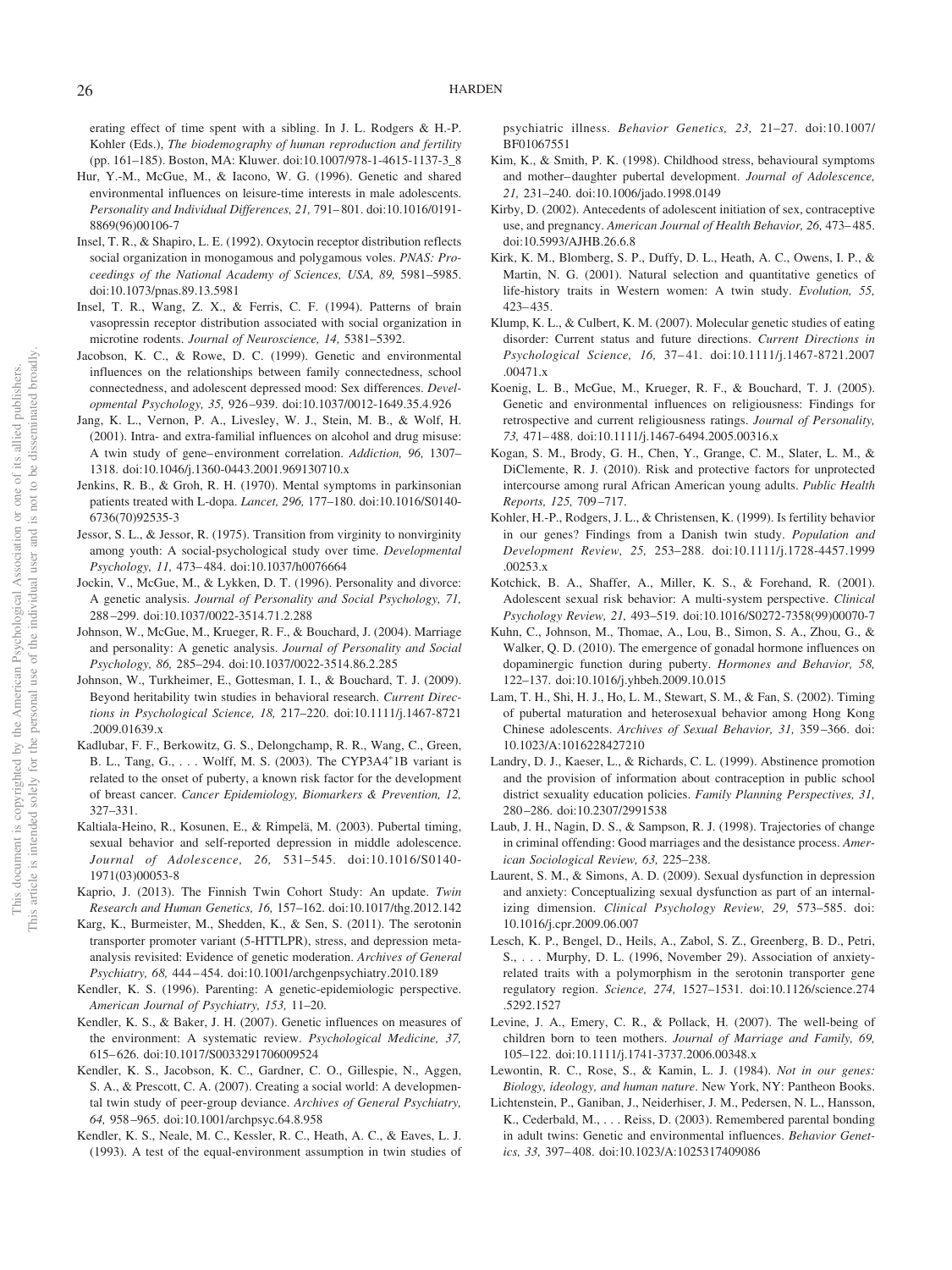- Lim, M. M., Wang, Z., Olazábal, D. E., Ren, X., Terwilliger, E. F., & Young, L. J. (2004, June 17). Enhanced partner preference in a promiscuous species by manipulating the expression of a single gene. *Nature, 429,* 754 –757. doi:10.1038/nature02539
- Lim, M. M., & Young, L. J. (2004). Vasopressin-dependent neural circuits underlying pair bond formation in the monogamous prairie vole. *Neuroscience, 125,* 35– 45. doi:10.1016/j.neuroscience.2003.12.008
- Liu, Y., Curtis, T. J., & Wang, Z. (2001). Vasopressin in the lateral septum regulates pair bond formation in male prairie voles (*Microtus ochrogaster*). *Behavioral Neuroscience, 115,* 910 –919. doi:10.1037/0735- 7044.115.4.910
- Liu, Y., & Wang, X. Y. (2003). Nucleus accumbens oxytocin and dopamine interact to regulate pair bond formation in female prairie voles. *Neuroscience, 121,* 537–544. doi:10.1016/S0306-4522(03)00555-4
- López Turley, R. N. (2003). Are children of young mothers disadvantaged because of their mother's age or family background? *Child Development, 74,* 465– 474. doi:10.1111/1467-8624.7402010
- Lucht, M. J., Barnow, S., Sonnenfeld, C., Rosenberger, A., Grabe, H. J., Schroeder, W., ... Rosskopf, D. (2009). Associations between the oxytocin receptor gene (OXTR) and affect, loneliness and intelligence in normal subjects. *Progress in Neuro-Psychopharmacology and Biological Psychiatry, 33,* 860 – 866. doi:10.1016/j.pnpbp.2009.04.004
- Lyons, M. J., Koenen, K. C., Buchting, F., Meyer, J. M., Eaves, L., Toomey, R.,... Tsuang, M. T. (2004). A twin study of sexual behavior in men. *Archives of Sexual Behavior, 33,* 129 –136. doi:10.1023/B: ASEB.0000014327.11433.66
- Maldonado, R., Saiardi, A., Valverde, O., Samad, T. A., Roques, B. P., & Borrelli, E. (1997, August 7). Absence of opiate rewarding effects in mice lacking dopamine D2 receptors. *Nature, 388,* 586 –589. doi: 10.1038/41567
- Manolio, T. A., Collins, F. S., Cox, N. J., Goldstein, D. B., Hindorff, L. A., Hunter, D. J.,... Visscher, P. M. (2009). Finding the missing heritability of complex diseases. *Nature, 461,* 747–753. doi:10.1038/nature08494
- Marston, C., & King, E. (2006). Factors that shape young people's sexual behavior: A systematic review. *Lancet, 368,* 1581–1586. doi:10.1016/ S0140-6736(06)69662-1
- Martin, N. G., Eaves, L. J., & Eysenck, H. J. (1977). Genetical, environmental, and personality factors influencing the age of first sexual intercourse in twins. *Journal of Biosocial Science, 9,* 91–97. doi:10.1017/ S0021932000000493
- McDonald, J. F., & Ayala, F. J. (1974, August 16). Genetic response to environmental heterogeneity. *Nature, 250,* 572–574. doi:10.1038/ 250572a0
- McHale, S. M., Bissell, J., & Kim, J. Y. (2009). Sibling relationship, family, and genetic factors in sibling similarity in sexual risk. *Journal of Family Psychology, 23,* 562–572. doi:10.1037/a0014982
- McHugh, R. K., Hoffman, S. G., Asnaani, A., Sawyer, A. T., & Otto, M. W. (2010). The serotonin transporter gene and risk for alcohol dependence: A meta-analytic review. *Drug and Alcohol Dependence, 108,* 1– 6. doi:10.1016/j.drugalcdep.2009.11.017
- Meade, C. S., Kershaw, T. S., & Ickovics, J. R. (2008). The intergenerational cycle of teenage motherhood: An ecological approach. *Health Psychology, 27,* 419 – 429. doi:10.1037/0278-6133.27.4.419
- Mealey, L., & Segal, N. L. (1993). Heritable and environmental variables affect reproduction-related behaviors, but not ultimate reproductive success. *Personality and Individual Differences, 14,* 783–794. doi:10.1016/ 0191-8869(93)90091-G
- Melis, M. R., & Argiolas, A. (1995). Dopamine and sexual behavior. *Neuroscience and Biobehavioral Reviews, 19,* 19 –38. doi:10.1016/ 0149-7634(94)00020-2
- Mendle, J., & Ferrero, J. (2012). Detrimental psychological outcomes associated with pubertal timing in adolescent boys. *Developmental Review, 32,* 49 – 66. doi:10.1016/j.dr.2011.11.001
- Mendle, J., Ferrero, J., Moore, S., & Harden, K. P. (2013). Depression and adolescent sexual activity in romantic and nonromantic relational contexts: A genetically-informative sibling comparison. *Journal of Abnormal Psychology, 122,* 51– 63. doi:10.1037/a0029816
- Mendle, J., Harden, K. P., Brooks-Gunn, J., & Graber, J. A. (2010). Development's tortoise and hare: Pubertal timing, pubertal tempo, and depressive symptoms in boys and girls. *Developmental Psychology, 46,* 1341–1353. doi:10.1037/a0020205
- Mendle, J., Harden, K. P., Turkheimer, E., van Hulle, C. A., D'Onofrio, B. M., Brooks-Gunn, J.,... Lahey, B. B. (2009). Associations between father absence and age of first sexual intercourse. *Child Development, 80,* 1463–1480. doi:10.1111/j.1467-8624.2009.01345.x
- Mendle, J., Turkheimer, E., & Emery, R. E. (2007). Detrimental psychological outcomes associated with early pubertal timing in adolescent girls. *Developmental Review, 27,* 151–171. doi:10.1016/j.dr.2006.11 .001
- Merilä, J., & Sheldon, B. C. (1999). Genetic architecture of fitness and nonfitness traits: Empirical patterns and development of ideas. *Heredity, 83,* 103–109.
- Meston, C. M., & Buss, D. M. (2007). Why humans have sex. *Archives of Sexual Behavior, 36,* 477–507. doi:10.1007/s10508-007-9175-2
- Miller, B. C., Norton, M. C., Fan, X., & Christopherson, C. R. (1998). Pubertal development, parental communication, and sexual values in relation to adolescent sexual behaviors. *Journal of Early Adolescence, 18,* 27–52. doi:10.1177/0272431698018001002
- Miller, W. B., Pasta, D. J., MacMurray, J., Chiu, C., Wu, H., & Comings, D. E. (1999). Dopamine receptor genes are associated with age at first sexual intercourse. *Journal of Biosocial Science, 31,* 43–54. doi: 10.1017/S0021932099000437
- Miller, W. B., Pasta, D. J., MacMurray, J., Muhleman, D., & Comings, D. E. (2000). Genetic influences on childbearing motivation: Further testing a theoretical framework. In J. L. Rodgers, D. C. Rowe, & W. B. Miller (Eds.), *Genetic influences on human fertility and sexuality: Theoretical and empirical contributions from the biological and behavioral sciences* (pp. 35– 66). Boston, MA: Kluwer. doi:10.1007/978-1-4615- 4467-8\_4
- Moffitt, T. E. (2005). The new look of behavioral genetics in developmental psychopathology: Gene– environment interplay in antisocial behaviors. *Psychological Bulletin, 131,* 533–554. doi:10.1037/0033-2909.131 .4.533
- Moffitt, T. E., Caspi, A., & Rutter, M. (2005). Strategy for investigating interactions between measured genes and measured environments. *Archives of General Psychiatry, 62,* 473– 481. doi:10.1001/archpsyc.62.5 .473
- Munafò, M. R., Durrant, C., Lewis, G., & Flint, J. (2009). Gene × Environment interactions at the serotonin transporter locus. *Biological Psychiatry, 65,* 211–219. doi:10.1016/j.biopsych.2008.06.009
- Mustanski, B. S., Viken, R. J., Kaprio, J., Pulkkinen, L., & Rose, R. J. (2004). Genetic and environmental influences on pubertal development: Longitudinal data from Finnish twins at ages 11 and 14. *Developmental Psychology, 40,* 1188 –1198. doi:10.1037/0012-1649.40.6.1188
- Mustanski, B., Viken, R. J., Kaprio, J., Winter, T., & Rose, R. J. (2007). Sexual behavior in young adulthood: A population-based twin study. *Health Psychology, 26,* 610 – 617. doi:10.1037/0278-6133.26.5.610
- National Institutes of Health revitalization amendments. (1992). *Congressional Record, 102,* S4708 –S4759.
- Neale, M. C., & Maes, H. H. (2007). *Methodology for genetic studies of twins and families*. Dordrecht, the Netherlands: Kluwer Academic.
- Neiderhiser, J. M., Reiss, D., Pedersen, N. L., Lichtenstein, P., Spotts, E. L., Kjell, H.,... Olle, E. (2004). Genetic and environmental influences on mothering of adolescents: A comparison of two samples. *Developmental Psychology, 40,* 335–351. doi:10.1037/0012-1649.40.3 .335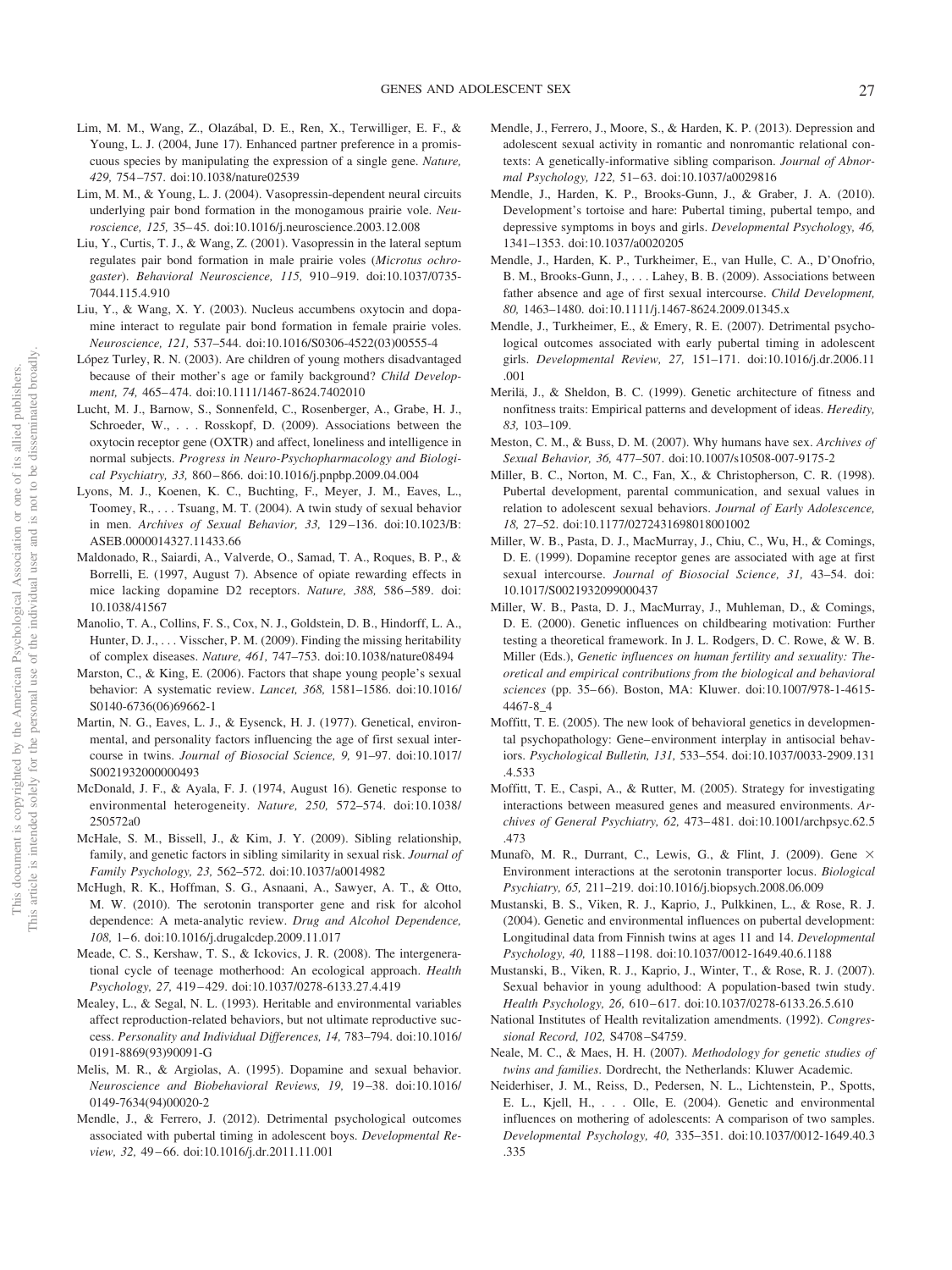- Neiss, M., Rowe, D. C., & Rodgers, J. L. (2002). Does education mediate the relationship between IQ and age of first birth? A behavioural genetic analysis. *Journal of Biosocial Science, 34,* 259 –275. doi:10.1017/ S0021932002002596
- Nemoda, Z., Szekely, A., & Sasvari-Szekely, M. (2011). Psychopathological aspects of dopaminergic gene polymorphisms in adolescence and young adulthood. *Neuroscience and Biobehavioral Reviews, 35,* 1665– 1686. doi:10.1016/j.neubiorev.2011.04.002
- Newcomer, S. F., & Udry, J. R. (1984). Mothers' influence on the sexual behavior of their teenage children. *Journal of Marriage and the Family, 46,* 477– 485. doi:10.2307/352480
- Pam, A., Kemker, S. S., Ross, C. A., & Golden, R. (1996). The "equal environments assumption" in MZ–DZ twin comparisons: An untenable premise of psychiatric genetics? *Acta Geneticae Medicae et Gemellologiae, 45,* 349 –360.
- Pasta, D. J., & Miller, W. B. (2000). A heritability study of childbearing motivation. In J. L. Rodgers, D. C. Rowe, & W. B. Miller (Eds.), *Genetic influences on human fertility and sexuality: Theoretical and empirical contributions from the biological and behavioral sciences* (pp. 107– 120). Boston, MA: Kluwer. doi:10.1007/978-1-4615-4467-8\_7
- Personal Responsibility and Work Opportunity Reconciliation Act, Pub. L. No. 104-93, 110 Stat. 2105 (1996).
- Plomin, R. (1994). *Genetics and experience: The interplay between nature and nurture*. Thousand Oaks, CA: Sage.
- Plomin, R., Corley, R., DeFries, J. C., & Fulker, D. W. (1990). Individual differences in television viewing in early childhood: Nature as well as nurture. *Psychological Science, 1,* 371–377. doi:10.1111/j.1467-9280 .1990.tb00244.x
- Plomin, R., & DeFries, J. C. (1983). The Colorado Adoption Project. *Child Development, 54,* 276 –289.
- Plomin, R., Reiss, D., Hetherington, E. M., & Howe, G. W. (1994). Nature and nurture: Genetic contributions to measures of the family environment. *Developmental Psychology, 30,* 32– 43. doi:10.1037/0012-1649 .30.1.32
- Popma, A., Vermeiren, R., Geluk, C. A. M. L., Rinne, T., van den Brink, W., Knol, D. L., . . . Doreleijers, T. A. H. (2007). Cortisol moderates the relationship between testosterone and aggression in delinquent male adolescents. *Biological Psychiatry, 61,* 405– 411. doi:10.1016/j.biopsych .2006.06.006
- Prichard, Z. M., Mackinnon, A. J., Jorm, A. F., & Easteal, S. (2007). *AVPR1A* and *OXTR* polymorphisms are associated with sexual and reproductive behavioral phenotypes in humans. *Human Mutation, 28,* 1150 –1156. doi:10.1002/humu.9510
- Public Health Service Act, Pub. L. No. 78-410, 58 Stat. 682 (1944).
- Richardson, K., & Norgate, S. (2005). The equal environments assumption of classical twin studies may not hold. *British Journal of Educational Psychology, 75,* 339 –350. doi:10.1348/000709904X24690
- Risch, N., Herrell, R., Lehner, T., Liang, K.-Y., Eaves, L., Hoh, J.,... Merikangas, K. R. (2009). Interaction between the serotonin transporter gene (5-HTTLPR), stressful life events, and risk of depression: A meta-analysis. *JAMA, 301,* 2462–2471. doi:10.1001/jama.2009.878
- Rodgers, J. L. (1996). Sexual transitions in adolescence. In J. A. Graber, J. Brooks-Gunn, & A. C. Petersen (Eds.), *Transitions through adolescence: Interpersonal domains and context* (pp. 85–110). Mahwah, NJ: Erlbaum.
- Rodgers, J. L., Bard, D. E., Johnson, A., D'Onofrio, B., & Miller, W. B. (2008). The cross-generational mother– daughter–aunt–niece design: Establishing validity of the MDAN design with NLSY fertility variables. *Behavior Genetics, 38,* 567–578. doi:10.1007/s10519-008-9225-0
- Rodgers, J. L., Bard, D. E., & Miller, W. B. (2007). Multivariate Cholesky models of human female fertility patterns in the NLSY. *Behavior Genetics, 37,* 345–361. doi:10.1007/s10519-006-9137-9
- Rodgers, J. L., & Kohler, H.-P. (Eds.). (2003). *The biodemography of human reproduction and fertility*. Boston, MA: Kluwer. doi:10.1007/ 978-1-4615-1137-3
- Rodgers, J. L., Kohler, H.-P., & Christensen, K. (2003). Genetic variance in human fertility: Biology, psychology, or both? In J. L. Rodgers & H.-P. Kohler (Eds.), *The biodemography of human reproduction and fertility* (pp. 229 –250). Boston, MA: Kluwer. doi:10.1007/978-1-4615- 1137-3\_12
- Rodgers, J. L., Kohler, H.-P., Kyvik, K. O., & Christensen, K. (2001). Behavior genetic modeling of human fertility: Findings from a contemporary Danish twin study. *Demography, 38,* 29 – 42. doi:10.1353/dem .2001.0009
- Rodgers, J. L., Kohler, H.-P., McGue, M., Behrman, J. R., Petersen, I., Bingley, P., & Christensen, K. (2008). Education and cognitive ability as direct, mediating, or spurious influences on female age at first birth: Behavior genetic models fit to Danish twin data. *American Journal of Sociology, 114*(Suppl. 2), S202–S232. doi:10.1086/592205
- Rodgers, J. L., & Rowe, D. C. (1990). Adolescent sexual activity and mildly deviant behavior: Sibling and friendship effects. *Journal of Family Issues, 11,* 274 –293. doi:10.1177/019251390011003003
- Rodgers, J. L., Rowe, D. C., & Buster, M. (1999). Nature, nurture, and first sexual intercourse in the USA: Fitting behavioural genetic models on NLSY kinship data. *Journal of Biosocial Science*, 31, 29-41. doi: 10.1017/S0021932099000292
- Rodgers, J. L., Rowe, D. C., & Miller, W. B. (Eds.). (2000). *Genetic influences on human fertility and sexuality: Theoretical and empirical contributions from the biological and behavioral sciences*. Boston, MA: Kluwer. doi:10.1007/978-1-4615-4467-8
- Rose, M. R. (1982). Antagonistic pleiotropy, dominance, and genetic variation. *Heredity, 48,* 63–78. doi:10.1038/hdy.1982.7
- Rowe, D. C. (1994). *The limits of family influence: Genes, experience, and behavior*. New York, NY: Guilford Press.
- Rowe, D. C. (2002). On genetic variation in menarche and age at first sexual intercourse: A critique of the Belsky–Draper hypothesis. *Evolution and Human Behavior, 23,* 365–372. doi:10.1016/S1090- 5138(02)00102-2
- Rowe, D. C., Vesterdal, W. J., & Rodgers, J. L. (1998). Herrnstein's syllogism: Genetic and shared environmental influences on IQ, education, and income. *Intelligence, 26,* 405– 423. doi:10.1016/S0160- 2896(99)00008-2
- Rutter, M., Pickles, A., Murray, R., & Eaves, L. (2001). Testing hypotheses on specific causal effects on behavior. *Psychological Bulletin, 127,* 291–324. doi:10.1037/0033-2909.127.3.291
- Sakai, J. T., Boardman, J. D., Gelhorn, H. L., Smolen, A., Corley, R. R., Huizinga, D.,... Stallings, M. C. (2010). Using trajectory analyses to refine phenotype for genetic association: Conduct problems and the serotonin transporter (5HTTLPR). *Psychiatric Genetics, 20,* 199 –206. doi:10.1097/YPG.0b013e32833a20f1
- Sampson, R. J., & Laub, J. H. (1990). Crime and deviance over the life course: The salience of adult social bonds. *American Sociological Review, 55,* 609 – 627.
- Scarr, S. (1992). Developmental theories for the 1990s: Development and individual differences. *Child Development, 63,* 1–19. doi:10.2307/ 1130897
- Scarr, S., & Carter-Saltzman, L. (1979). Twin method: Defense of a critical assumption. *Behavior Genetics, 9,* 527–542. doi:10.1007/BF01067349
- Scarr, S., & Grajek, S. (1982). Similarities and differences among siblings. In M. E. Lamb & B. Sutton-Smith (Eds.), *Sibling relationships: Their nature and significance across the lifespan* (pp. 357–381). Hillsdale, NJ: Erlbaum.
- Schinka, J. A., Busch, R. M., & Robichaux-Keene, N. (2004). A metaanalysis of the association between the serotonin transporter gene polymorphism (5-HTTLPR) and trait anxiety. *Molecular Psychiatry, 9,* 197– 202. doi:10.1038/sj.mp.4001405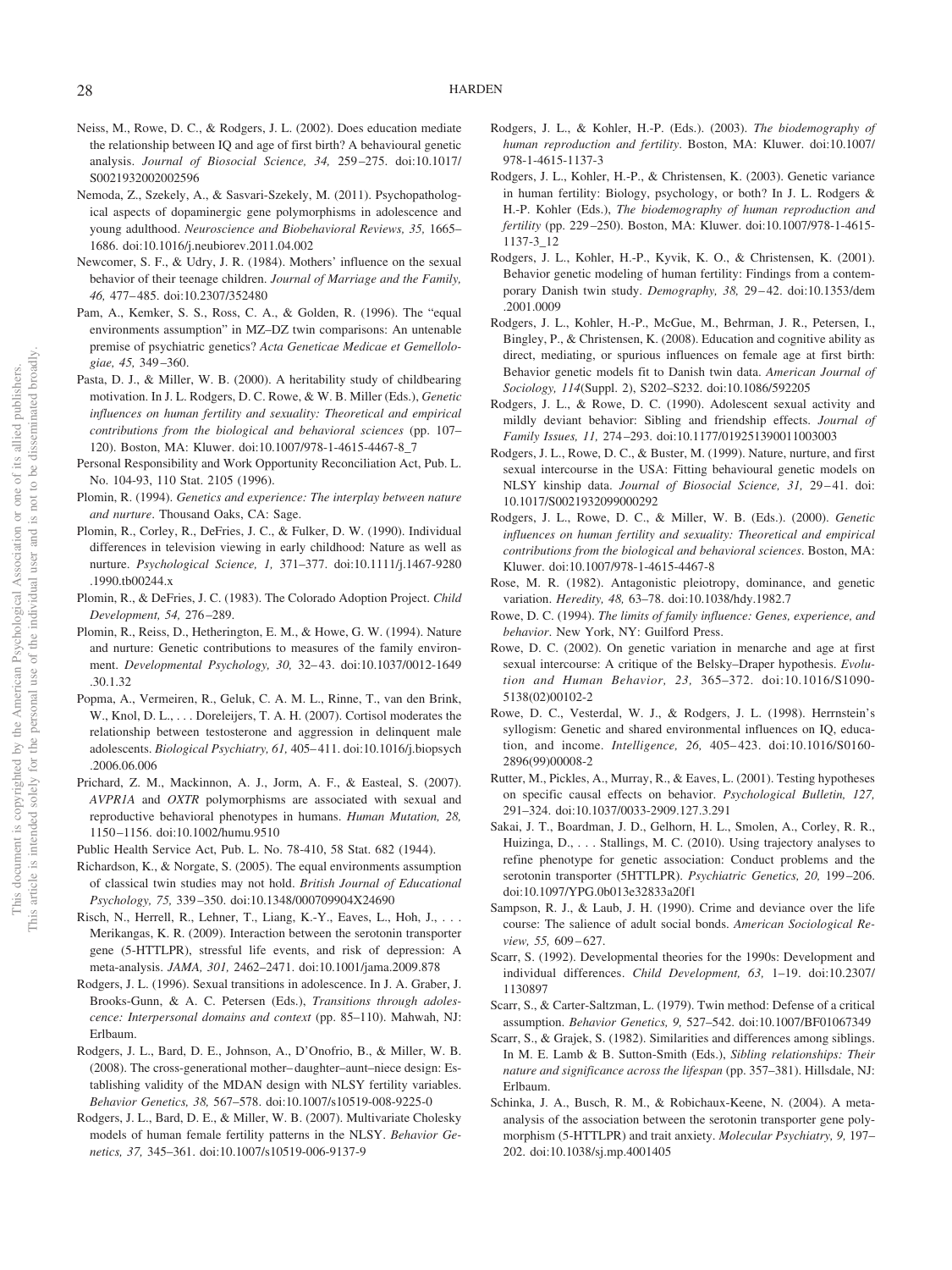- Schulz, K. M., Molenda-Figueira, H. A., & Sisk, C. L. (2009). Back to the future: The organizational–activational hypothesis adapted to puberty and adolescence. *Hormones and Behavior, 55,* 597– 604. doi:10.1016/j .yhbeh.2009.03.010
- Segal, N. L., & Stohs, J. H. (2009). Age at first intercourse in twins reared apart: Genetic influence and life history events. *Personality and Individual Differences, 47,* 127–132. doi:10.1016/j.paid.2009.02.010
- Shapiro, S. K. (1973, January). Hypersexual behavior complicating levodopa (l-dopa) therapy. *Minnesota Medicine, 56*(1), 58 –59.
- Sher, K. J., Dick, D. M., Crabbe, J. C., Hutchison, K. E., O'Malley, S. S., & Heath, A. C. (2010). Review: Consilient research approaches in studying Gene  $\times$  Environment interactions in alcohol research. *Addiction Biology, 15,* 200 –216. doi:10.1111/j.1369-1600.2009.00189.x
- Sherwin, B. B. (1988). A comparative analysis of the role of androgen in human male and female sexual behavior: Behavioral specificity, critical thresholds, and sensitivity. *Psychobiology, 16,* 416 – 425.
- Sherwin, B. B., & Gelfand, M. M. (1987). The role of androgen in the maintenance of sexual functioning in oophorectomized women. *Psychosomatic Medicine, 49,* 397– 409.
- Sherwin, B. B., Gelfand, M. M., & Brender, W. (1985). Androgen enhances sexual motivation in females: A prospective, crossover study of sex steroid administration in the surgical menopause. *Psychosomatic Medicine, 47,* 339 –351.
- Silventoinen, K., Kaprio, J., & Lahelma, E. (2000). Genetic and environmental contributions to the association between body height and educational attainment: A study of adult Finnish twins. *Behavior Genetics, 30,* 477– 485. doi:10.1023/A:1010202902159
- Simpson, J. A., & Gangestad, S. W. (1991). Individual differences in sociosexuality: Evidence for convergent and discriminant validity. *Journal of Personality and Social Psychology, 60,* 870 – 883. doi:10.1037/ 0022-3514.60.6.870
- Sipsma, H., Biello, K. B., Cole-Lewis, H., & Kershaw, T. (2010). Like father, like son: The intergenerational cycle of adolescent fatherhood. *American Journal of Public Health, 100,* 517–524. doi:10.2105/AJPH .2009.177600
- Sisk, C. L., & Foster, D. L. (2004). The neural basis of puberty and adolescence. *Nature Neuroscience, 7,* 1040 –1047. doi:10.1038/nn1326
- Skytthe, A., Christiansen, L., Kyvik, K. O., Bødker, F. L., Hvidberg, L., Petersen, I.,... Christensen, K. (2012). The Danish Twin Registry: Linking surveys, national registers, and biological information. *Twin Research and Human Genetics, 1,* 104 –111. doi:10.1017/thg.2012.77
- Snyder, P. J., Peachey, H., Berlin, J. A., Hannoush, P., Haddad, G., Dlewati, A., ... Strom, B. L. (2000). Effects of testosterone replacement in hypogonadal men. *Journal of Clinical Endocrinology & Metabolism, 85,* 2670 –2677. doi:10.1210/jc.85.8.2670
- Spinath, F. M., & O'Connor, T. G. (2003). A behavioral genetic study of the overlap between personality and parenting. *Journal of Personality, 71,* 785– 808. doi:10.1111/1467-6494.7105004
- Staley, J. K., Boja, J. W., Carroll, F. I., Seltzman, H. H., Wyrick, C. D., Lewin, A. H.,... Mash, D. C. (1995). Mapping dopamine transporters in the human brain with novel selective cocaine analog  $[^{125}I]RTI-121$ . *Synapse, 21,* 364 –372. doi:10.1002/syn.890210412
- Stavrou, I., Zois, C., Chatzikyriakidou, A., Georgiou, I., & Tsatsoulis, A. (2006). Combined estrogen receptor  $\alpha$  and estrogen receptor  $\beta$  genotypes influence the age of menarche. *Human Reproduction, 21,* 554 – 557. doi:10.1093/humrep/dei326
- Stavrou, I., Zois, C., Ioannidis, J. P. A., & Tsatsoulis, A. (2002). Association of polymorphisms of the oestrogen receptor  $\alpha$  gene with the age of menarche. *Human Reproduction, 17,* 1101–1105. doi:10.1093/humrep/ 17.4.1101
- Stoneham, M. D., Everitt, B. J., Hansen, S., Lightman, S. L., & Todd, K. (1985). Oxytocin and sexual behaviour in the male rat and rabbit. *Journal of Endocrinology, 107,* 97–106. doi:10.1677/joe.0.1070097
- Thompson, R. J., Parker, K. J., Hallmayer, J. F., Waugh, C. E., & Gotlib, I. H. (2011). Oxytocin receptor gene polymorphism (rs2254298) interacts with familial risk for psychopathology to predict symptoms of depression and anxiety in adolescent girls. *Psychoneuroendocrinology, 36,* 144 –147. doi:10.1016/j.psyneuen.2010.07.003
- Tither, J. M., & Ellis, B. J. (2008). Impact of fathers on daughters' age at menarche: A genetically and environmentally controlled sibling study. *Developmental Psychology, 44,* 1409 –1420. doi:10.1037/a0013065
- Tolman, D. L., & McClelland, S. I. (2011). Normative sexuality development in adolescence: A decade in review, 2000 –2009. *Journal of Research on Adolescence, 21,* 242–255. doi:10.1111/j.1532-7795.2010 .00726.x
- Tucker-Drob, E. M., Rhemtulla, M., Harden, K. P., Turkheimer, E., & Fask, D. (2011). Emergence of a Gene  $\times$  Socioeconomic Status interaction on infant mental ability between 10 months and 2 years. *Psychological Science, 22,* 125–133. doi:10.1177/0956797610392926
- Turelli, M. (1984). Heritable genetic variation via mutation-selection balance: Lerch's zeta meets the abdominal bristle. *Theoretical Population Biology, 25,* 138 –193. doi:10.1016/0040-5809(84)90017-0
- Turkheimer, E. (2000). Three laws of behavior genetics and what they mean. *Current Directions in Psychological Science*, 9, 160-164. doi: 10.1111/1467-8721.00084
- Udry, J. R. (1979). Age at menarche, at first intercourse, and at first pregnancy. *Journal of Biosocial Science, 11,* 433– 441. doi:10.1017/ S0021932000012517
- Udry, J. R. (1988). Biological predispositions and social control in adolescent sexual behavior. *American Sociological Review, 53,* 709 –722. doi:10.2307/2095817
- Udry, J. R. (1995). Sociology and biology: What biology do sociologists need to know? *Social Forces, 73,* 1267–1278. doi:10.1093/sf/73.4.1267
- Udry, J. R., Talbert, L. M., & Morris, N. M. (1986). Biosocial foundations for adolescent female sexuality. *Demography, 23,* 217–230. doi: 10.2307/2061617
- van Bokhoven, I., van Goozen, S. H. M., van Engeland, H., Schaal, B., Arsenault, L., Séguin, J. R.,... Tremblay, R. E. (2006). Salivary testosterone and aggression, delinquency, and social dominance in a population-based longitudinal study of adolescent males. *Hormones and Behavior, 50,* 118 –125. doi:10.1016/j.yhbeh.2006.02.002
- Vandenbergh, D. J., Persico, A. M., Hawkins, A. L., Griffin, C. A., Li, X., Jabs, E. W., & Uhl, G. R. (1992). Human dopamine transporter gene (DAT1) maps to chromosome 5p15.3 and displays a VNTR. *Genomics, 14,* 1104 –1106. doi:10.1016/S0888-7543(05)80138-7
- van den Oord, E. J., & Rowe, D. C. (1999). A cousin study of associations between family demographic characteristics and children's intellectual ability. *Intelligence, 27,* 251–266. doi:10.1016/S0160-2896(99)00022-7
- Verweij, K. J. H., Zietsch, B. P., Bailey, J. M., & Martin, N. G. (2009). Shared aetiology of risky sexual behaviour and adolescent misconduct: Genetic and environmental influences. *Genes, Brain and Behavior, 8,* 107–113. doi:10.1111/j.1601-183X.2008.00456.x
- Visscher, P. M., Medland, S. E., Ferreira, M. A.-R., Morley, K. I., Zhu, G., Cornes, B. K.,... Martin, N. G. (2006). Assumption-free estimation of heritability from genome-wide identity-by-descent sharing between full siblings. *PLoS Genetics, 2*(3), Article e41. doi:10.1371/journal.pgen .0020041
- Volkow, N. D., Chang, L., Wang, G.-J., Fowler, J. S., Franceschi, D., Sedler, M., . . . Logan, J. (2001). Loss of dopamine transporters in methamphetamine abusers recovers with protracted abstinence. *Journal of Neuroscience, 21,* 9414 –9418.
- Volkow, N. D., Fowler, J. S., Wolf, A. P., Schlyer, D., Shiue, C. Y., Albert, R., . . . Henn, F. (1990). Effects of chronic cocaine abuse on postsynaptic dopamine receptors. *American Journal of Psychiatry, 147,* 719 –724.
- Volkow, N. D., Wang, G.-J., Fowler, J. S., Logan, J., Gatley, J. S., MacGregor, R. R.,... Wolf, A. P. (1996). Measuring age-related changes in dopamine  $D_2$  receptors with <sup>11</sup>C-raclopride and with <sup>18</sup>F-N-

Tex. Educ. Code Ann. § 28.004 (Vernon, 2009).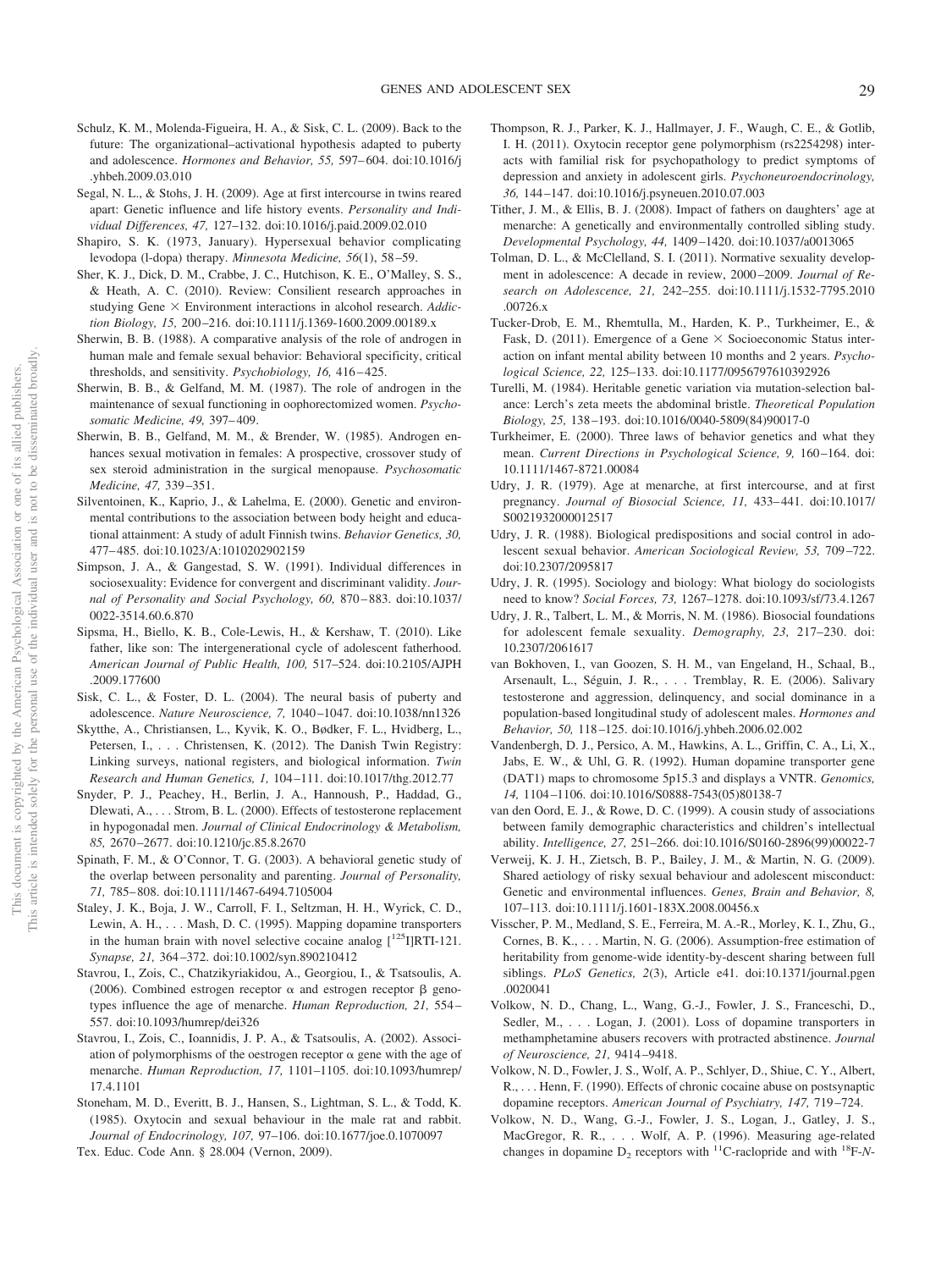methylspiroperidol. *Psychiatry Research: Neuroimaging, 67,* 11–16. doi:10.1016/0925-4927(96)02809-0

- Wachter, K. W., & Bulatao, R. A. (Eds.). (2003). *Offspring: Human fertility behavior in biodemographic perspective*. Washington, DC: National Academies Press.
- Wainwright, M. A., Wright, M. J., Geffen, G. M., Luciano, M., & Martin, N. G. (2005). The genetic basis of academic achievement on the Queensland Core Skill Test and its shared genetic variance with IQ. *Behavior Genetics, 35,* 133–145. doi:10.1007/s10519-004-1014-9
- Waldron, M., Heath, A. C., Turkheimer, E., Emery, R., Bucholz, K. K., Madden, P. A., & Martin, N. G. (2007). Age at first sexual intercourse and teenage pregnancy in Australian female twins. *Twin Research and Human Genetics, 10,* 440 – 449. doi:10.1375/twin.10.3.440
- Waldron, M., Heath, A. C., Turkheimer, E. N., Emery, R. E., Nelson, E., Bucholz, K. K., . . . Martin, N. G. (2008). Childhood sexual abuse moderates genetic influences on age at first consensual sexual intercourse in women. *Behavior Genetics, 38,* 1–10. doi:10.1007/s10519- 007-9176-x
- Walum, H., Westberg, L., Henningsson, S., Neiderhiser, J. M., Reiss, D., Igl, W., ... Lichtenstein, P. (2008). Genetic variation in the vasopressin receptor 1a gene (AVPR1A) associates with pair-bonding behavior in humans. *PNAS: Proceedings of the National Academy of Sciences, USA, 105,* 14153–14156. doi:10.1073/pnas.0803081105
- Willeit, M., & Praschak-Reider, N. (2010). Imaging the effects of genetic polymorphisms on radioligand binding in the living human brain: A review on genetic neuroreceptor imaging of monoaminergic systems in psychiatry. *NeuroImage, 53,* 878–892. doi:10.1016/j.neuroimage.2010.04.030
- Wirshing, D. A., Pierre, J. M., Marder, S. R., Saunders, C. S., & Wirshing, W. C. (2002). Sexual side effects of novel antipsychotic medications.

*Schizophrenia Research, 56,* 25–30. doi:10.1016/S0920- 9964(01)00271-7

- Wyatt, G., Durvasula, R. S., Guthrie, D., Lefranc, E., & Forge, N. (1999). Correlates of first intercourse among women in Jamaica. *Archives of Sexual Behavior, 28,* 139 –157. doi:10.1023/A:1018767805871
- Yeater, E., Miller, G., Rinehart, J., & Nason, E. (2012). Trauma and sex surveys meet minimal risk standards: Implications for institutional review boards. *Psychological Science, 23,* 780 –787. doi:10.1177/ 0956797611435131
- Young, L. J., Lim, M. M., Gingrich, B., & Insel, T. R. (2001). Cellular mechanisms of social attachment. *Hormones and Behavior, 40,* 133– 138. doi:10.1006/hbeh.2001.1691
- Young, L. J., & Wang, Z. (2004). The neurobiology of pair bonding. *Nature Neuroscience, 7,* 1048 –1054. doi:10.1038/nn1327
- Zietsch, B. P., Morley, K. I., Shekar, S. N., Verweij, K. J. H., Keller, M. C., Macgregor, S.,... Martin, N. G. (2008). Genetic factors predisposing to homosexuality may increase mating success in heterosexuals. *Evolution and Human Behavior, 29,* 424 – 433. doi:10.1016/j.evolhumbehav.2008 .07.002
- Zietsch, B. P., Verweij, K. J. H., Bailey, J. M., Wright, M. J., & Martin, N. G. (2010). Genetic and environmental influences on risky sexual behavior and its relationship with personality. *Behavior Genetics, 40,* 12–21. doi:10.1007/s10519-009-9300-1
- Zimmer-Gembeck, M. J., & Helfand, M. (2008). Ten years of longitudinal research on U.S. adolescent sexual behavior: Developmental correlates of sexual intercourse, and the importance of age, gender and ethnic background. *Developmental Review, 28,* 153–224. doi:10.1016/j.dr.2007 .06.001

(*Appendix follows*)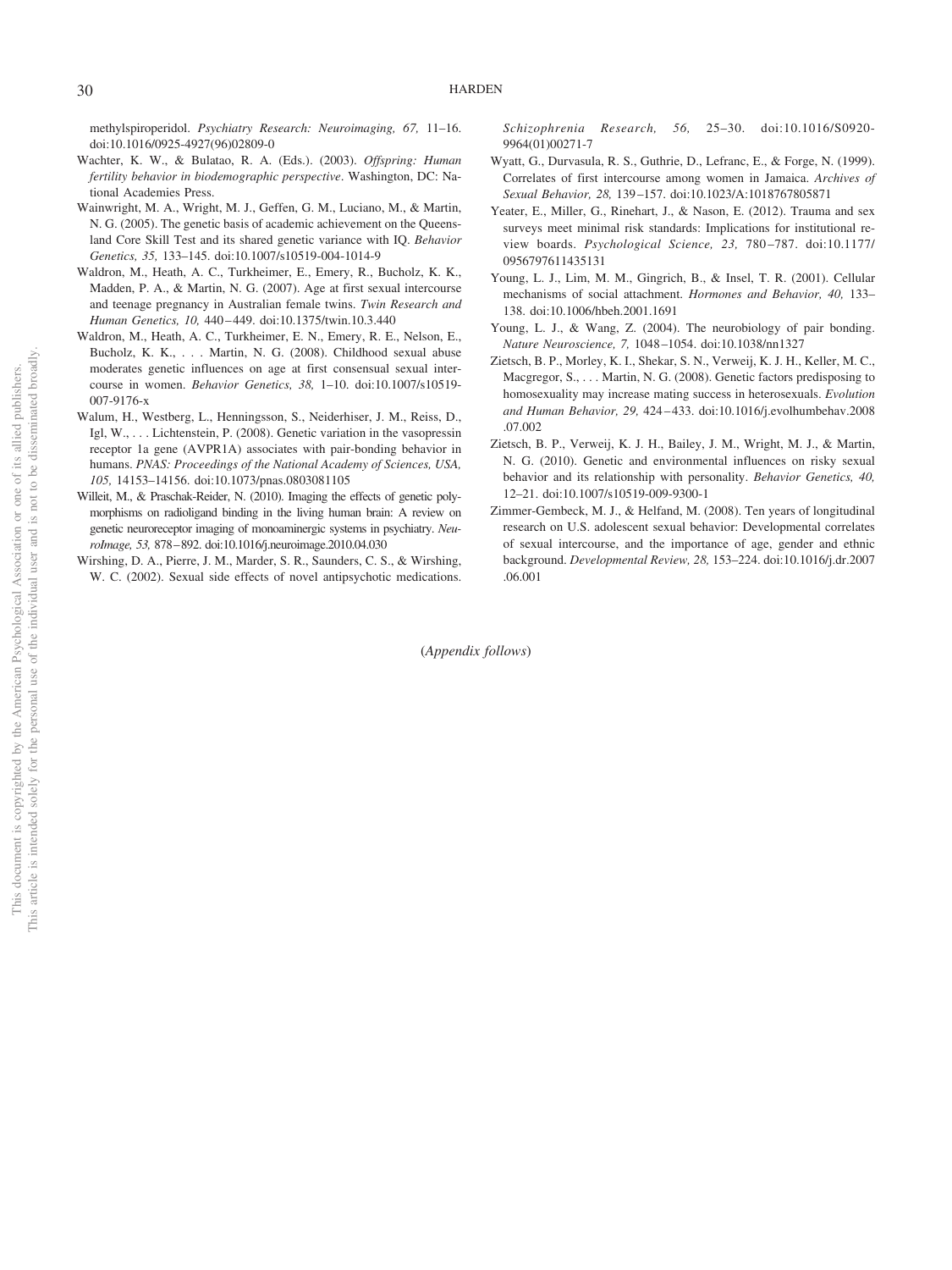#### **Appendix**

#### **Glossary of Terms**

**Allele:** One of two or more alternate sequences of genetic code at a genetic locus.

**Antagonistic pleiotropy:** Phenomenon in which one gene contributes to two (or more) phenotypes, one of which increases the organism's fitness and one of which reduces the organism's fitness. Antagonistic pleiotropy is expected to maintain allelic variation in the gene pool.

**Assortative mating:** A nonrandom mating pattern in which partners with similar genotypes are more likely to mate. The classical twin model assumes random mating. In the case of assortative mating, dizygotic twins will be more genetically similar than typically assumed, resulting in an overestimation of the effects of the shared environment and an underestimation of heritability.

**Balancing selection:** Phenomenon in which the pressures of natural selection maintain allelic variation in the gene pool, such as when selection pressures differ across time or across environments or depend on the frequency of a phenotype in the population.

**Equal environments assumption (EEA):** The assumption that monozygotic (identical) twins are treated no more similarly than dizygotic (fraternal) twins just because they are known to be identical or that the more similar treatment of monozygotic twins is unrelated to the phenotype of interest. Monozygotic twins may experience more similar environments because they evoke or select these environments on the basis of their genetically influenced characteristics; this would not be a violation of the EEA. The EEA underlies analytic models for twin and family data.

**Fundamental theorem of natural selection:** Proposal by Fisher (1930, p. 35) that "the rate of increase in fitness of any organism at any time is equal to its genetic variance in fitness at that time."

Gene  $\times$  Environment interaction: An interaction between genes and environmental experience, such that the impact of environment depends on an organism's genotype (and vice versa).

**Gene– environment correlation (rGE):** Phenomenon in which genotypes are nonrandomly associated with environmental exposures. *Passive rGE* occurs because (biological) parents transmit both genes and rearing experiences to their offspring. *Evocative rGE* occurs when environments respond to an individual on the basis of his or her genetically influenced characteristics. *Active rGE* occurs when individuals actively seek out and create their own environmental niches.

**Genotype:** The unique DNA sequence of an individual.

**Haplotype:** A combination of alleles at two or more genetic loci that are commonly inherited together.

**Heritability:** The proportion of overall phenotypic variation that is associated with genetic differences between people. In a classical twin study, this is calculated as  $2 \times (r_{\text{MZ}} - r_{\text{DZ}})$ , where

 $r_{\text{DZ}}$  equals the phenotypic correlation in dizygotic twins and  $r_{\text{MZ}}$ equals the phenotypic correlation in monozygotic twins. According to the first law of behavioral genetics (Turkheimer, 2000), all behavioral traits that differ between people are heritable.

**Homozygote/heterozygote:** Each person inherits two copies of a gene, one from each parent. Homozygotic individuals inherit the same form (i.e., the same allele) from both parents; heterozygotic individuals inherit a different allele from each parent.

Linkage disequilibrium: Nonrandom association of alleles at a genetic locus with alleles at one or more other genetic loci. That is, genotypes at two loci are not statistically independent of each other.

**Mutation-selection balance:** Balance between the rate at which new mutations are introduced in a population and the rate at which nonoptimal mutations are removed from a population via natural selection, resulting in the maintenance of allelic variation in the population.

**Nonshared environment:** Within-family environmental differences that are unique to each person. In the classical twin model, the proportion of phenotypic variation due to the nonshared environment is calculated as  $1 - r_{\text{MZT}}$ , where  $r_{\text{MZT}}$  is the phenotypic correlation in monozygotic twins reared together; this quantity includes both true environmental influences and measurement error. To the extent that monozygotic twins are not, in fact, 100% genetically identical, nonshared environmental effects will be overestimated (and heritability will be underestimated).

**Phenotype:** The physical and behavioral characteristics of an organism, which are the result of genes, environmental influences, and their interaction. The phenotype can be observed and measured without knowledge of the organism's genotype.

**Phenotypic association:** An observed correlation between two aspects of an individual's phenotype. A phenotypic association, by itself, is causally ambiguous regarding the genetic and environmental processes underlying it.

**Polymorphism:** A DNA sequence variation. Functional polymorphisms alter the function of a gene or set of genes. A *single nucleotide polymorphism* is a variant involving a single nucleotide. A *variable number tandem repeat* involves a short DNA sequence that repeats a variable number of times.

**Quantitative behavioral genetics:** Research in which genetically influenced variation in behavior is studied by comparing the phenotypic similarity of different types of family members, who vary in their biological relatedness. For example, a classical twin study compares the similarity of identical twins to fraternal twins, while an adoption study compares the similarity of biological parent– child dyads to adopted parent– child dyads. The genotype is not directly observed.

(*Appendix continues*)